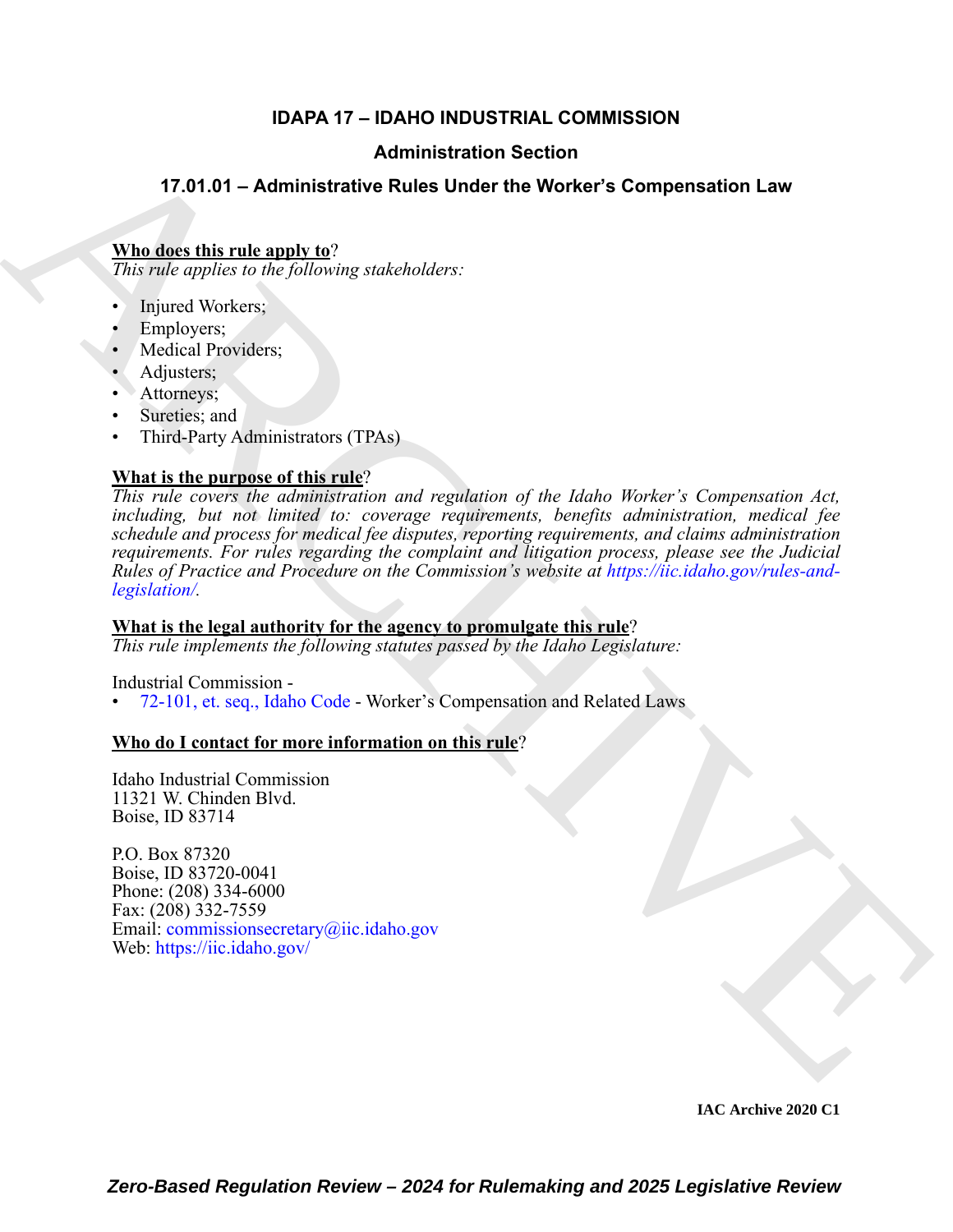# *Table of Contents*

### **17.01.01 – Administrative Rules Under the Worker's Compensation Law**

| 17.01.01 - Administrative Rules Under the Worker's Compensation Law                                                                     |  |
|-----------------------------------------------------------------------------------------------------------------------------------------|--|
|                                                                                                                                         |  |
|                                                                                                                                         |  |
|                                                                                                                                         |  |
|                                                                                                                                         |  |
|                                                                                                                                         |  |
|                                                                                                                                         |  |
|                                                                                                                                         |  |
|                                                                                                                                         |  |
|                                                                                                                                         |  |
|                                                                                                                                         |  |
| 301. Rules Governing Qualifications To Write Insurance Or Self-Insure.  7                                                               |  |
| 302. Rules Governing Continuing Requirements To Underwrite                                                                              |  |
| 303. Rule Governing The Collection Of Premium Tax On                                                                                    |  |
|                                                                                                                                         |  |
| 304. Rule Governing Premium Tax Computation For                                                                                         |  |
| 305. Requirements For Maintaining Idaho Worker's Compensation                                                                           |  |
| 306. Rule Prohibiting Use Of Sick Leave Or                                                                                              |  |
| 307. Rule Governing Reporting Indemnity And Medical Payments And<br>Making Payment Of Industrial Special Indemnity Fund Assessment.  20 |  |
|                                                                                                                                         |  |
|                                                                                                                                         |  |
| 403. Rule Governing Compensation For Disability Due To Loss Of Teeth.  21                                                               |  |
|                                                                                                                                         |  |
|                                                                                                                                         |  |
|                                                                                                                                         |  |
| 501. Rule Governing Protection And Disclosure Of Rehabilitation                                                                         |  |
| 502. Rule Governing Reports Of Attorney Costs And Fees In Litigated Cases.  23                                                          |  |
|                                                                                                                                         |  |
|                                                                                                                                         |  |
|                                                                                                                                         |  |
|                                                                                                                                         |  |
|                                                                                                                                         |  |
|                                                                                                                                         |  |
|                                                                                                                                         |  |
|                                                                                                                                         |  |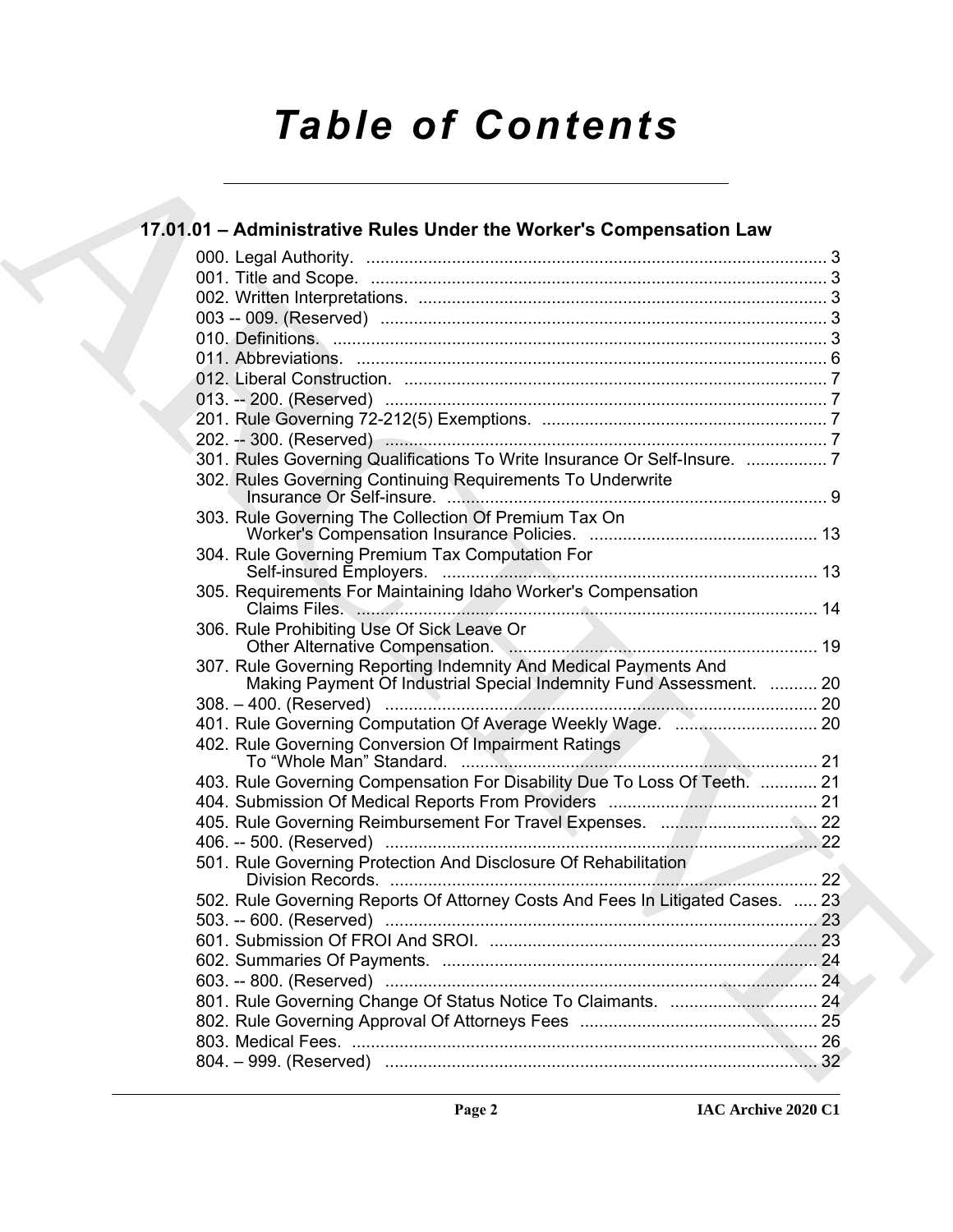### **IDAPA 17 – INDUSTRIAL COMMISSION**

### <span id="page-2-14"></span><span id="page-2-0"></span>**17.01.01 – ADMINISTRATIVE RULES UNDER THE WORKER'S COMPENSATION LAW**

#### <span id="page-2-1"></span>**000. LEGAL AUTHORITY.**

This chapter is adopted under the legal authority of 72-301, 72-301A, 72-304, 72-327, 72-432, 72-508, 72-528, 72-<br>602, 72-803, and 72-806, Idaho Code. (3-20-20) 602, 72-803, and 72-806, Idaho Code.

#### <span id="page-2-15"></span><span id="page-2-2"></span>**001. TITLE AND SCOPE.**

**01. Title**. The title of this chapter is "Administrative Rules Under the Worker's Compensation Law" IDAPA 17, Title 01, Chapter 01.

<span id="page-2-17"></span><span id="page-2-16"></span>**02. Scope**. This chapter includes the Industrial Commission's worker's compensation rules. (3-20-20)T

#### <span id="page-2-3"></span>**002. WRITTEN INTERPRETATIONS.**

The Industrial Commission uses the following guidelines for implementing the EDI reporting requirements set out in this Chapter: (3-20-20)T

<span id="page-2-18"></span>**01. EDI Guide and Tables**. The Idaho Industrial Commission Claims EDI Implementation Guide and Trading Partner Tables ("EDI Guide and Tables"). The Idaho Industrial Commission Claims EDI Implementation Guide and Trading Partner Tables are available on the Commission's website at https://iic.idaho.gov/. (3-20-20)T Guide and Trading Partner Tables are available on the Commission's website at https://iic.idaho.gov/.

A[RC](https://iic.idaho.gov/)HIVE **02. EDI Implementation Guide**. International Association of Industrial Accidents Boards and Commissions (IAIABC) EDI Claims Release 3.0 Implementation Guide ("EDI Implementation Guide"). The IAIABC Claims Release 3.0 Implementation Guide is available at the IAIABC website at https://www.iaiabc.org.  $(3-20-20)T$ 

#### <span id="page-2-4"></span>**003 -- 009. (RESERVED)**

<span id="page-2-6"></span><span id="page-2-5"></span>**010. DEFINITIONS.**

The definitions set forth in Chapter 72, Idaho Code apply to these rules. In addition, the following terms have the meaning set forth below: (3-20-20) meaning set forth below:

<span id="page-2-11"></span><span id="page-2-8"></span><span id="page-2-7"></span>**01. Adjustor**. Means an individual who adjusts worker's compensation claims. (3-20-20)T

**02.** Ambulatory Payment Classification. Means the payment system adopted by CMS for outpatient (3-20-20)T services (3-20-20)T

**03. Available Funds**. Means a sum of money to which a Charging Lien may attach. It does not include any compensation paid or not disputed to be owed prior to Claimant's agreement to retain the attorney. (3-20-20)T

<span id="page-2-9"></span>**04.** Ambulatory Surgery Center. Means a facility providing medical services on an outpatient basis (3-20-20) only.  $(3-20-20)T$ 

<span id="page-2-10"></span>**05. Approval by Commission**. Means the Commission has approved attorney fees in conjunction with an award of compensation or an LSS or otherwise in accordance with Section 802 of this rule upon a proper showing<br>by the attorney seeking to have the fees approved. (3-20-20) by the attorney seeking to have the fees approved.

**06. Average Wholesale Price**. Means the average wholesale price for medicine obtained from pricing data provided by the original manufacturer of that medicine to industry-wide compilers of drug prices, e.g., Red Book and Medi-Span. (3-20-20)T

<span id="page-2-13"></span><span id="page-2-12"></span>**07. Charge**. Means the expense or cost. For hospitals and ASCs, "charge" means the total charge.  $(3-20-20)T$ 

**a.** Acceptable charge. Means a charge calculated in compliance with Section 803 of this rule or as the Provider, whichever is lower, or the charge agreed to pursuant to a written contract. (3-20-20)<sup>T</sup> billed by the Provider, whichever is lower, or the charge agreed to pursuant to a written contract.

**b.** Customary charge. Means a charge that has an upper limit no higher than the 90th percentile, as determined by the Commission, of usual charges made by Idaho Providers for a given medical service. (3-20-20)T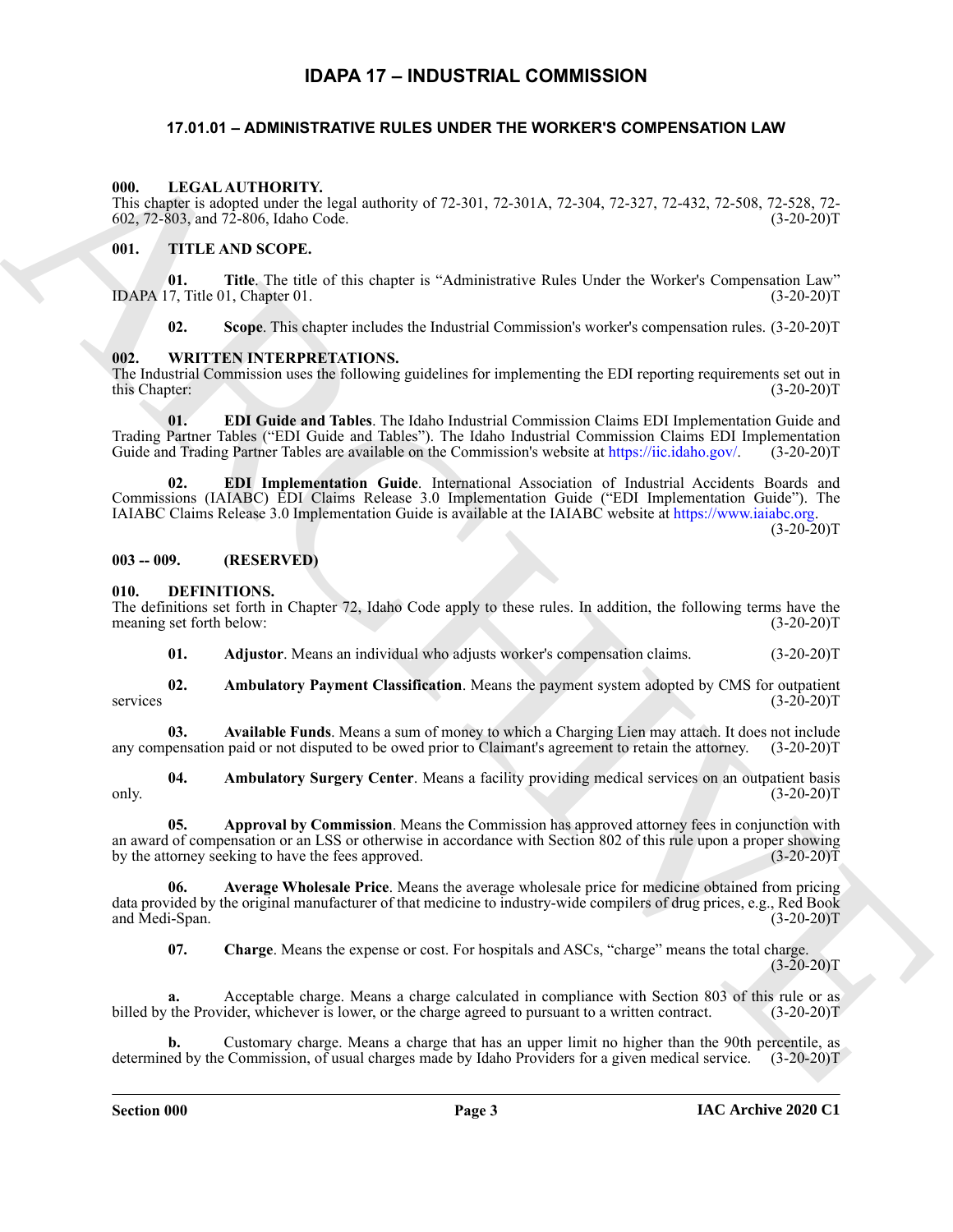**c.** Reasonable charge. Means a charge that does not exceed the Provider's "usual" charge and does not exceed the "customary" charge.

**d.** Usual charge. Means the most frequent charge made by an individual Provider for a given medical service to non-industrially injured patients. (3-20-20)T

**08. Charging Lien**. Means a lien against a Claimant's right to any compensation under the Worker's Compensation Law, which may be asserted by an attorney who is able to demonstrate that: (3-20-20)T

<span id="page-3-0"></span>**a.** There are compensation benefits available for distribution on equitable principles; (3-20-20)T

**b.** The services of the attorney operated primarily or substantially to secure the fund out of which the seeks to be paid; (3-20-20) attorney seeks to be paid;

**c.** It was agreed that counsel anticipated payment from compensation funds rather than from the client; (3-20-20)T

**d.** The Claim is limited to costs, fees, or other disbursements incurred in the case through which the raised; and (3-20-20)<sup>T</sup> fund was raised; and

**e.** There are equitable considerations that necessitate the recognition and application of the Charging (3-20-20) Lien.  $(3-20-20)T$ 

<span id="page-3-1"></span>**09. Claim**. Means filing for worker's compensation benefits through a Form 1A-1, First Report of Injury or Illness (FROI) or an application for hearing, referred to as a Complaint, with the Commission. (3-20-20)T

<span id="page-3-3"></span>**10.** Claims Administrator. Means an organization, including insurers, third party administrators, lent adjusters, or self-insured employers, that services worker's compensation claims. (3-20-20)T independent adjusters, or self-insured employers, that services worker's compensation claims.

**11. Claimant**. Means a person who has filed a Claim for worker's compensation benefits and includes their agents, such as attorneys.

<span id="page-3-6"></span><span id="page-3-5"></span><span id="page-3-4"></span><span id="page-3-2"></span>**12. Commission**. Means the Idaho Industrial Commission. (3-20-20)T

**13. Critical Access Hospital**. Means a hospital currently designated as a critical access hospital by  $\text{CMS.}$  (3-20-20)T

**14.** Current Procedural Terminology. Means the medical code published by the American Medical Association. (3-20-20)T Association. (3-20-20)T

<span id="page-3-7"></span>**15. Death Claim**. Means a Claim arising from the death of a worker as a result of a work-related injury or occupational disease. (3-20-20)T

<span id="page-3-8"></span>**16. Electronic Data Interchange**. Means a computer to computer exchange of data in a standardized (3-20-20) format.  $(3-20-20)T$ 

<span id="page-3-9"></span>**17. Fee Agreement**. Means a written agreement between a worker and an attorney in conformity with the Idaho Rules of Professional Conduct. (3-20-20)T

<span id="page-3-10"></span>**a.** Reasonable, as used in Section 802 of this rule, means that an attorney's fees are consistent with the fee agreement and are to be satisfied from Available Funds, subject to the element of reasonableness contained in Idaho Rules of Professional Conduct 1.5. (3-20-20)T

For the control of the second states. Moreover, the second the control of the second states and second states are a second to the second states and the second states are expected by the second states and  $\frac{1}{2}$  and  $\frac$ **18. First Degree of Consanguinity**. Means the relationship between parents and their children whether related by blood or affinity. Adopted or step children and their adoptive or step parents are deemed to be within the first degree of consanguinity. (3-20-20) first degree of consanguinity.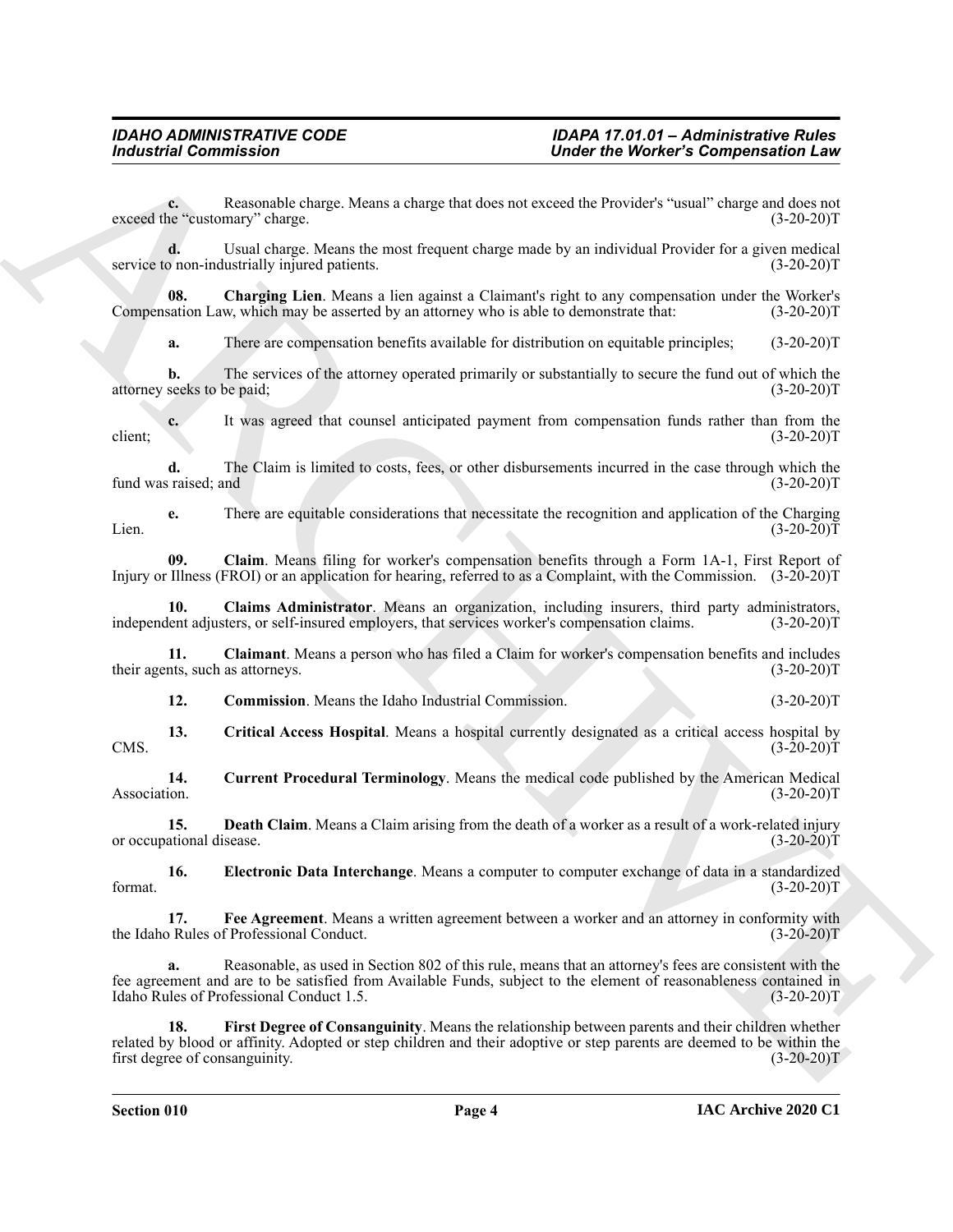<span id="page-4-0"></span>**19. First Report of Injury**. Means the first filing of information with the Industrial Commission that a reportable workplace injury has occurred or an occupational disease has been manifested, as required by Section 72-  $602(1)$ , Idaho Code; filed in accordance with these rules.

<span id="page-4-1"></span>**20. Gross Direct Premiums Written**. Means the gross sum of premiums on policies written, without any deduction for refunds or repayments resulting from cancellations. It does not include premiums on contracts between insurers or reinsurers. For all policies written, gross direct premiums written may reflect experience modifications, deviations, and retrospective rating. (3-20-20) modifications, deviations, and retrospective rating.

<span id="page-4-2"></span>**21. Healthcare Common Procedure Coding System**. Means the set of healthcare procedure codes based on the American Medical Association's Current Procedural Terminology.

<span id="page-4-3"></span>**22. Hospital**. Means an acute care facility providing medical or rehabilitation services on an inpatient and outpatient basis. (3-20-20)T

<span id="page-4-4"></span>23. **IAIABC EDI Release 3.0**. Means the IAIABC authored EDI Release 3.0 standards that cover the sion of claims (FROI and SROI) information through electronic reporting. (3-20-20)T transmission of claims (FROI and SROI) information through electronic reporting.

<span id="page-4-6"></span><span id="page-4-5"></span>**24. Impairment Rated Claim**. Means those claims in which the Provider establishes an impairment r the injured worker. (3-20-20) rating for the injured worker.

Forducine all commission<br>
19. The Report of Injany Afores the clinic field of the Research of Research of the Commission of the Research of the Termina State (19. The Research of the Termina State (19. The Research of the **25. Implantable Hardware**. Means objects or devices that are made to support, replace, or act as a missing anatomical structure or to support or manage proper biological functions or disease processes and where surgical or medical procedures are needed to insert or apply such devices and surgical or medical procedures are required to remove such devices. The term also includes equipment necessary for the proper operation of the implantable hardware, even if not implanted in the body. (3-20-20) implantable hardware, even if not implanted in the body.

**26. Indemnity Benefits**. Means payments made to or on behalf of worker's compensation Claimants, including temporary or permanent total or partial disability benefits, death benefits paid to dependents, retraining<br>benefits, and any other type of income benefits, but excluding medical and related benefits. (3-20-20)T benefits, and any other type of income benefits, but excluding medical and related benefits.

<span id="page-4-8"></span><span id="page-4-7"></span>**27.** Indemnity Claim. Means any claim made for the payment of indemnity benefits.  $(3-20-20)T$ 

<span id="page-4-9"></span>**28. Legacy Claim**. Means a FROI that was filed prior to the EDI implementation. (3-20-20)T

<span id="page-4-12"></span><span id="page-4-11"></span><span id="page-4-10"></span>**29.** Litigated Case. Means a case in which a complaint has been filed. (3-20-20)T

**30. Medical Only Claim**. Means the injured worker will not suffer a disability lasting more than five (5) calendar days as a result of a job-related injury or occupational disease, nor be admitted to a hospital as an inpatient. (3-20-20)T

**31.** Medical Report. Means and includes without limitation, all bills, chart notes, surgical records, surgical records, prescriptions, and medication records. (3-20-20) testing results, treatment records, hospital records, prescriptions, and medication records.

<span id="page-4-13"></span>**32.** Medicare Severity - Diagnosis Related Group. Means a system adopted by CMS that groups admissions based on diagnosis codes, surgical procedures, and patient demographics. (3-20-20)T hospital admissions based on diagnosis codes, surgical procedures, and patient demographics.

<span id="page-4-14"></span>**33. Net Premiums Written**. Means the amount of gross direct premiums on policies written less returned premiums and premiums on policies not taken. Paid dividends shall not be deducted for the purposes of calculating net premiums written. (3-20-20) calculating net premiums written.

**34. Payor**. Means the entity that is responsible for making payment to a Provider for services rendered to treat an industrially injured patient and includes self-insured employers, sureties, adjusters, and their agents.  $(3-20-20)T$ 

<span id="page-4-16"></span><span id="page-4-15"></span>**35. Payroll**. Means the gross amount paid by an employer for salaries, wages, or commissions earned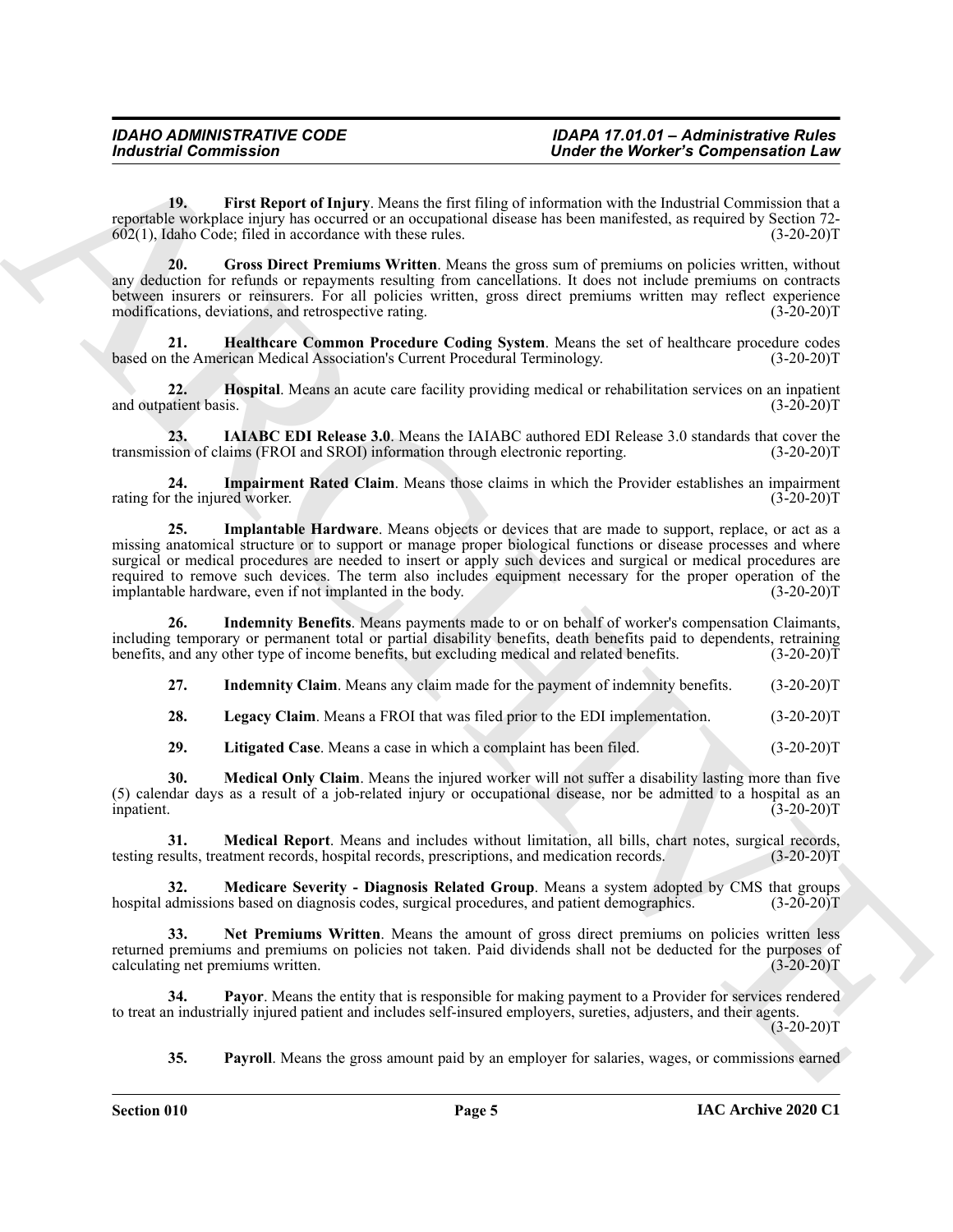<span id="page-5-20"></span><span id="page-5-19"></span><span id="page-5-18"></span><span id="page-5-17"></span><span id="page-5-16"></span><span id="page-5-15"></span><span id="page-5-14"></span><span id="page-5-13"></span><span id="page-5-12"></span><span id="page-5-11"></span><span id="page-5-10"></span><span id="page-5-9"></span><span id="page-5-8"></span><span id="page-5-7"></span><span id="page-5-6"></span><span id="page-5-5"></span><span id="page-5-4"></span><span id="page-5-3"></span><span id="page-5-2"></span><span id="page-5-1"></span><span id="page-5-0"></span>

| by its own direct employees, but not including any money paid to another entity or received from another entity for<br>$(3-20-20)T$                                                                                                                                                                                                                                                                                                                                      |
|--------------------------------------------------------------------------------------------------------------------------------------------------------------------------------------------------------------------------------------------------------------------------------------------------------------------------------------------------------------------------------------------------------------------------------------------------------------------------|
| $(3-20-20)T$                                                                                                                                                                                                                                                                                                                                                                                                                                                             |
| Supplemental or Subsequent Report of Injury. Means the filing of additional information with<br>the Industrial Commission, regarding benefits paid or changes in the status or condition of an injured worker, of a<br>Claim for benefits, as required by Sections $72-602(2)$ , (3), and (4), Idaho Code; filed in accordance with these rules.<br>$(3-20-20)T$                                                                                                         |
| Termination of Disability. Means the date upon which the obligation of the Employer/Surety<br>becomes certain as to duration and amount whether by settlement, decision, or periodic payments in the ordinary<br>course of claims processing. If resolved by LSS, the termination of disability shall occur on the date the LSS is<br>approved and an order approving is filed by the Industrial Commission. If resolved by decision, the termination of<br>$(3-20-20)T$ |
| Time Loss Claim. Means the injured worker will suffer, or has suffered, a disability that lasts more<br>than five (5) calendar days as a result of a job-related injury or occupational disease, or the injured worker requires, or<br>$(3-20-20)T$                                                                                                                                                                                                                      |
| Trading Partner. Means an insurance carrier, self-insured employer, or Claims Administrator that<br>$(3-20-20)T$                                                                                                                                                                                                                                                                                                                                                         |
| Trading Partner Agreement. Means an agreement between the Industrial Commission and a<br>Trading Partner that sets out the terms and conditions for the electronic reporting of information to the Commission.<br>$(3-20-20)T$                                                                                                                                                                                                                                           |
| $(3-20-20)T$                                                                                                                                                                                                                                                                                                                                                                                                                                                             |
| $(3-20-20)T$                                                                                                                                                                                                                                                                                                                                                                                                                                                             |
| $(3-20-20)T$                                                                                                                                                                                                                                                                                                                                                                                                                                                             |
|                                                                                                                                                                                                                                                                                                                                                                                                                                                                          |
| $(3-20-20)T$                                                                                                                                                                                                                                                                                                                                                                                                                                                             |
| $(3-20-20)T$                                                                                                                                                                                                                                                                                                                                                                                                                                                             |
| $(3-20-20)T$                                                                                                                                                                                                                                                                                                                                                                                                                                                             |
| $(3-20-20)T$                                                                                                                                                                                                                                                                                                                                                                                                                                                             |
| $(3-20-20)T$                                                                                                                                                                                                                                                                                                                                                                                                                                                             |
| $(3-20-20)T$                                                                                                                                                                                                                                                                                                                                                                                                                                                             |
| IAIABC. Means International Association of Industrial Accident Boards and Commissions.<br>$(3-20-20)T$                                                                                                                                                                                                                                                                                                                                                                   |
| ISIF. Means the Industrial Special Indemnity Fund, which is commonly referred to as the Second<br>$(3-20-20)T$                                                                                                                                                                                                                                                                                                                                                           |
| $(3-20-20)T$                                                                                                                                                                                                                                                                                                                                                                                                                                                             |
| $(3-20-20)T$                                                                                                                                                                                                                                                                                                                                                                                                                                                             |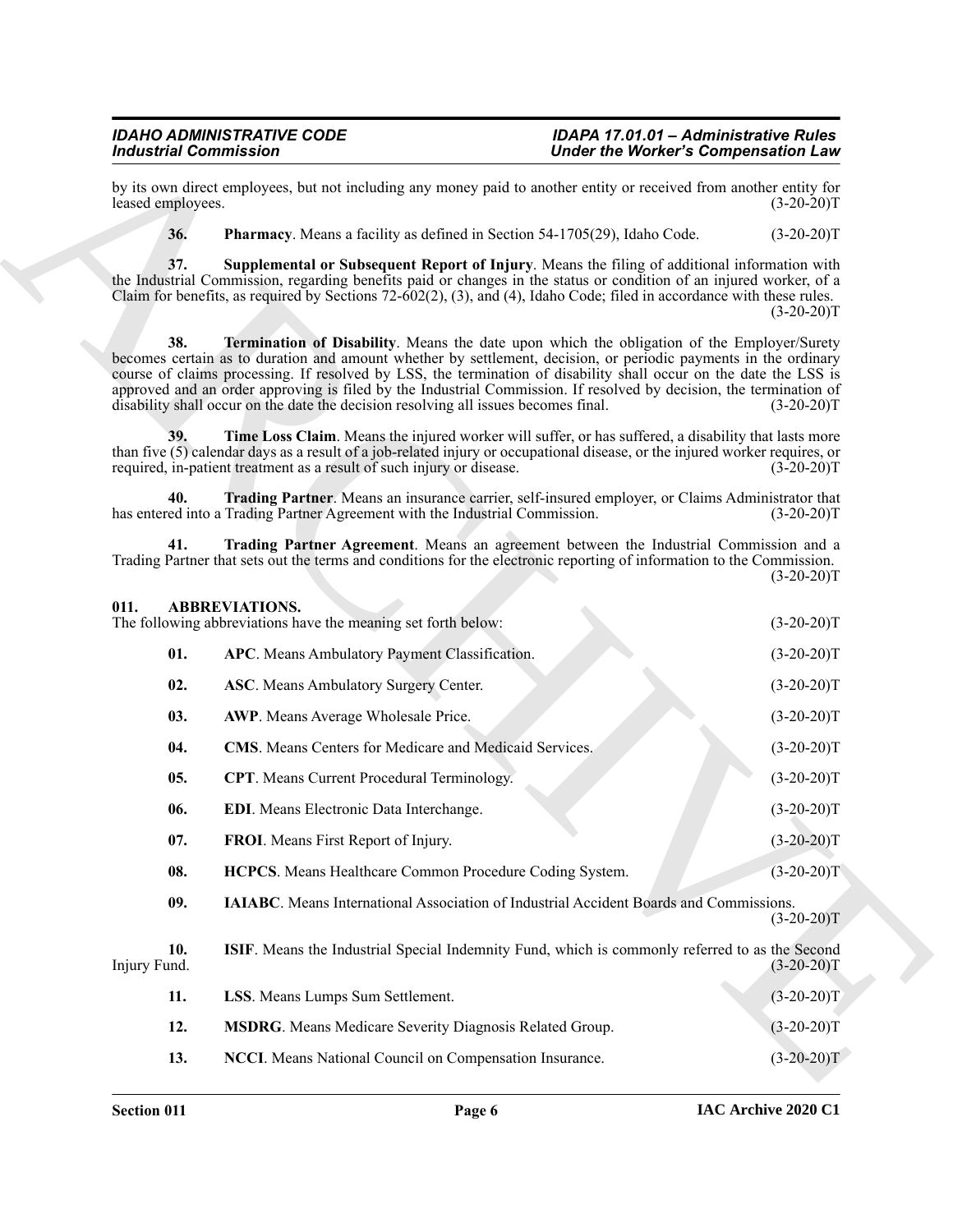|                                | <b>Industrial Commission</b>                                                                                                                                                                                                                                                                                                                                                                                 | <b>Under the Worker's Compensation Law</b> |              |
|--------------------------------|--------------------------------------------------------------------------------------------------------------------------------------------------------------------------------------------------------------------------------------------------------------------------------------------------------------------------------------------------------------------------------------------------------------|--------------------------------------------|--------------|
| 14.                            | NDC. Means National Drug Code.                                                                                                                                                                                                                                                                                                                                                                               |                                            | $(3-20-20)T$ |
| 15.                            | <b>RBRVS.</b> Means Resource-Based Relative Value Scale.                                                                                                                                                                                                                                                                                                                                                     |                                            | $(3-20-20)T$ |
| 16.                            | RVU. Means Relative Value Unit.                                                                                                                                                                                                                                                                                                                                                                              |                                            | $(3-20-20)T$ |
| 17.                            | SROI. Means Supplemental or Subsequent Report of Injury.                                                                                                                                                                                                                                                                                                                                                     |                                            | $(3-20-20)T$ |
| 012.                           | <b>LIBERAL CONSTRUCTION.</b><br>Rulemaking before the Industrial Commission should be just, speedy, and economical; unless prohibited by statute,<br>the Industrial Commission may permit deviation from these rules when it finds compliance with them is<br>impracticable, unnecessary, or not in the public interest.                                                                                     |                                            | $(3-20-20)T$ |
| $013. - 200.$                  | (RESERVED)                                                                                                                                                                                                                                                                                                                                                                                                   |                                            |              |
| 201.                           | RULE GOVERNING 72-212(5) EXEMPTIONS.                                                                                                                                                                                                                                                                                                                                                                         |                                            |              |
| 01.                            | <b>Exemptions.</b> Each person who elects to exempt themselves from coverage or revoke their<br>exemption under Section 72-212(5), Idaho Code, must file an IC53 Declaration form with the Industrial Commission.<br>The form is available on the Commission's website.                                                                                                                                      |                                            | $(3-20-20)T$ |
| 02.                            | Form. The form must be signed by both the employee and the employer. An original and one (1)<br>copy of the IC53 form shall be filed with the Commission. Upon approval by the Commission, the copy will be<br>returned to the employee filing for an exemption or revocation of an exemption.                                                                                                               |                                            | $(3-20-20)T$ |
| 03.                            | Approval by Commission. The Commission must approve the exemption or revocation of<br>exemption. The Commission may require verification of information submitted. Fraud or misrepresentation in the<br>information provided will void the exemption or revocation.                                                                                                                                          |                                            | $(3-20-20)T$ |
| 04.                            | IC53 Form. If the employer is insured, it is the employer's responsibility to file a copy of the IC53<br>form with the employer's insurance company.                                                                                                                                                                                                                                                         |                                            | $(3-20-20)T$ |
| 05.                            | Effective Date. The effective date of the exemption or revocation of exemption shall be the date<br>the properly completed form is received by the Commission.                                                                                                                                                                                                                                               |                                            | $(3-20-20)T$ |
| 06.                            | <b>Exemption Effective.</b> The exemption shall remain in effect until a revocation of exemption is filed<br>with the Commission, or, termination of employment with the designated employer, or upon the death of the<br>employee, whichever occurs first.                                                                                                                                                  |                                            | $(3-20-20)T$ |
| $202. - 300.$                  | (RESERVED)                                                                                                                                                                                                                                                                                                                                                                                                   |                                            |              |
| 301.                           | RULES GOVERNING QUALIFICATIONS TO WRITE INSURANCE OR SELF-INSURE.                                                                                                                                                                                                                                                                                                                                            |                                            |              |
| 01.<br>following requirements: | Insurance Carriers. In order to gain approval from the Industrial Commission to underwrite<br>worker's compensation insurance under Section 72-301, Idaho Code, an insurance carrier shall comply with the                                                                                                                                                                                                   |                                            | $(3-20-20)T$ |
| a.                             | Deposit With State Treasurer. The carrier must receive approval from the Director of the Idaho<br>Department of Insurance to underwrite casualty and surety insurance under Sections 41-506 and 41-507, Idaho Code,<br>and shall initially deposit security in the amount of two hundred fifty thousand dollars (\$250,000) with the State<br>Treasurer, under the provisions of Section 72-302, Idaho Code. |                                            | $(3-20-20)T$ |
| b.<br>an application with:     | Application. To receive approval from the Industrial Commission, an insurance carrier must supply                                                                                                                                                                                                                                                                                                            |                                            | $(3-20-20)T$ |
| i.                             | A statement from the Director of the Idaho Department of Insurance documenting compliance with                                                                                                                                                                                                                                                                                                               |                                            |              |

#### <span id="page-6-9"></span><span id="page-6-8"></span><span id="page-6-7"></span><span id="page-6-6"></span><span id="page-6-5"></span><span id="page-6-0"></span>**012. LIBERAL CONSTRUCTION.**

#### <span id="page-6-1"></span>**013. -- 200. (RESERVED)**

#### <span id="page-6-15"></span><span id="page-6-14"></span><span id="page-6-11"></span><span id="page-6-10"></span><span id="page-6-2"></span>**201. RULE GOVERNING 72-212(5) EXEMPTIONS.**

#### <span id="page-6-16"></span><span id="page-6-13"></span><span id="page-6-12"></span><span id="page-6-3"></span>**202. -- 300. (RESERVED)**

#### <span id="page-6-18"></span><span id="page-6-17"></span><span id="page-6-4"></span>**301. RULES GOVERNING QUALIFICATIONS TO WRITE INSURANCE OR SELF-INSURE.**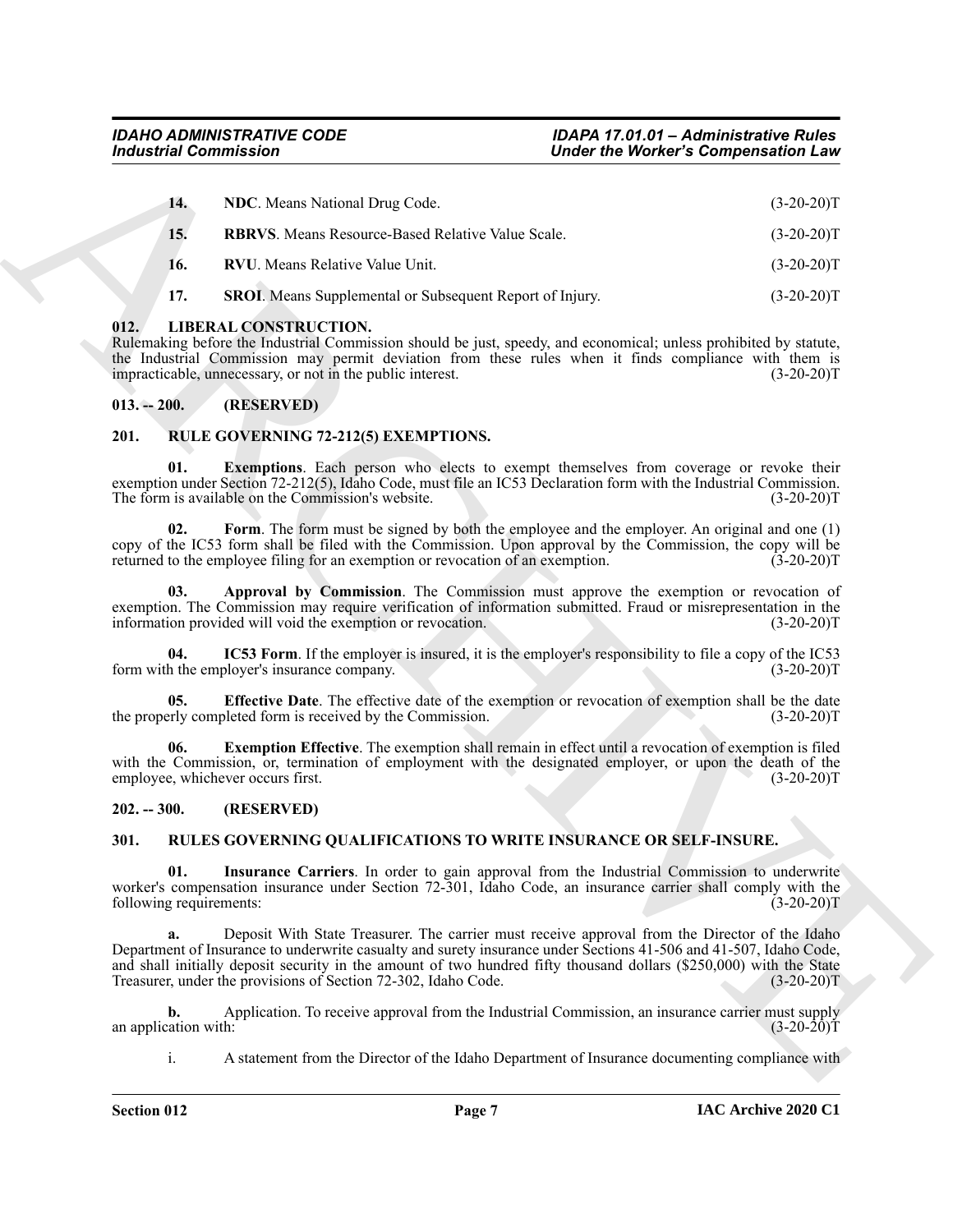| Paragraph 01.a, above; |                                                         | $(3-20-20)T$ |
|------------------------|---------------------------------------------------------|--------------|
| ii.                    | The latest audited financial statement of said carrier. | $(3-20-20)T$ |

iii. The name and address of the agent for service of process in Idaho; (3-20-20)T

Franchises Commission Taxas and the set of cases and leads the set of the set of the set of the set of the set of the set of the set of the set of the set of the set of the set of the set of the set of the set of the set iv. The name and address of the Claims Administrator employing an Idaho licensed resident adjuster or the insurance carrier's own in-house Idaho adjusting staff with authority to make compensation payments and adjustments of claims arising under the Act. Each Claims Administrator shall have only one (1) mailing address on record at the Commission for claims adjusting purposes. If more than one (1) Claims Administrator is utilized in Idaho, a list of every such Claims Administrator and all corresponding policyholders shall be provided; (3-20-20)T

v. A statement that the carrier will distribute blank forms that are prescribed by the Commission to its  $\frac{1}{3-20-20}$  (3-20-20)T

vi. A statement that all surety bonds covering the payment of compensation will be filed with the Idaho State Treasurer for all employers insured. All carriers will use the continuous bond form set out on the Commission's website. (3-20-20) Commission's website.

vii. A statement that renewal certificates on said bonds will be issued and filed with the Industrial Commission immediately, when and if renewed; (3-20-20)T

viii. A statement that all surety contract cancellations will be canceled in compliance with Section 72- 311, Idaho Code;

ix. A statement that said carrier will deposit, in addition to other security required by this rule, further equal to all unpaid outstanding awards of compensation; (3-20-20) security equal to all unpaid outstanding awards of compensation;

A statement that said carrier will comply with the statutes of the state of Idaho and rules of the Industrial Commission and that payments of compensation shall be sure and certain and not unnecessarily delayed; and  $(3-20-20)T$ 

<span id="page-7-0"></span>xi. A statement that the carrier will make reports to the Commission as are required. (3-20-20)T

**02.** Self-Insured Employers. In order to gain approval from the Industrial Commission to self-insure ction 72-301, Idaho Code, an employer shall comply with the following requirements: (3-20-20) under Section 72-301, Idaho Code, an employer shall comply with the following requirements:

**a.** Payroll. Have an average annual Idaho Payroll over the preceding three (3) years of at least four million dollars (\$4,000,000). (3-20-20)T

**b.** Application. Submit a completed application, available from the Industrial Commission's Fiscal Department, along with the application fee of two hundred fifty dollars (\$250), to the Idaho Industrial Commission, Attention: Fiscal Department. (3-20-20)T

**c.** Documentation. Submit documentation demonstrating the sound financial condition of the r, such as the most recent CPA reviewed or, if available, audited, financial statement. (3-20-20)T employer, such as the most recent CPA reviewed or, if available, audited, financial statement.

**d.** Claims Adjusting. Designate in writing a Claims Administrator employing an Idaho licensed resident adjuster including name and address. Each Claims Administrator shall have only one  $(1)$  mailing address on record at the Commission for claims adjusting purposes.  $(3-20-20)$ record at the Commission for claims adjusting purposes.

**e.** Previous Claims. Provide a history of all worker's compensation claims filed with the employer or the employer's worker's compensation carrier, as well as all compensation paid, during the previous five (5) calendar  $years.$  (3-20-20)T

Excess Insurance. Provide an insurance plan that must include excess insurance coverage and osed policies of excess worker's compensation insurance coverage. (3-20-20)<sup>T</sup> copies of all proposed policies of excess worker's compensation insurance coverage.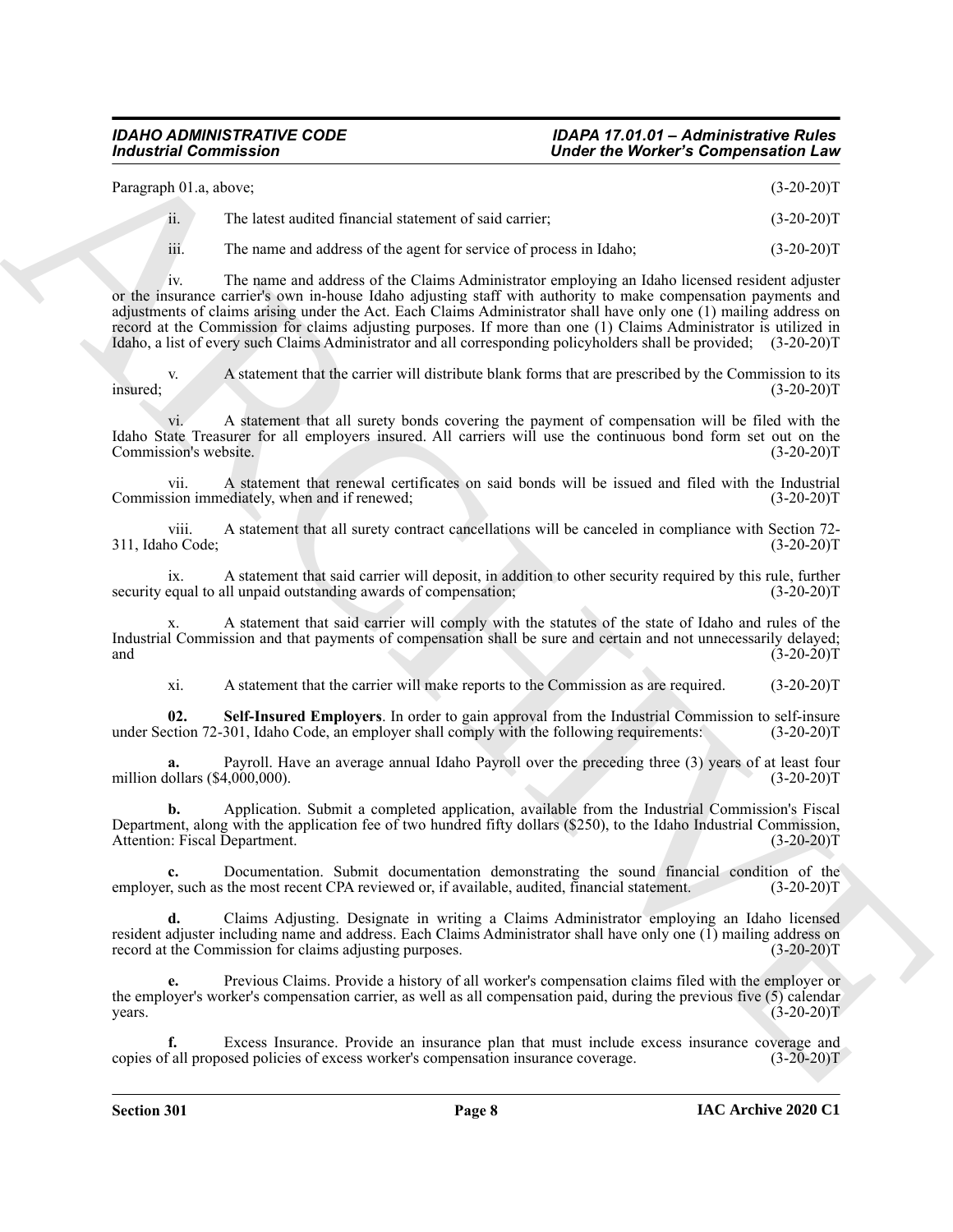**g.** Actuarial Study. Provide an actuarial study prepared by a qualified actuary determining adequate rates for the proposed self-funded worker's compensation plan based upon a fifty percent (50%) confidence level.  $(3-20-20)T$ 

**h.** Feasibility Study. Provide a self-insurance feasibility study that includes an analysis of the advantages and disadvantages of self insurance as compared to current coverage, and the related costs and benefits.  $(3-20-20)$ T

Custodial Agreement. Set up a custodial agreement with the State Treasurer for securities required<br>der Sections 72-301 and 72-302, Idaho Code. (3-20-20)T to be deposited under Sections  $72-301$  and  $72-302$ , Idaho Code.

**j.** Supplemental Information. Provide supplemental information as requested.  $(3-20-20)T$ 

**k.** Initial Security Deposit. Prior to final approval, deposit an initial security deposit with the Idaho State Treasurer in the form permitted by Section 72-301, Idaho Code, or a self-insurer's bond in substantially the form as the Commission's self-insurer's compensation bond, available on the Commission's website, in the amount of one hundred fifty thousand dollars (\$150,000), plus five percent (5%) of the first ten million dollars (\$10,000,000) of the employer's average annual Payroll in the state of Idaho for the three (3) preceding years; along with such additional security as may be required by the Commission based on prior claims history. (3-20-20)T

Formulation  $\overline{B}$ <br>
Choice the Marchims Commission  $\overline{B}$ <br>
Archims Commission and South Chornel is a specific the Chornel is a published source of the Chornelling equation of the Chornelling equation of the Chornellin **l.** Initial Guaranty Agreement. The Commission may allow or, where financial reports or other factors such as the high risk industry of the employer indicate the need, require an employer that is organized as a joint venture or a wholly owned subsidiary to provide a guaranty agreement from each member of the joint venture or the parent company. This guaranty agreement confirms the continuing agreement of each of the joint venture members or the parent company to guarantee the payment of all Idaho worker's compensation claims of employees of that joint venture or subsidiary employer. The guaranty agreement shall be in substantially the same form as the current sample Indemnity and Guaranty Agreement and, as applicable, the companion Consent of the Board of Directors, available on the Commission's website. (3-20-20)T

**m.** Written Approval. Obtain written approval from the Industrial Commission. (3-20-20)T

**n.** Idaho National Laboratory. An employer meeting the requirements of Section 72-301A, Idaho Code, does not have to comply with the requirements of Paragraphs 302.02.a., 02.f., 02.i., and 02.k., above.

 $(3-20-20)T$ 

#### <span id="page-8-1"></span><span id="page-8-0"></span>**302. RULES GOVERNING CONTINUING REQUIREMENTS TO UNDERWRITE INSURANCE OR SELF-INSURE.**

**01. Insurance Carriers**. An insurance carrier approved under IDAPA 17.01.01.301.01 shall comply with the following requirements:

<span id="page-8-2"></span>**a.** Maintain Statutory Security Deposits with the State Treasurer. (3-20-20)T

i. Each insurance carrier shall maintain with the Idaho State Treasurer a security deposit in the amount of twenty-five thousand dollars (\$25,000) if approved by the Commission prior to July 15, 1988, or two hundred and fifty thousand dollars (\$250,000) if approved subsequently. (3-20-20)T

ii. In addition to the security required in Subsection 01.a.i, of this rule, each insurance carrier shall deposit an amount equal to the total unpaid outstanding awards of said insurance carrier. Such deposit shall be in the form permitted by Section 72-301, Idaho Code. Surety bonds shall be in the form available on the Commission's website. If a surety bond is deposited, the surety company shall be completely independent of the principal and authorized to transact such business in the state of Idaho. A partial release of security deposited hereunder must be requested in writing and approved by the Commission. (3-20-20)T

Securities which are maintained to satisfy the requirements of this rule may be held in the federal reserve book-entry system, as defined in Section 41-2870(4), Idaho Code, and interests in such securities may be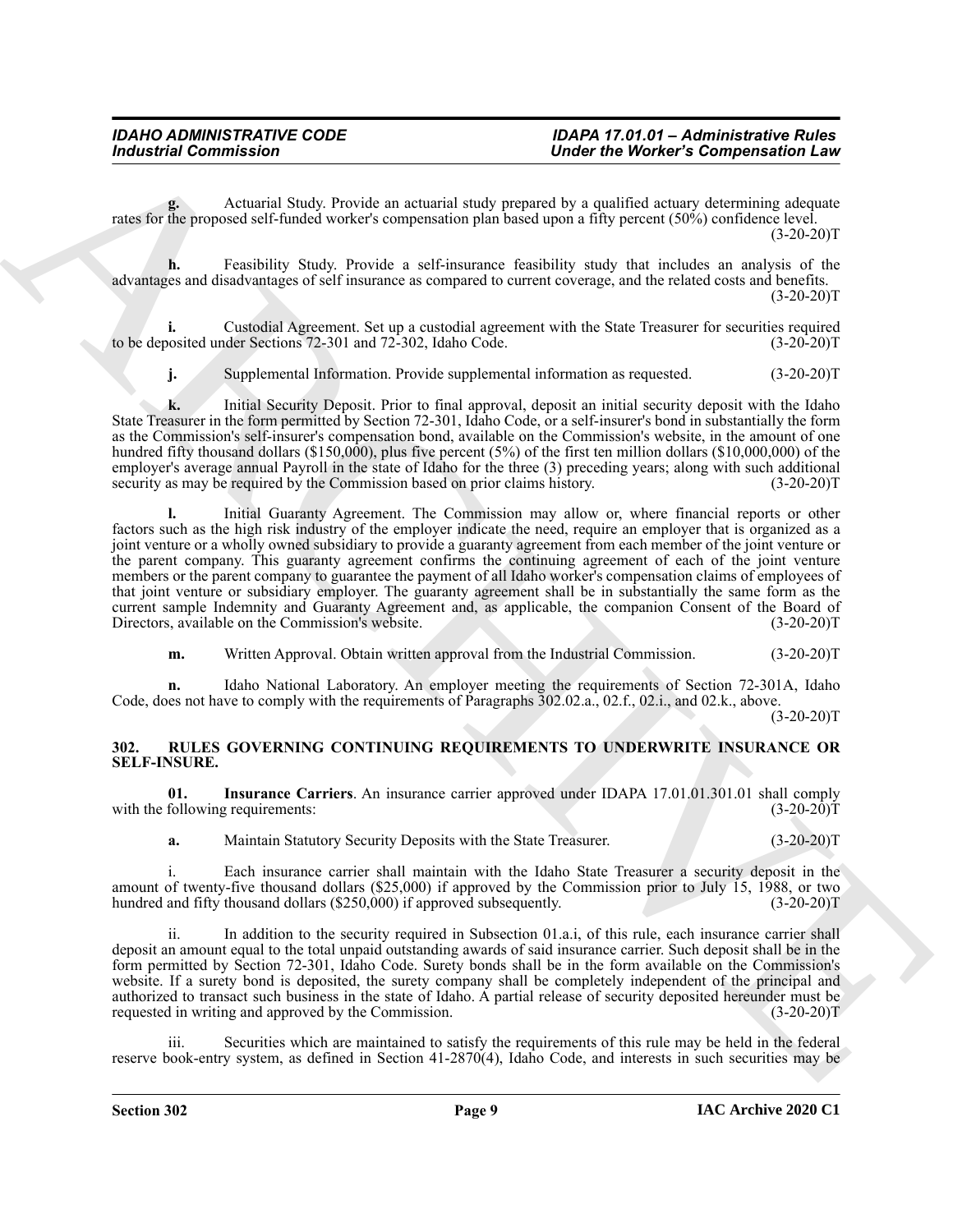transferred by bookkeeping entry in the federal reserve book-entry system without physical delivery of certificates representing such securities. (3-20-20) representing such securities.

**b.** Appoint Agent for Service of Process. Each insurance carrier shall appoint the Director of the ent of Insurance as its agent to receive service of legal process.  $(3-20-20)$ Department of Insurance as its agent to receive service of legal process.

**c.** Maintain Resident Idaho Office. Each insurance carrier shall maintain a Claims Administrator employing an Idaho licensed resident adjuster or the carrier's own adjusting offices or officers residing in Idaho.

 $(3-20-20)T$ 

i. Each authorized insurance carrier shall notify the Commission Secretary in writing of any change of the designated resident adjuster(s) for every insured Idaho employer within fifteen (15) days of such change.  $(3-20-20)T$ 

ii. Each authorized insurance carrier will ensure that every in-state adjuster can classify and identify all claims adjusted on behalf of said insurance carrier, and that the in-state adjuster will provide such information to the Industrial Commission upon request. Further each in-state Adjustor must have full authority to: (3-20-20)T

| Investigate and adjust all claims for compensation: | $(3-20-20)T$ |
|-----------------------------------------------------|--------------|
| Pay all compensation benefits due:                  | $(3-20-20)T$ |

(3) Accept service of claims, applications for hearings, orders of the Commission, and all process ay be issued under the Worker's Compensation Law; (3-20-20)

(4) Enter into compensation agreements and LSSs with Claimants; (3-20-20)T

(5) Provide at the employer's expense necessary forms to any employee who wishes to file a Claim under the Worker's Compensation Law.

**d.** Supply Forms. Each insurance carrier shall distribute the required forms prescribed by the Commission to all employers it insures. A list of required forms is available on the Commission's website.

 $(3-20-20)T$ 

**e.** Comply with Industrial Commission Reporting Requirements. Each insurance carrier shall, within the time prescribed, file such reports and respond to such information requests as the Commission may require from<br>time to time concerning matters under the Worker's Compensation Law. (3-20-20) time to time concerning matters under the Worker's Compensation Law.

**f.** Report Proof of Coverage. (3-20-20)T

which may be issued under the Worker's Compensation Law;

i. Each insurance carrier shall report all proof of coverage to NCCI. NCCI is the designated agent to receive, process, and forward the proof of coverage information required by these rules to the Commission. The address of the Commission's designated agent is available on the Commission's website. (3-20-20)T address of the Commission's designated agent is available on the Commission's website.

Formation Commute Since the set of the set of the set of the set of the set of the set of the set of the set of the set of the set of the set of the set of the set of the set of the set of the set of the set of the set of ii. The Industrial Commission adopts the IAIABC's electronic proof of coverage record layout and transaction standards as the required reporting mechanism for new policies, renewal policies, endorsements, cancellations, and non-renewals of policies. A copy of the record layout, data element requirements, and transaction standards is available on the Commission's website. Each insurance carrier shall report data for all mandatory elements in the current IAIABC proof of coverage record layout and transaction standards on each policy reported.  $(3-20-20)T$ 

iii. The most recent proof of coverage information contained in the Industrial Commission's database shall be presumed to be correct for the purpose of determining the insurance carrier providing coverage. (3-20-20)T

**g.** Report New Policy, Renewal Policy, and Endorsement Information Within Thirty Days. Each insurance carrier shall report the issuance of any new worker's compensation policy, renewal policy, or endorsement to the Industrial Commission or its designated agent within thirty (30) days of the effective date of the transaction.

 $(3-20-20)T$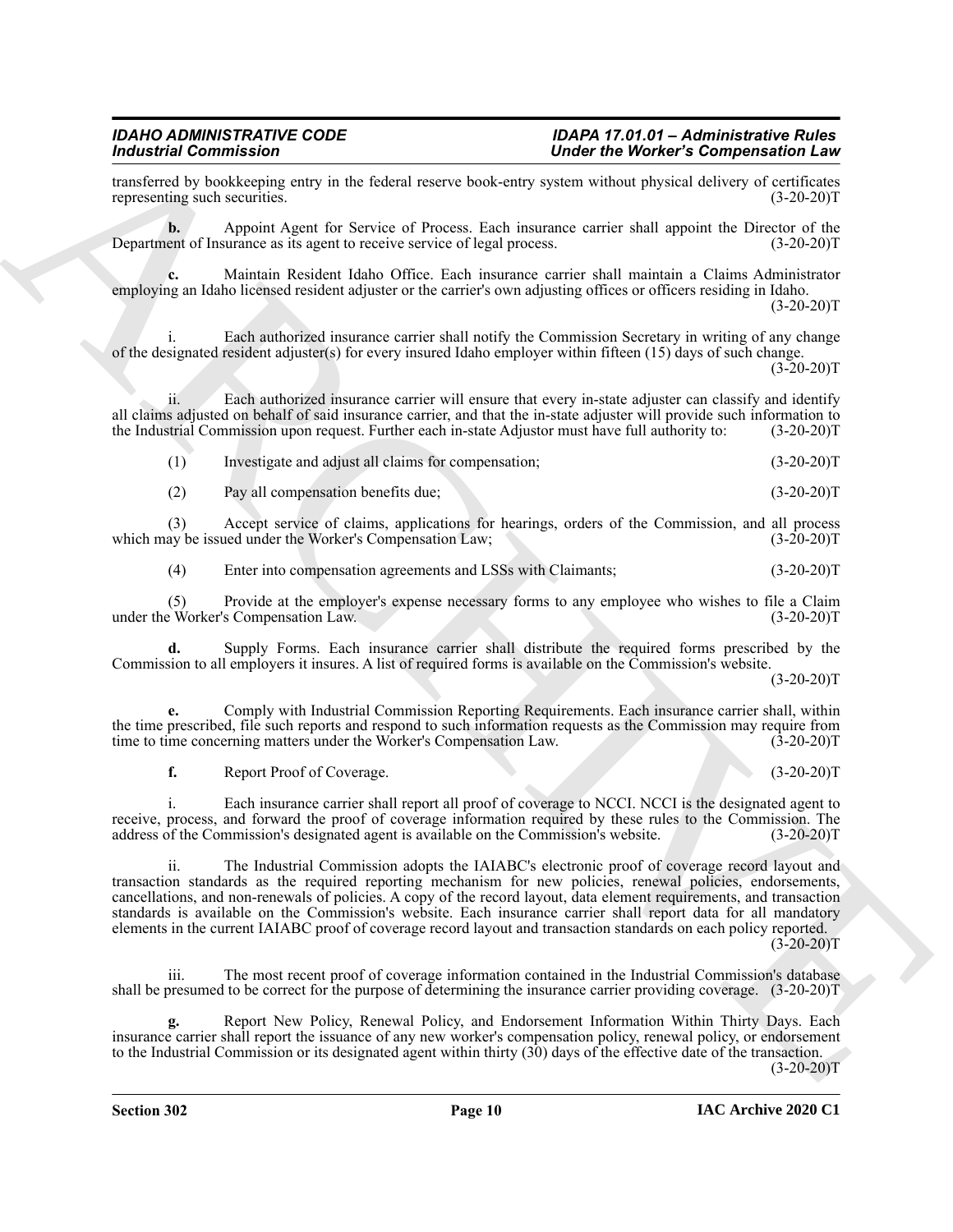**h.** Report Cancellation and Non-Renewal of Policy Within Time Prescribed by Statute. Each insurance carrier shall report the cancellation and/or nonrenewal of any worker's compensation insurance policy to the Industrial Commission or its designated agent within the time frames prescribed by Section 72-311, Idaho Code. Receipt of cancellation or nonrenewal notices by the Commission's designated agent shall be deemed to have been received by the Commission. (3-20-20)T

**i.** Report Election of Coverage on Form IC52 or Similar Format. Each insurance carrier shall report election of coverage or revocation of election of coverage on or in a format substantially the same as Form IC52, "Election of Coverage," available on the Commission's website. (3-20-20)T

For the same of the space of the same of the same of the same of the same interest of the same of the same of the same of the same of the same of the same of the same of the same of the same of the same of the same of the **j.** Report Deductible Policy. On or before March 3rd of each year, every insurance carrier shall submit a report of all deductible policies that were issued and in effect during the previous calendar year. That report shall be submitted in a form substantially similar to the current "Deductible Policy Report" available on the Commission's website. The report shall include the following information: insured name, policy number, effective and expiration dates, deductible amount, the premium charged for the policy before credit for the deductible, and the final premium after credit for the deductible. (3-20-20)T final premium after credit for the deductible.

Report Outstanding Awards. Each insurance carrier shall report to the Industrial Commission at the dark of the Commission. any outstanding award. (3-20-20)<sup>T</sup> end of each calendar quarter, or more often as required by the Commission, any outstanding award.

The report of outstanding awards shall be filed with the Industrial Commission by the end of the end of each calendar quarter.  $(3-20-20)T$ month following the end of each calendar quarter.

ii. The report shall be filed even if there are no outstanding awards. In that event, the carrier shall be fact that there are no outstanding awards to be reported. (3-20-20) certify the fact that there are no outstanding awards to be reported.

iii. The report shall be submitted on or in a format that is substantially the same as the current Form IC36A, "Report of Outstanding Awards - Insurance Carriers" available on the Commission's website. The report may<br>be produced as a computerized spreadsheet or database printout. (3-20-20) be produced as a computerized spreadsheet or database printout.

iv. The report shall be signed and certified to be correct by a corporate officer. If an insurance carrier has designated more than one adjuster for worker's compensation claims in Idaho, a corporate officer of the insurance carrier shall prepare, certify, and file a consolidated report of outstanding awards. (3-20-20)T

v. The report shall list all outstanding awards, commencing with the calendar quarter during which the award is made or benefits are first paid, whichever occurs earlier.

**l.** Comply with Law and Rules. Each insurance carrier shall comply with the statutes of the state of Idaho and the rules of the Industrial Commission to ensure that payments of compensation shall be sure and certain and not unnecessarily delayed. (3-20-20)T

<span id="page-10-0"></span>**02. Self-Insured Employers**. A self-insured employer approved under Subsection 301.02 shall comply with the following requirements:

**a.** Payroll Requirements. Maintain an average annual Idaho Payroll over the preceding three (3) years of at least four million dollars (\$4,000,000). Any self-insured employer that does not meet the Payroll requirement of this rule for two consecutive semi-annual premium tax reporting periods shall be allowed to maintain their selfinsured status for six (6) months from the end of the last reporting period in order to permit them time to increase their Payroll or obtain worker's compensation coverage with an insurance carrier authorized to write worker's compensation insurance in the state of Idaho. (3-20-20) compensation insurance in the state of Idaho.

**b.** Security Deposit with Treasurer. (3-20-20)T

i. Maintain a primary security deposit with the Idaho State Treasurer in the form permitted by Section 72-301, Idaho Code, a self-insurer's bond form available on the Commission's website, or in substantially the same form, or in such other form approved by the Commission, in the amount of one hundred fifty thousand dollars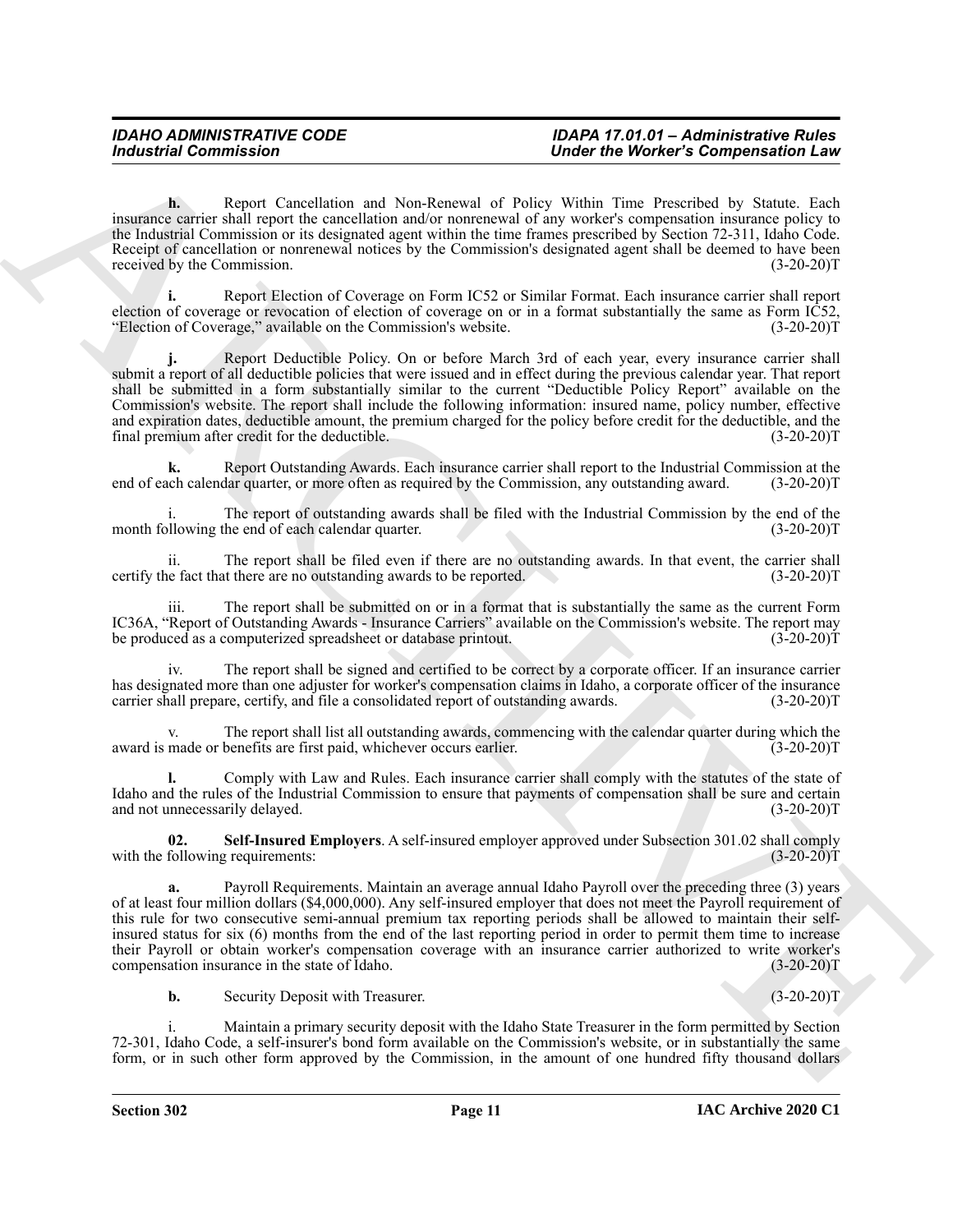For the Commutation CV is the employer attention in the column term in the state of Computer and the Computer COMPUT is the computer of the computer of the computer of the computer of the computer of the computer of the c (\$150,000), plus five percent (5%) of the employers' average annual Payroll in the state of Idaho for the three (3) preceding years, not in excess of ten million dollars (\$10,000,000). If a surety bond is deposited, the surety company shall be completely independent of the principal and authorized to transact such business in the state of Idaho. In addition thereto, the self-insured employer shall deposit additional security in such amount as the Commission determines is necessary to secure the self-insured employer's total unpaid liability for compensation under the Worker's Compensation Law. No approved security shall be accepted for deposit above its par value. Additional deposits of approved security may be required semi-annually if the market value of an approved investment falls below its par value or if the total value of the employer's security deposit falls below the total security required to be maintained on deposit when calculated in accordance with this rule. (3-20-20)T

ii. Self-insured employers shall receive a credit for the primary security deposit against the selfinsured employer's obligation to post the additional security required by Subparagraph 302.02.b.i. of this rule.  $(3-20-20)T$ 

iii. Excess insurance coverage approved by the Commission may apply as a credit against the selfinsured employer's obligation to post the additional security required by Subparagraph 302.02.b.i. of this rule. The Commission must be provided with thirty (30) days advance written notice of any change or cancellation of an approved excess insurance policy. No credit will be given for any excess insurance coverage provided by a surplus lines carrier, as described in Chapter 12, Title 41, Idaho Code. (3-20-20)T

iv. All security deposited by the self-insured employer shall be maintained as provided by Section 72- 302, Idaho Code.

v. Any withdrawal or partial release of security deposited hereunder must be requested in writing and approved by the Commission.

**c.** Continue or Provide Guaranty Agreement. (3-20-20)T

i. A self-insured employer that is organized as a joint venture or a wholly owned subsidiary shall continue in effect any guaranty agreement that the Commission has previously allowed or required, until termination is permitted by the Commission. (3-20-20)T is permitted by the Commission.

Where an adverse change in financial condition or other relevant factors such as claims history or industry risk indicates the need, a self-insured employer that is organized as a joint venture or a wholly owned subsidiary may be allowed to, or shall upon request, provide a guaranty agreement from each member of the joint venture or the parent company. This guaranty agreement confirms the continuing agreement of each of the joint venture members or the parent company to guarantee the payment of all Idaho worker's compensation claims of employees of that joint venture or subsidiary self-insured employer. The guaranty agreement shall be in substantially the same form as the current sample Indemnity and Guaranty Agreement, and as applicable, the companion Consent of the Board of Directors, available on the Commission's website. (3-20-20) of the Board of Directors, available on the Commission's website.

**d.** Maintain a Licensed Resident Adjuster. Maintain an Idaho licensed, resident claims adjuster located within the state of Idaho who shall have full authority to make decisions and to authorize the payment of all compensation on said claims on behalf of the employer including, but not limited to, the following: (3-2 compensation on said claims on behalf of the employer including, but not limited to, the following:

| Investigate and adjust all claims for compensation; | $(3-20-20)T$ |
|-----------------------------------------------------|--------------|
| Pay all compensation benefits due:                  | $(3-20-20)T$ |

iii. Accept service of claims, applications for hearings, orders of the Commission, and all process ay be issued under the Worker's Compensation Law; (3-20-20) which may be issued under the Worker's Compensation Law;

iv. Enter into compensation agreements and LSSs with Claimants; (3-20-20)T

v. Provide at the employer's expense necessary forms to any employee who wishes to file a Claim<br>e Worker's Compensation Law. (3-20-20) under the Worker's Compensation Law.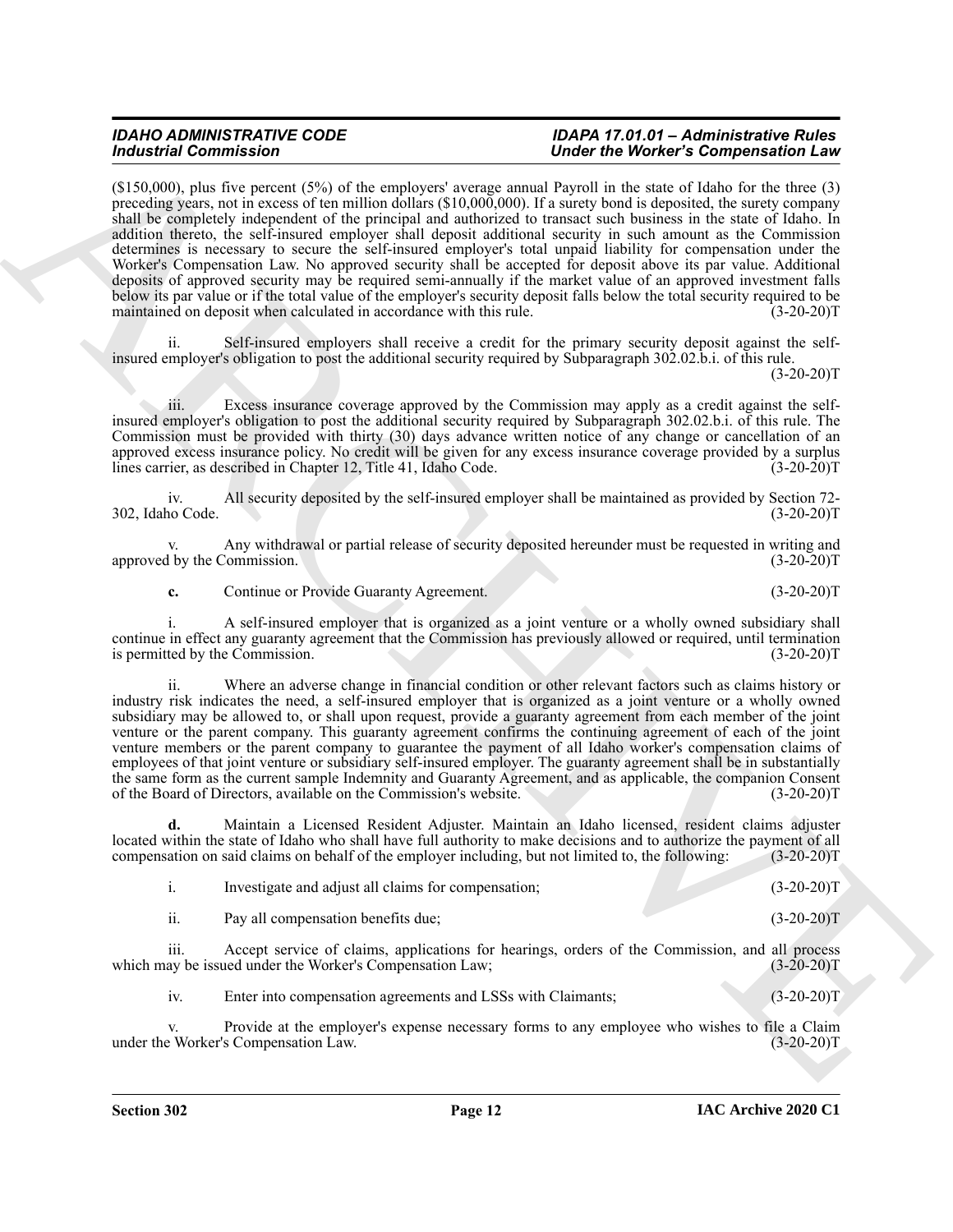**e.** File Reports. Report to the Industrial Commission semi-annually, or more often as required by the sion, total unpaid liability on all open claims. (3-20-20) Commission, total unpaid liability on all open claims.

i. The semi-annual report of total unpaid liability shall be filed with the Industrial Commission by the end of the months of January and July. (3-20-20)T

ii. The report shall provide the aggregate number of open claims, including indemnity with medical and Medical Only Claims, along with the amount of any compensation paid on open claims, as of the end of each June and December. (3-20-20)T

iii. The report shall be filed even if there are no open claims. In that event, the employer shall certify hat there are no open claims to be reported. (3-20-20) the fact that there are no open claims to be reported.

The report shall be submitted on or in a format that is substantially the same as the current Form IC-211, "Self-Insured Employer Report of Total Unpaid Liability," available on the Commission's website. The report may be produced as a computerized spreadsheet or database printout.

The report shall be signed and certified to be correct by a corporate officer. If an employer has designated more than one adjuster for worker's compensation claims in Idaho, a corporate officer of the employer shall prepare, certify, and file a consolidated report of all unpaid liability.  $(3-20-20)T$ 

A self-insured employer shall also make, within the time prescribed, such other reports and respond to such information requests as the Commission may require from time to time concerning matters under the Worker's<br>Compensation Law. (3-20-20)T Compensation Law.

For the state of the state of the state of the state of the state of the state of the state of the state of the state of the state of the state of the state of the state of the state of the state of the state of the state **f.** Submit to Audits by Industrial Commission. Each year a self-insured employer shall provide the Industrial Commission with a copy of its annual financial statements, or other acceptable documentation. Each selfinsured employer shall submit to audit by the Commission or its designee at any time and as often as it requires to verify the amount of premium such self-insured employer would be required to pay as premium to the State Insurance Fund, and to verify compliance with the provisions of these rules and the Idaho Worker's Compensation Law. For the purpose of determining such premium for uninsured contractors of a self-insured employer, the most recent proof of coverage information contained in the Industrial Commission's database shall be presumed to be correct for the purpose of determining such coverage.

**g.** Comply with Law and Rules. Comply with the statutes of the state of Idaho and the rules of the Industrial Commission to the end that payment of compensation shall be sure and certain and not unnecessarily delayed. The Commission may withdraw its approval of any employer to operate as a self-insurer if it shall appear to the Commission that workers secured by said self-insured employer are not adequately protected and served, or the employer is failing to comply with the provisions of these rules or the Worker's Compensation Law. (3-20-20)T

**h.** Idaho National Laboratory. An employer meeting the requirements of Section 72-301A, Idaho es not have to comply with Paragraph 303.02.a. and 302.02.b., above. (3-20-20)T Code, does not have to comply with Paragraph 303.02.a. and 302.02.b., above.

#### <span id="page-12-3"></span><span id="page-12-0"></span>**303. RULE GOVERNING THE COLLECTION OF PREMIUM TAX ON WORKER'S COMPENSATION INSURANCE POLICIES.**

This rule governs the collection of premium tax on worker's compensation insurance policies. This procedure applies to all worker's compensation policies. (3-20-20)T

<span id="page-12-4"></span>**01. Procedure for Submitting Premium Tax Forms**. The form IC 4008, available on the Commission's website, shall be used to report numbers of policies and the total gross premiums written. The original shall be sent to the Commission; a copy shall also be attached to the reporting entity's annual premium tax statement that is filed with the Idaho Department of Insurance. This form is due to the Commission by July 31 for the reporting period of January 1 through June 30; it is due by March 3 for the reporting period of July 1 through December 31.  $(3-20-20)$ T

### <span id="page-12-2"></span><span id="page-12-1"></span>**304. RULE GOVERNING PREMIUM TAX COMPUTATION FOR SELF-INSURED EMPLOYERS.**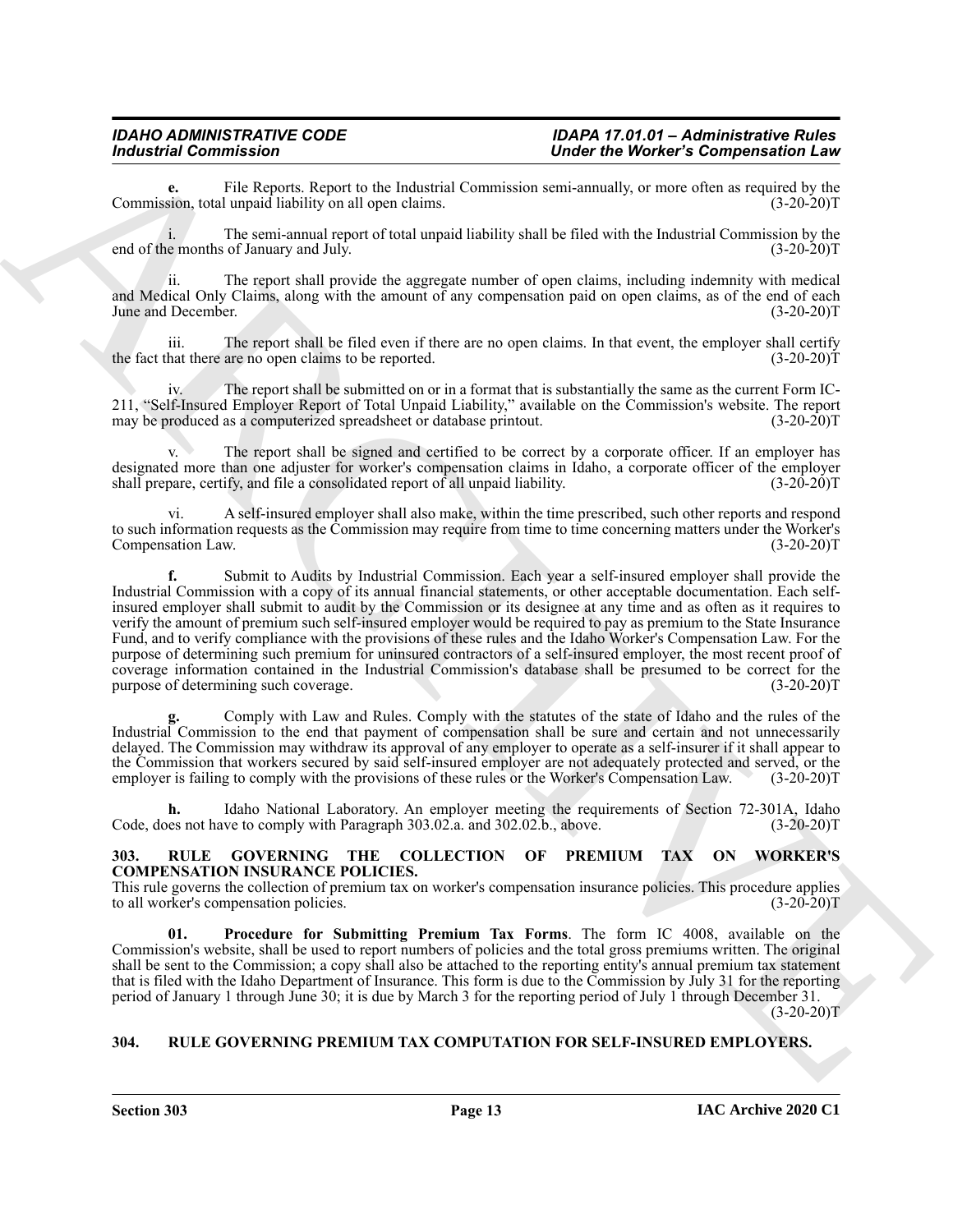## <span id="page-13-5"></span>*IDAHO ADMINISTRATIVE CODE IDAPA 17.01.01 – Administrative Rules*

## *Under the Worker's Compensation Law*

For the state of the state of the state of the state of the state of the state of the state of the state of the state of the state of the state of the state of the state of the state of the state of the state of the state **01. Payroll Reports**. No later than March 3rd and July 31st, self-insured employers shall file a semiannual premium tax report with the Fiscal Department of the Commission. Self-insured employers shall use the Commission's current report form IC 4010, along with the accompanying computation form IC 4010a, available on the Commission's website. The premium tax payment due from a self-insured employer shall be based upon the manual premium calculated for each reporting period, as modified by an experience modification factor calculated by NCCI and submitted to the Commission in accordance with Subsection 304.02 of this rule. No other rating factor shall be allowed. If the self-insured employer elects to not provide such experience modification factor, the premium tax will be computed based upon the manual premium only. (3-20-20)T

<span id="page-13-4"></span>**Experience Modification.** A self-insured employer that elects to use an experience modification factor in computing premium tax shall make an annual application to NCCI for an experience modification factor using the NCCI form ERM-6 and paying to NCCI any fees charged for providing that calculation. An NCCI experience modification factor may only be based on the employer's Idaho operations for which self-insured status is authorized. In order to have an experience modification factor considered for any reporting period, an employer must timely submit to the Commission's Fiscal Department: (3-20-20)T

**a.** A copy of the completed form ERM-6 filed with NCCI; (3-20-20)T

**b.** The resulting experience modification factor received from NCCI; and  $(3-20-20)$ T

**c.** The completed IC 4010 Semi-Annual Premium Tax Form for Self-Insurers and IC 4010a tion Form. (3-20-20)T Computation Form.

#### <span id="page-13-1"></span><span id="page-13-0"></span>**305. REQUIREMENTS FOR MAINTAINING IDAHO WORKER'S COMPENSATION CLAIMS FILES.**

All insurance carriers, self-insured employers, and licensed adjusters servicing Idaho worker's compensation claims shall comply with the following requirements: (3-20-20) shall comply with the following requirements:

#### <span id="page-13-3"></span>**01. Idaho Office**. (3-20-20)T

**a.** All insurance carriers, self-insured employers, and licensed adjusters servicing Idaho worker's compensation claims shall maintain an office within the state of Idaho. The offices shall be staffed by adequate personnel to conduct business. (3-20-20) personnel to conduct business.

**b.** The insurance carrier or self-insured employer shall authorize and require a member of its in-state staff or an Idaho licensed resident adjuster to service and make decisions regarding claims pursuant to Section 72- 305, Idaho Code.

**c.** As staffing changes occur and, at least annually, the insurance carrier, self-insured employer, or licensed adjuster shall submit to the Commission Secretary the names of those authorized to make decisions regarding claims pursuant to Section 72-305, Idaho Code. Each authorized insurance carrier shall designate only one (1) Claims Administrator for each policy of worker's compensation insurance. (3-20-20)T

**02. Claim Files**. All Idaho worker's compensation claim files shall be maintained within the state of Idaho in either hard copy or immediately accessible electronic format. Claim files shall include, but are not limited to:  $(3-20-20)T$ 

<span id="page-13-2"></span>

| a. | FROI and Claim for Benefits;                   | $(3-20-20)T$ |
|----|------------------------------------------------|--------------|
| b. | Copies of bills for medical care;              | $(3-20-20)T$ |
| c. | Copy of lost-time computations, if applicable; | $(3-20-20)T$ |

**d.** Correspondence reflecting reasons for any delays in payments, the resolution of such delays, and ce or denial of compensability; (3-20-20)<sup>T</sup> acceptance or denial of compensability;

**e.** Employer's Supplemental Report; and (3-20-20)T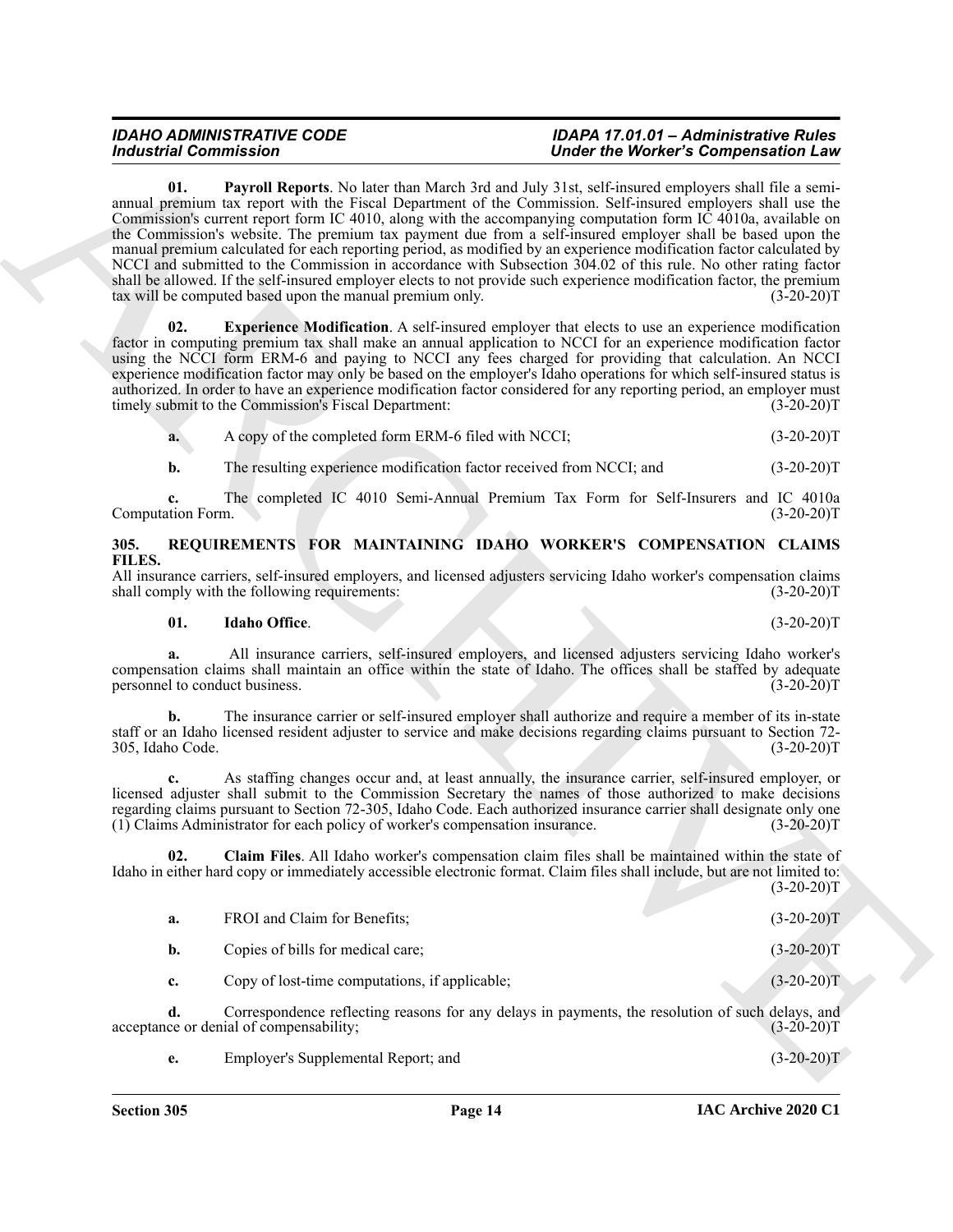<span id="page-14-2"></span><span id="page-14-1"></span>**f.** Medical reports. (3-20-20)T

**03.** Correspondence. All original correspondence involving adjusting decisions regarding Idaho compensation claims shall be authorized from and maintained at in-state offices. (3-20-20)T worker's compensation claims shall be authorized from and maintained at in-state offices.

**04. Date Stamp**. Each of the documents listed in Subsections 305.02 and 305.03, above, shall be datestamped with the name of the receiving office on the day received, and by each receiving agent or vendor acting on behalf of the claims office. (3-20-20)T

**05. Notice and Claim**. All First Reports of Injury, Claims for Benefits, notices of occupational illnesses, and fatalities shall be sent directly to the in-state adjuster for the insurance carrier or self-insured employer. The original copy of the FROI, Claim for Benefits, and notices of occupational illness and fatality shall be sent directly to the Industrial Commission. (3-20-20)T

#### <span id="page-14-4"></span><span id="page-14-0"></span>**06. Compensation Payments - Generally**. (3-20-20)T

**a.** All compensation, as defined by Section 72-102, Idaho Code, must be issued from the in-state office.  $(3-20-20)T$ 

**b.** Except as ordered otherwise by the Commission, the insurance carrier or self-insured employer is compensation payments by either: (3-20-20) may make compensation payments by either:

i. Check or other readily negotiable instrument; (3-20-20)T

ii. When requested by the Claimant, electronic transfer payment to an account designated by the t in accordance with the requirements of Subsection 305.07; or (3-20-20) Claimant in accordance with the requirements of Subsection 305.07; or

When requested by the Claimant, electronic transfer payments made through an access card; if that option is made available by the carrier or self-insured employer, in accordance with the requirements of Subsection 305.08. (3-20-20)T

**c.** If the Claimant is represented by an attorney who may have an attorney's lien for fees due on such compensation payments, the attorney must agree to payment by electronic transfer to Claimant's account or payment through an access card before such compensation may be paid other than by a check made payable to the Claimant and the attorney. (3-20-20)T and the attorney.

#### <span id="page-14-3"></span>**07. Electronic Transfer Payments**. (3-20-20)T

For the state of the Chinese distance and the state of the state of the state of the state of the state of the state of the state of the state of the state of the state of the state of the state of the state of the state **a.** A Claimant may request that the insurance carrier or self-insured employer make compensation payments by electronic transfer to a personal bank account by providing the insurance carrier or self-insured employer in writing: the name and routing transit number of the financial institution and the account number and type of account to which the Claimant wants to have the compensation electronically transferred. The insurance carrier or self-insured employer shall provide the Claimant with a written form to fill out the required information by this subsection within seven (7) days of receiving a request for electronic transfer of payments from the Claimant unless<br>the Claimant has already completed an on-line electronic form provided by the carrier or employer. (3-20the Claimant has already completed an on-line electronic form provided by the carrier or employer.

**b.** The insurance carrier or self-insured employer may make compensation payments to the Claimant by electronic transfer to an account designated by the Claimant if the Claimant: (3-20-20)T

| Requests in writing that payment be made by electronic transfer;    | $(3-20-20)T$ |
|---------------------------------------------------------------------|--------------|
| Provides the information required by Paragraph 305.07.a. above; and | $(3-20-20)T$ |

iii. Is reasonably expected to be entitled to receive compensation payments for a period of eight (8) r more from the point that Subparagraphs 305.07.b.i. and 07.b.ii. are satisfied. (3-20-20) weeks or more from the point that Subparagraphs 305.07.b.i. and 07.b.ii. are satisfied.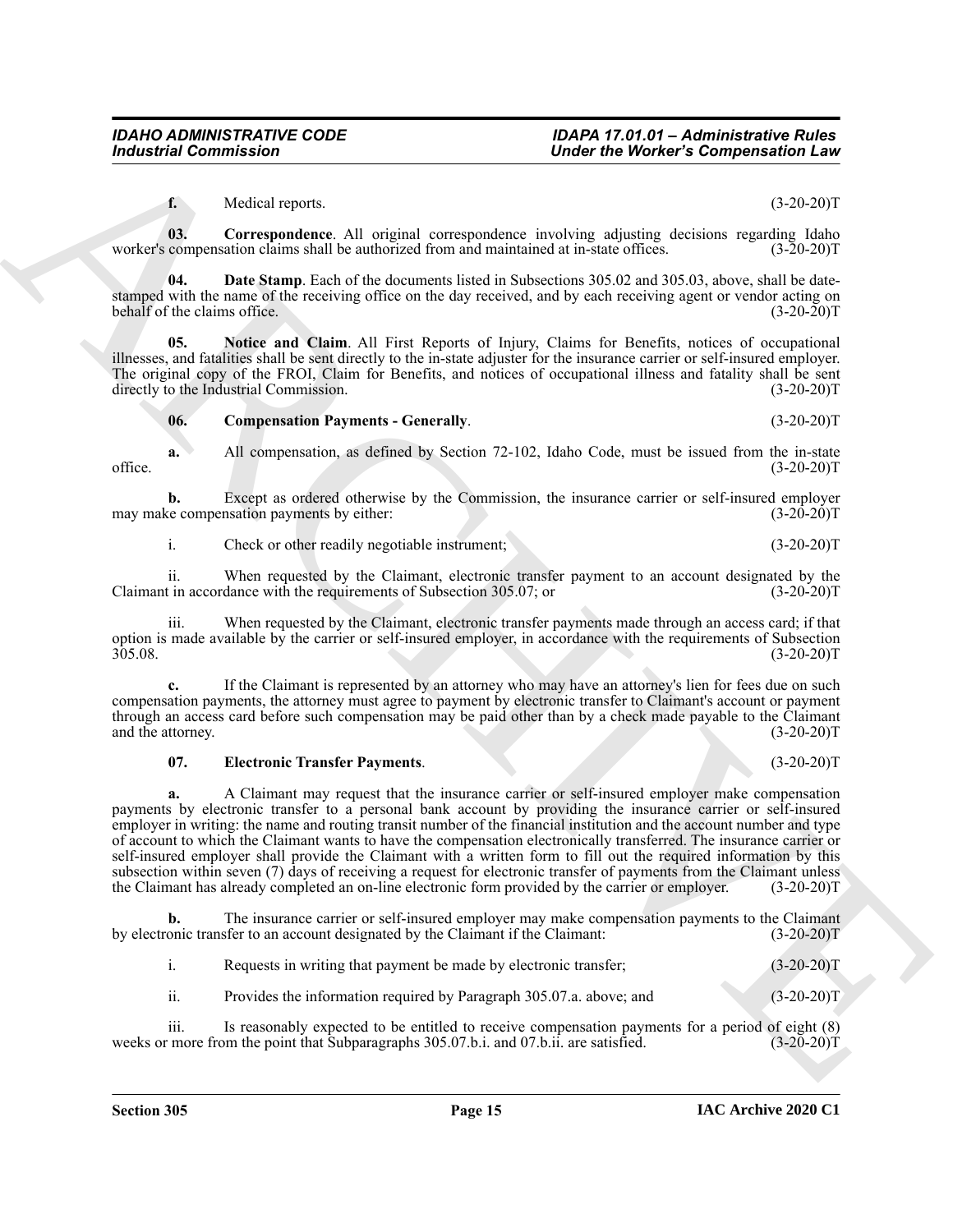#### <span id="page-15-0"></span>**08. Access Card Payments**. (3-20-20)T

| <b>Under the Worker's Compensation Law</b> |                                                                                                                                                                                                                                                                                                                                                                                                                                                                                                                                                                                 | <b>Industrial Commission</b>                                                  |                                  |
|--------------------------------------------|---------------------------------------------------------------------------------------------------------------------------------------------------------------------------------------------------------------------------------------------------------------------------------------------------------------------------------------------------------------------------------------------------------------------------------------------------------------------------------------------------------------------------------------------------------------------------------|-------------------------------------------------------------------------------|----------------------------------|
| $(3-20-20)T$                               | The insurance carrier or self-insured employer shall initiate payment by electronic transfer starting<br>with the first benefit payment due on or after the twenty first day after the requirements of Paragraph 305.07.b., above<br>are met, but shall continue to make timely payments by check until the insurance carrier or self-insured employer                                                                                                                                                                                                                          | initiates benefit payment delivery by electronic transfer.                    | c.                               |
| $(3-20-20)T$                               | If the Claimant has previously been receiving benefit payments by electronic transfer and wants to<br>receive benefits by check, the insurance carrier or self-insured employer shall initiate benefit payment delivery by<br>check starting with the first benefit payment due to the Claimant on or after the seventh day after receiving a written                                                                                                                                                                                                                           |                                                                               | d.<br>request for such payments. |
| $(3-20-20)T$                               |                                                                                                                                                                                                                                                                                                                                                                                                                                                                                                                                                                                 | <b>Access Card Payments.</b>                                                  | 08.                              |
| $(3-20-20)T$                               | Access card means any card or other payment method that may be used by a Claimant to initiate<br>electronic fund transfer from an insurance carrier's or a self-insured employer's bank account. The term "access card"<br>does not include stored value cards or prepaid cards that store funds directly on the card and that are not linked to an                                                                                                                                                                                                                             | insurance carrier's or a self-insured employer's bank account.                | a.                               |
| $(3-20-20)T$                               | An insurance carrier or a self-insured employer may pay compensation through an access card to a<br>Claimant if there is written mutual agreement signed by the insurance carrier or self-insured employer and the<br>Claimant. The insurance carrier or self-insured employer shall maintain accurate records of the mutual agreement for,<br>at a minimum, four hundred and one (401) weeks from the date of injury. The written agreement shall contain an<br>acknowledgment that the Claimant received and agreed to the written disclosure required by Paragraph 305.08.d. |                                                                               | b.                               |
| $(3-20-20)T$                               | An insurance carrier or a self-insured employer providing compensation payments to a Claimant                                                                                                                                                                                                                                                                                                                                                                                                                                                                                   | through an access card shall:                                                 | c.                               |
| $(3-20-20)T$                               | Permit the Claimant to withdraw the entire amount of the balance of an access card in one                                                                                                                                                                                                                                                                                                                                                                                                                                                                                       |                                                                               | i.<br>transaction;               |
| $(3-20-20)T$                               | Not reduce compensation payments paid to a Claimant through an access card for the following                                                                                                                                                                                                                                                                                                                                                                                                                                                                                    | fees, surcharges, and adjustments:                                            | ii.                              |
| $(3-20-20)T$                               | Overdraft services under which a financial institution pays a transaction (including a check or other                                                                                                                                                                                                                                                                                                                                                                                                                                                                           | item) when the Claimant has insufficient or unavailable funds in the account; | (1)                              |
| $(3-20-20)T$                               | ATM withdrawal or point of sale purchase for more than the card holds and the transaction is                                                                                                                                                                                                                                                                                                                                                                                                                                                                                    |                                                                               | (2)<br>denied;                   |
| $(3-20-20)T$                               |                                                                                                                                                                                                                                                                                                                                                                                                                                                                                                                                                                                 | ATM balance inquiries;                                                        | (3)                              |
| $(3-20-20)T$                               |                                                                                                                                                                                                                                                                                                                                                                                                                                                                                                                                                                                 | Withdrawing money from network ATMs;                                          | (4)                              |
| $(3-20-20)T$                               |                                                                                                                                                                                                                                                                                                                                                                                                                                                                                                                                                                                 | Withdrawing money from a teller;                                              | (5)                              |
| $(3-20-20)T$                               |                                                                                                                                                                                                                                                                                                                                                                                                                                                                                                                                                                                 | Customer service calls;                                                       | (6)                              |
| $(3-20-20)T$                               |                                                                                                                                                                                                                                                                                                                                                                                                                                                                                                                                                                                 | Activating the card;                                                          | (7)                              |
| $(3-20-20)T$                               |                                                                                                                                                                                                                                                                                                                                                                                                                                                                                                                                                                                 | Fees for card inactivity;                                                     | (8)                              |
| $(3-20-20)T$                               |                                                                                                                                                                                                                                                                                                                                                                                                                                                                                                                                                                                 | Closing account;                                                              | (9)                              |
| $(3-20-20)T$                               |                                                                                                                                                                                                                                                                                                                                                                                                                                                                                                                                                                                 | Access card replacement through standard mail;                                | (10)                             |
|                                            |                                                                                                                                                                                                                                                                                                                                                                                                                                                                                                                                                                                 |                                                                               |                                  |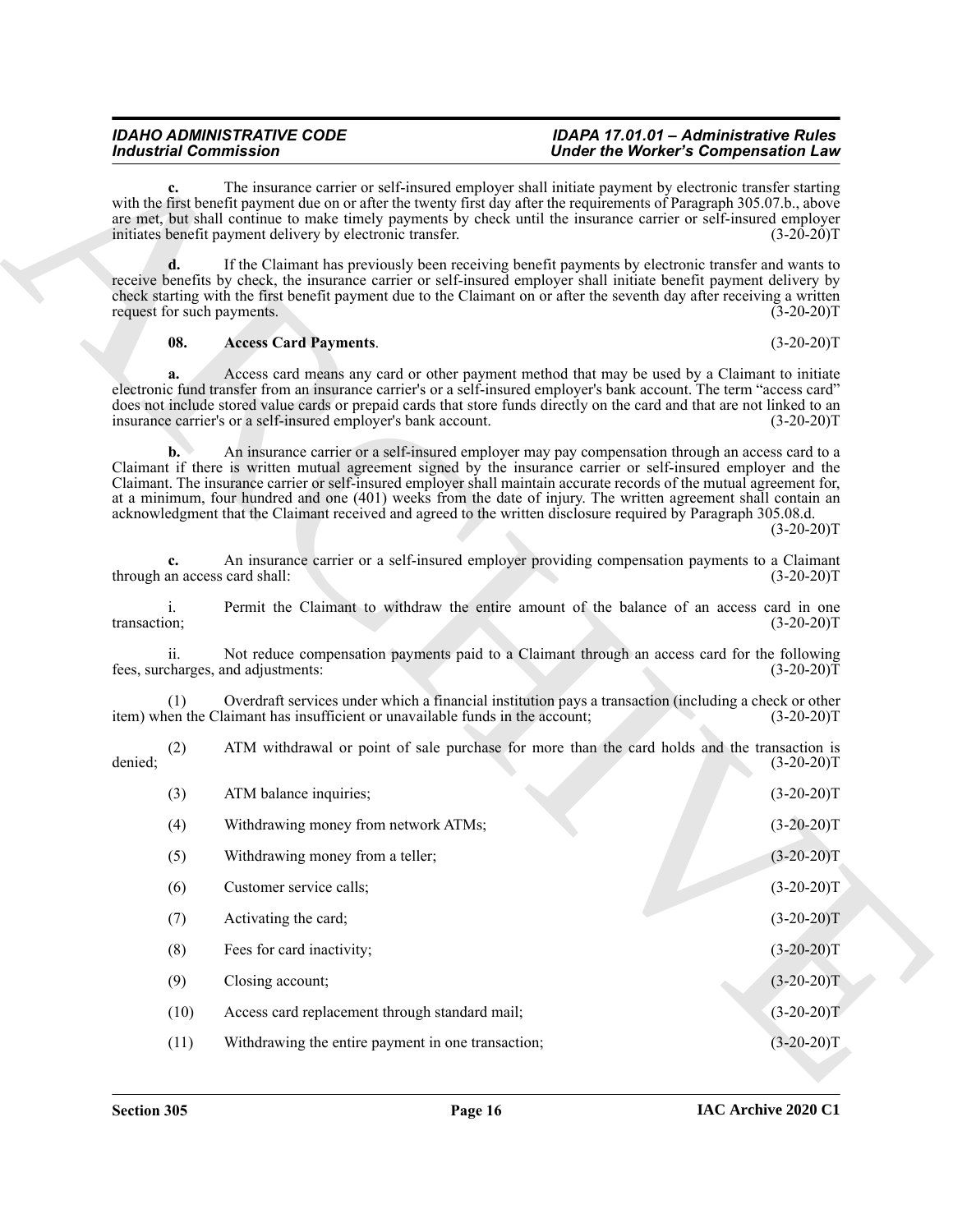| <b>Industrial Commission</b>                                                  |                                                                                                                                                                                                                            | <b>Under the Worker's Compensation Law</b> |
|-------------------------------------------------------------------------------|----------------------------------------------------------------------------------------------------------------------------------------------------------------------------------------------------------------------------|--------------------------------------------|
| (12)<br>Point of sale purchases, or                                           |                                                                                                                                                                                                                            | $(3-20-20)T$                               |
| (13)                                                                          | Any other fees or charges that are not authorized under Subparagraph 305.08.c.iii., and (3-20-20)T                                                                                                                         |                                            |
| iii.                                                                          | Only permit a Claimant to be charged for the following:                                                                                                                                                                    | $(3-20-20)T$                               |
| (1)                                                                           | Fees for access card replacement through an expedited mail service;                                                                                                                                                        | $(3-20-20)T$                               |
| (2)<br>International transaction fees, and                                    |                                                                                                                                                                                                                            | $(3-20-20)T$                               |
| (3)<br>Out-of-network ATM fees.                                               |                                                                                                                                                                                                                            | $(3-20-20)T$                               |
| d.                                                                            | Insurance carriers or self-insured employers shall provide a written disclosure to the Claimant<br>contemporaneously with the written mutual agreement required under Paragraph 305.08.b. that includes: (3-20-20)T        |                                            |
| i.                                                                            | A summary of the Claimant's liability for unauthorized electronic fund transfers;                                                                                                                                          | $(3-20-20)T$                               |
| 11.<br>that an unauthorized electronic fund transfer has been or may be made; | The telephone number and address of the person or office to be notified when the Claimant believes                                                                                                                         | $(3-20-20)T$                               |
| 111.<br>frequency of transfers;                                               | The type of electronic fund transfers that the Claimant may make and any limitations on the                                                                                                                                | $(3-20-20)T$                               |
| 1V.                                                                           | Any fees imposed for electronic fund transfers or for the right to make transfers, including a<br>statement that fees may be imposed by an ATM operator that is out-of-network;                                            | $(3-20-20)T$                               |
| V.<br>balance maintained in the bank account linked to the access card;       | Fees for expedited card replacement or international transaction fees will be removed from the                                                                                                                             | $(3-20-20)T$                               |
| vi.                                                                           | A summary of the Claimant's right to receipts and periodic statements;                                                                                                                                                     | $(3-20-20)T$                               |
| vii.<br>her funds at no cost;                                                 | All bank locations and network ATMs in the United States where the Claimant may access his or                                                                                                                              | $(3-20-20)T$                               |
| viii.<br>personal bank account through direct deposit or by check.            | A statement informing the Claimant that they have a right to receive payments directly into their                                                                                                                          | $(3-20-20)T$                               |
| e.<br>of term or condition changes required under Paragraph 305.08.d. that:   | An insurance carrier or a self-insured employer shall provide the written disclosure and any notice                                                                                                                        | $(3-20-20)T$                               |
| i.                                                                            | Are printed in not less than twelve (12) point font;                                                                                                                                                                       | $(3-20-20)T$                               |
| ii.                                                                           | Include the full text to communicate all terms and conditions;                                                                                                                                                             | $(3-20-20)T$                               |
| iii.<br>everyday meaning shall be used to facilitate readability; and         | Are written in a clear and coherent manner and wherever practical, words with common and                                                                                                                                   | $(3-20-20)T$                               |
| iv.<br>nature of the subject matter included in or covered by the section.    | Are appropriately divided and captioned in a meaningful sequence such that each section contains<br>an underlined, boldfaced, or otherwise conspicuous title or caption at the beginning of the section that indicates the | $(3-20-20)T$                               |
| f.                                                                            | An access card issued to a Claimant under this Subsection 305.08 shall:                                                                                                                                                    | $(3-20-20)T$                               |
| 1.<br>worker's compensation system; and                                       | Not bear any information that could reasonably identify the Claimant as a participant in the                                                                                                                               | $(3-20-20)T$                               |
| ii.                                                                           | Include on the front or back of the access card a toll-free customer service number and website                                                                                                                            |                                            |

| Are printed in not less than twelve $(12)$ point font; |  | $(3-20-20)T$ |
|--------------------------------------------------------|--|--------------|
|                                                        |  |              |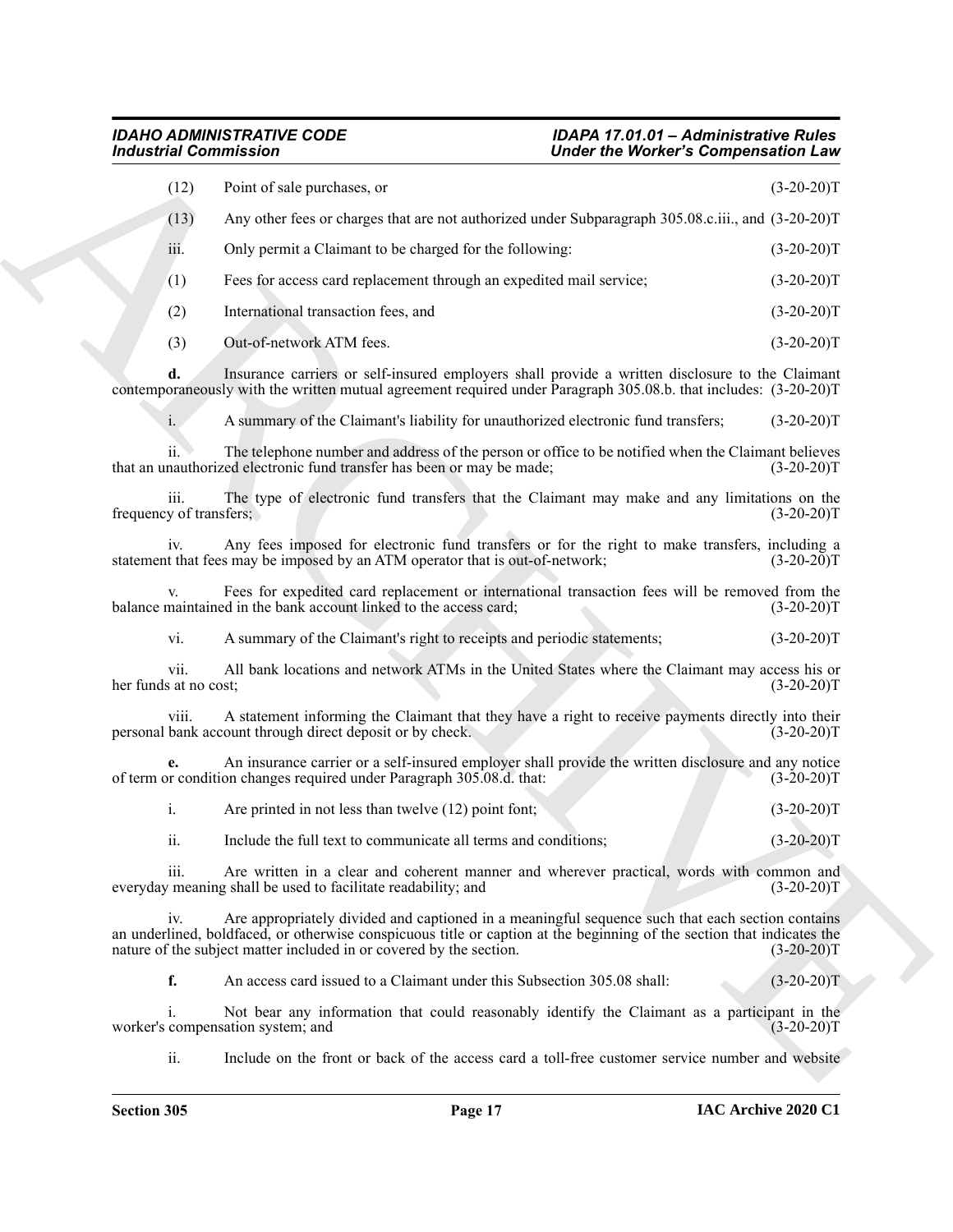address. Customer service personnel shall be available by phone Monday through Friday during normal business<br>hours (9 a.m. to 6 p.m. Mountain Time). (3-20-20) hours (9 a.m. to 6 p.m. Mountain Time).

For the content of the content of the second between the second between the content of the content of the second between the content of the content of the second between the content of the second between the content of th **g.** The insurance carrier or self-insured employer shall provide a written notice to the Claimant at least twenty one (21) days before the effective date of any change in a term or condition of the mutual agreement or disclosure, including terminating the access card program, increased fees, or liability for unauthorized electronic fund transfers. Any terms or conditions that violate the requirements of this Subsection 305.08 are null and void and may result in administrative action against the carrier or employer. An insurance carrier or employer shall provide a written notice of term or condition changes that: (3-20-20) written notice of term or condition changes that:

i. Provides a comparison of the current terms and the changes; and (3-20-20)T

ii. References the Claimant's ability to request a change in method of payment to electronic fund transfer to his or her personal bank account in accordance with Subsection 305.07 or to payment by check.

 $(3-20-20)T$ 

**h.** An insurance carrier or a self-insured employer may close the access card account by issuing a check to the Claimant with the remaining balance of the access card if the account has been inactive for twelve (12) months or longer. (3-20-20)T

**i.** The insurance carrier or self-insured employer shall not remove money from the Claimant's account or access card except to remove permitted fees under Subparagraph 305.08.c.iii. or to close the account for inactivity of a period of twelve (12) months or more. An insurance carrier or a self-insured employer seeking to recoup overpayments shall follow the requirements of section 72-316, Idaho Code. (3-20-20)T recoup overpayments shall follow the requirements of section 72-316, Idaho Code.

**j.** An insurance carrier or a self-insured employer is considered to have made a compensation the date the payment is available on the Claimant's access card. (3-20-20)<sup>T</sup> payment the date the payment is available on the Claimant's access card.

<span id="page-17-0"></span>**09.** Checks and Drafts. Checks must be signed and issued within the state of Idaho; drafts are prohibited. (3-20-20)T prohibited. (3-20-20)T

**a.** The Commission may, upon receipt of a written Application for Waiver, grant a waiver from the provisions of Subsections 305.06 and 305.09 of this rule to permit an insurance carrier or a self-insured employer to sign and issue checks outside the state of Idaho. (3-20-20) sign and issue checks outside the state of Idaho.

**b.** An Application for Waiver must be accompanied by an affidavit signed by an officer or principal of the insurance carrier or self-insured employer, attesting to the fact that the insurance carrier or self-insured employer is prepared to comply with all statutes and rules pertaining to prompt payments of compensation. (3-20-20)T

**c.** All waivers shall be effective from the date the Commission issues the order granting the waiver. A waiver shall remain in effect until revoked by the Industrial Commission. At least annually, staff of the Industrial Commission may review the performance of any insurance carrier or self-insured employer for which a waiver under this rule has been granted to assure that the insurance carrier or self-insured employer is complying with all statutes and rules pertaining to prompt payments of compensation. (3-20-20)T

**d.** If at any time after the Commission has granted a waiver, the Commission receives information permitting the inference that the insurance carrier or self-insured employer has failed to provide timely benefits to any Claimant, the Commission may issue an order to show cause why the Commission should not revoke the waiver; and, after affording the insurance carrier or self-insured employer an opportunity to be heard, may revoke the waiver and order the insurance carrier or self-insured employer to comply with the requirements of Subsections 305.06 and 305.09 of this rule. (3-20-20)T  $305.09$  of this rule.

<span id="page-17-1"></span>**10. Copies of Checks**. Copies of checks and/or electronically reproducible copies of the information contained on the checks must be maintained in the in-state files for Industrial Commission audit purposes. A copy of the first income benefit check, showing signature and date, shall be sent to the Industrial Commission the same day of issuance. (3-20-20) issuance.  $(3-20-20)T$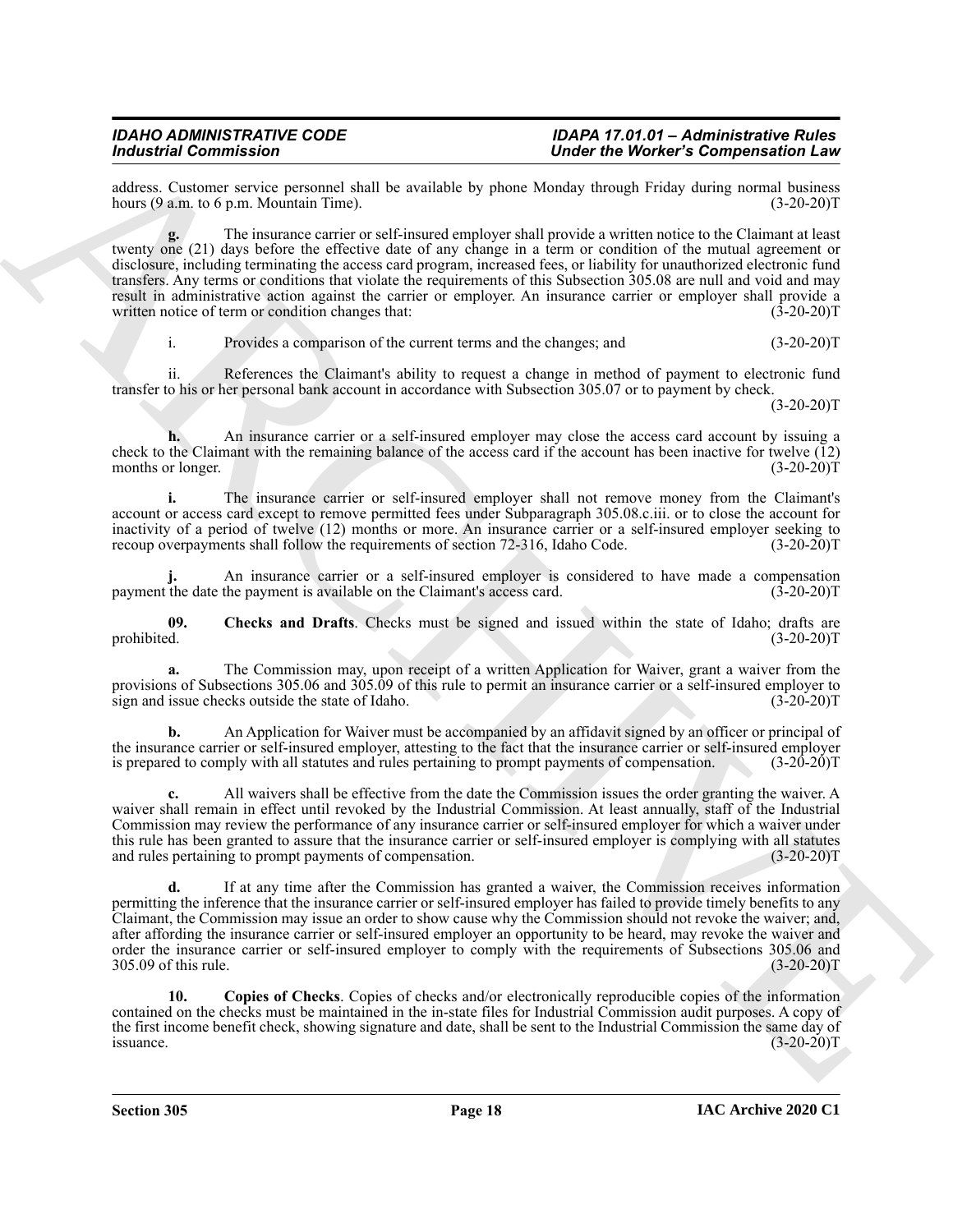## *Under the Worker's Compensation Law*

#### <span id="page-18-3"></span>**11. Prompt Claim Servicing**. Prompt claim servicing includes, but is not limited to: (3-20-20)T

**a.** Making an initial decision to accept or deny a Claim for an injury or occupational disease within thirty (30) days of the date the Claims Administrator receives knowledge of the same. The worker shall be given notice of that initial decision in accordance with Section 72-806, Idaho Code. Nothing in this rule shall be construed as amending the requirement to start payment of income benefits no later than four (4) weeks or twenty-eight (28) days from the date of disability under the provisions of Section 72-402, Idaho Code. (3-20-20)T days from the date of disability under the provisions of Section 72-402, Idaho Code.

**b.** Payment of medical bills in accordance with the provisions of Section 803 of these rules.  $(3-20-20)T$ 

**c.** Payment of income benefits on a weekly basis, unless otherwise approved by the Commission.  $(3-20-20)T$ 

The first payment of income benefits under Section 72-408, Idaho Code, shall constitute application by the insurance carrier or self-insured employer for a waiver to pay Temporary Total Disability (TTD) benefits on a bi-weekly basis, Temporary Partial Disability (TPD) benefits on other than a weekly basis, Permanent Partial Disability (PPD) benefits based on permanent impairment and Permanent Total Disability (PTD) benefits every twenty-eight (28) days, rather than on a weekly basis. (3-20-20)T

ii. Such waiver application shall be granted upon receipt and remain in effect unless revoked by the I Commission in accordance with Subparagraph 305.11.c.iii. (3-20-20) Industrial Commission in accordance with Subparagraph 305.11.c.iii.

For the state of the state of the state of the state of the state of the state of the state of the state of the state of the state of the state of the state of the state of the state of the state of the state of the state iii. If at any time after a waiver has been granted pursuant to this section the Commission receives information permitting the inference that the insurance carrier or self-insured employer has failed to service claims in accordance with Idaho law, or that such waiver has created an undue hardship on a Claimant, the Commission may issue an order to show cause why the Commission should not revoke that waiver, and after affording the insurance carrier or employer an opportunity to be heard, may revoke the waiver with respect to all or certain Claimants and order the insurance carrier or self-insured employer to comply with the requirements of Subsection 305.11.c. of this rule. (3-20-20)  $rule.$  (3-20-20)T

**d.** Payment of the first Permanent Partial Disability (PPD) benefit based on permanent impairment no later than fourteen (14) days after receipt of the Medical Report providing the impairment rating. The first payment shall include payment of benefits retroactive to the date of medical stability.

**e.** Temporary Partial Disability (TPD) payments shall be calculated using the employee's pay period, whether weekly, bi-weekly, or semi-monthly. For employees paid pursuant to any other schedule, TPD benefits shall be calculated semi-monthly. TPD payments owed for a particular pay period shall issue no later than seven (7) days following the date on which employee is ordinarily paid for that pay period. (3-20-20)T

<span id="page-18-1"></span>**12.** Audits. The Industrial Commission will perform periodic audits to ensure compliance with the quirements. (3-20-20) above requirements.

<span id="page-18-2"></span>**13. Non-Compliance**. Non-compliance with the above requirements may result in the revocation of the authority of an insurance carrier to write worker's compensation insurance or self-insured employer to self-insure its worker's compensation insurance obligations in the state of Idaho, or such lesser sanctions as the Industrial Commission may impose. (3-20-20)T

#### <span id="page-18-4"></span><span id="page-18-0"></span>**306. RULE PROHIBITING USE OF SICK LEAVE OR OTHER ALTERNATIVE COMPENSATION.**

<span id="page-18-6"></span>**01. Employee Not Required to Take Sick Leave in Lieu of Compensation**. No employer obligated to pay worker's compensation benefits to an employee as provided by the Worker's Compensation Law may require an employee to accept "sick leave" or other comparable benefit in lieu of the worker's compensation benefits provided by law. Section 72-318(2), Idaho Code, specifically provides that no agreement by an employee to waive his rights to compensation under the Worker's Compensation Law shall be valid. (3-20-20)T rights to compensation under the Worker's Compensation Law shall be valid.

#### <span id="page-18-5"></span>**02. Election of Sick Leave or Alternative Compensation Prohibited**. Further, an employee may not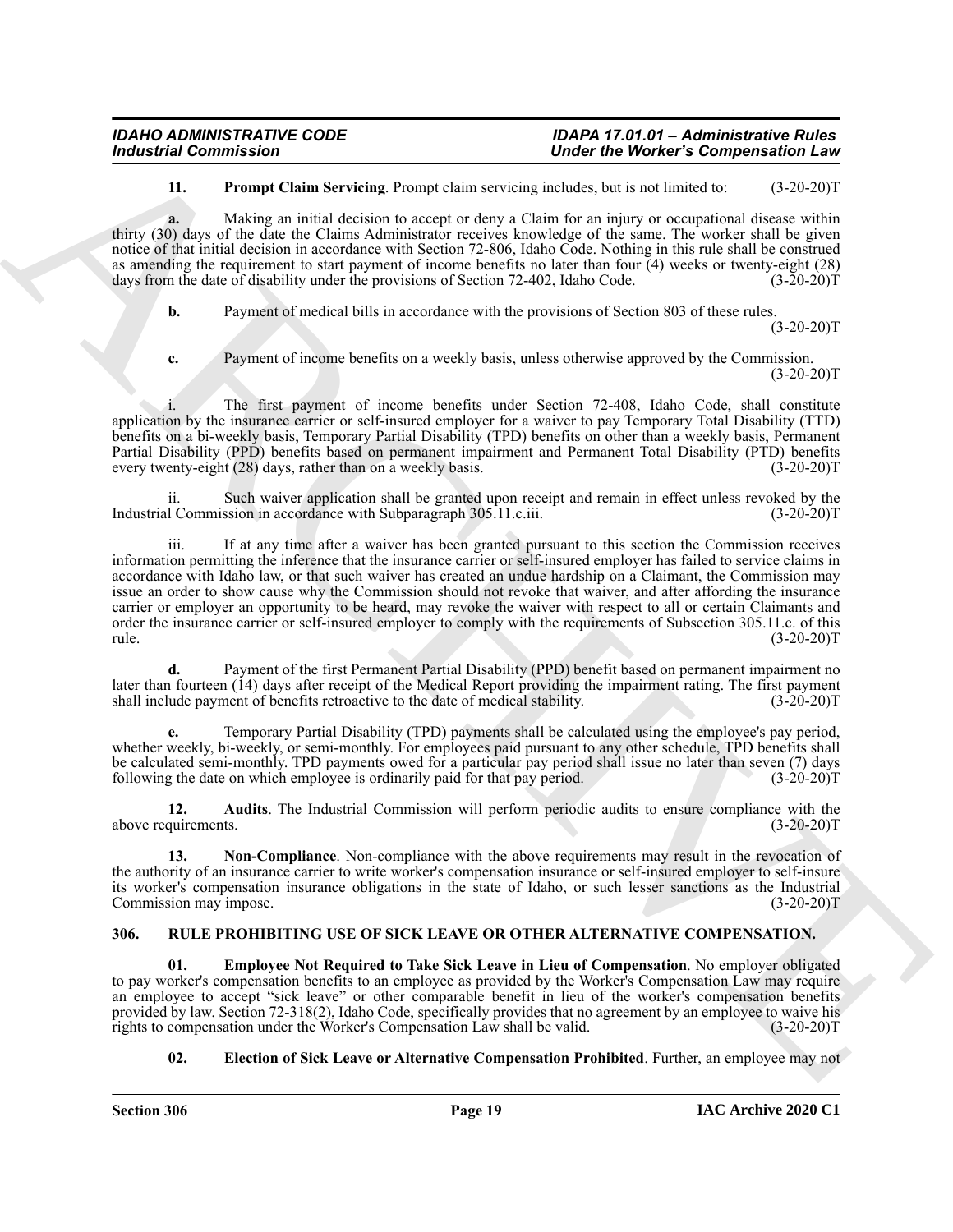elect to accept "sick leave" or other comparable benefit from an employer in lieu of worker's compensation benefits<br>to which the employee is entitled under the Worker's Compensation Law. (3-20-20) to which the employee is entitled under the Worker's Compensation Law.

#### <span id="page-19-7"></span><span id="page-19-0"></span>**307. RULE GOVERNING REPORTING INDEMNITY AND MEDICAL PAYMENTS AND MAKING PAYMENT OF INDUSTRIAL SPECIAL INDEMNITY FUND ASSESSMENT.**

Pursuant to Section 72-327, Idaho Code, the state insurance fund, every authorized insurance carrier, and self-insured employer in Idaho shall report annually to the Industrial Commission the total gross amount of medical only and Indemnity Benefits paid on Idaho worker's compensation claims during the applicable reporting period. This report is used to calculate the pro rata share of the annual assessment for the ISIF, under Section 72-327, Idaho Code.

 $(3-20-20)T$ 

<span id="page-19-10"></span>**01. Filing**. The report of indemnity and medical payments shall be filed with the Industrial Commission simultaneously with the first Semi-Annual Premium Tax Report; which, pursuant to Section 72-523, Idaho Code, is due each year on March 3rd. (3-20-20)T

<span id="page-19-11"></span>**02.** Form. The report of indemnity and medical payments shall be submitted in writing on, or in a ubstantially the same as the current Form IC2-327, available on the Commission's website. (3-20-20)T format substantially the same as the current Form IC2-327, available on the Commission's website.

<span id="page-19-13"></span>**Report Required When No Indemnity Paid.** If an entity required to report under this rule has no claims against which indemnity or medical payments have been made during the reporting period, a report shall be filed so indicating. (3-20-20) filed so indicating.

**04. Penalty for Late Filing**. A penalty shall be assessed by the Commission for filing the report of y and medical payments later than March 3rd each year. (3-20-20) indemnity and medical payments later than March 3rd each year.

<span id="page-19-12"></span>**a.** A penalty of two hundred dollars (\$200) for late filing of seven (7) days or less. (3-20-20)T

<span id="page-19-9"></span>**b.** A penalty of one hundred dollars (\$100) per day for late filing of more than seven (7) days.  $(3-20-20)$ T

**c.** A penalty assessed by the Commission shall be payable to the Industrial Commission and be submitted with the April 1 payment of the ISIF assessment, following notice by the Commission of the penalty assessment. (3-20-20)T assessment. (3-20-20)T

**05. Estimating Indemnity Payments for Entities That Fail to Report Timely**. If an entity required to report indemnity payments under these rules fails to report within the time allowed in these rules, the Commission will estimate the indemnity payments for that entity by using the indemnity amount reported for the preceding reporting period and adding twenty percent (20%). (3-20-20) reporting period and adding twenty percent  $(20\%)$ .

<span id="page-19-8"></span>**06. Adjustment for Overpayments or Underpayments**. Overpayments or underpayments, including those resulting from estimating the indemnity payments of entities that fail to report timely, will be adjusted on the billing for the subsequent period. (3-20-20)T

#### <span id="page-19-1"></span>**308. – 400. (RESERVED)**

#### <span id="page-19-4"></span><span id="page-19-3"></span><span id="page-19-2"></span>**401. RULE GOVERNING COMPUTATION OF AVERAGE WEEKLY WAGE.**

For the strength of the strength of the strength of the strength of the strength of the strength of the strength of the strength of the strength of the strength of the strength of the strength of the strength of the stren **01. Amounts Paid over Base Rate**. Sums paid by an employer to an employee, over and above the base rate of compensation agreed upon by the employer and the employee in a contract of hire, which are contingent and dependent upon the employee's increased physical exertion and/or efficiency shall be included in computing the employee's average weekly wage pursuant to Section 72-419(4)(a), Idaho Code. Said sums shall not be considered premium pay.  $(3-20-20)$ T

**02.** Fringe Benefits. Also, in computing the average weekly wage, it shall be presumed that wages but are not limited to, cost of living increases, vacation pay, holiday pay, and sick leave. (3-20-20)T include, but are not limited to, cost of living increases, vacation pay, holiday pay, and sick leave.

<span id="page-19-6"></span><span id="page-19-5"></span>**03.** Premium Pay. Further, in computing the average weekly wage, it shall be presumed that premium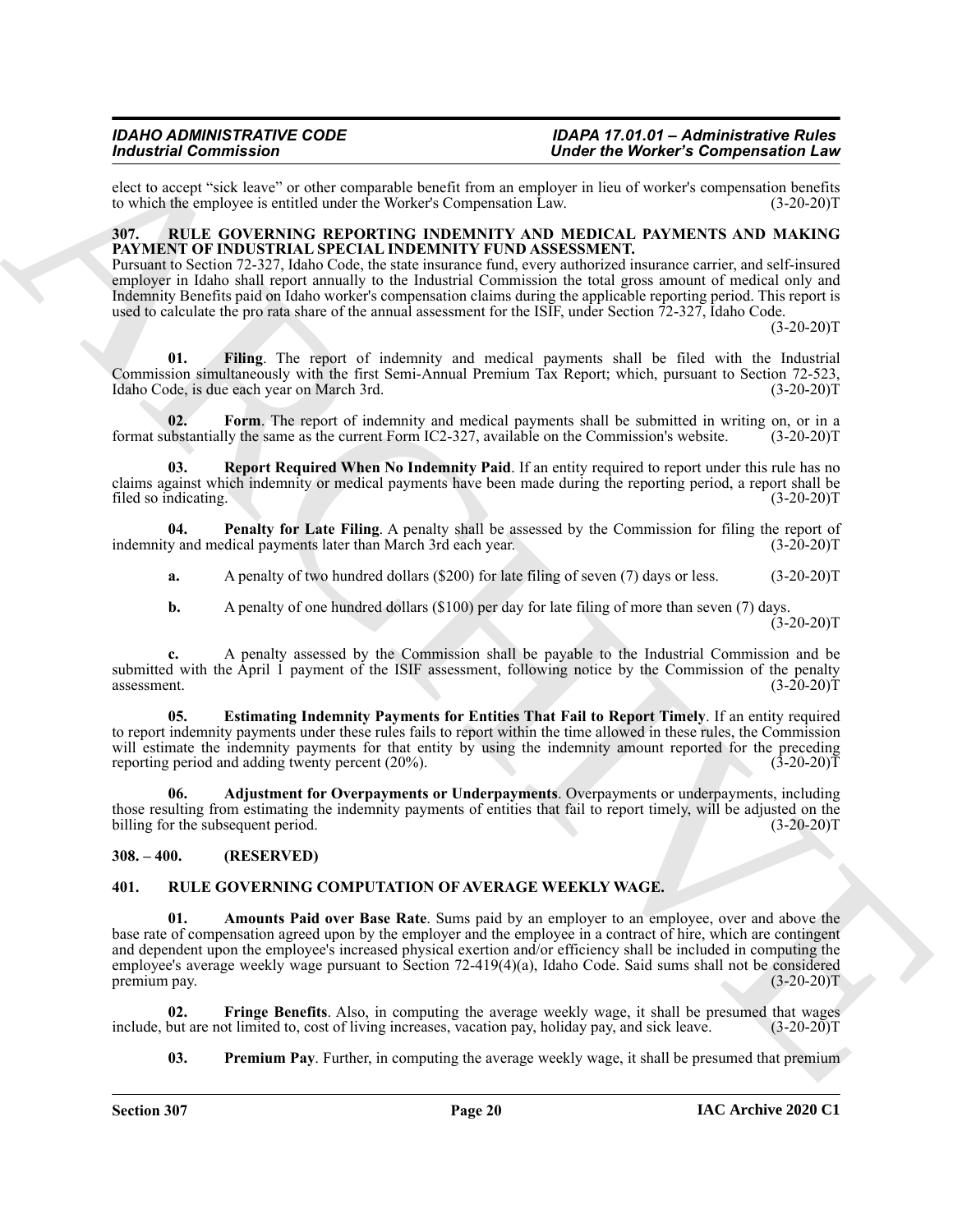pay includes, but is not limited to, shift differential pay and overtime pay. (3-20-20)T

<span id="page-20-6"></span>**04. Examples Not Exclusive**. The above-listed examples shall not be taken as exclusive in computing the average weekly wage.

#### <span id="page-20-7"></span><span id="page-20-0"></span>**402. RULE GOVERNING CONVERSION OF IMPAIRMENT RATINGS TO "WHOLE MAN" STANDARD.**

<span id="page-20-9"></span>**01. Converting Single Rating of Body Part to Whole Person Rating**. Impairment ratings shall be converted in accordance with the Industrial Commission Schedule, Section 72-428, Idaho Code, with the base of five hundred (500) weeks for the whole man. (3-20-20)T

<span id="page-20-8"></span>**02. Averaging Multiple Ratings**. Where more than one (1) evaluating physician has given ratings, these shall be converted to the statutory percentage of the whole man, and averaged for the applicable rating.

 $(3-20-20)T$ 

<span id="page-20-10"></span>**03. Correcting Manifest Injustice**. In the event that the Commission deems a manifest injustice would result from the above ruling, it may at its discretion take steps necessary to correct such injustice.  $(3-20-20)$ T

#### <span id="page-20-3"></span><span id="page-20-1"></span>**403. RULE GOVERNING COMPENSATION FOR DISABILITY DUE TO LOSS OF TEETH.**

<span id="page-20-4"></span>**01. Compensation for Disability**. A Claimant under the Worker's Compensation Law shall be entitled to compensation for permanent disability for the loss of each tooth other than wisdom teeth at the rate of one tenth of one percent (.1%) of the whole man. The loss of wisdom teeth shall not constitute any permanent disability. Compensation hereunder shall be in addition to payments for medical services including dental appliances and bridgework necessitated by the injury and any income benefits during the period of Claimant's recovery to which the Claimant be entitled.

<span id="page-20-5"></span>**02.** Prima Facie Evidence. This rule and schedule shall be prima facie evidence of the percentage of the the disability to be attributed to the loss of teeth. permanent disability to be attributed to the loss of teeth.

#### <span id="page-20-11"></span><span id="page-20-2"></span>**404. SUBMISSION OF MEDICAL REPORTS FROM PROVIDERS**

<span id="page-20-12"></span>This procedure applies to all open worker's compensation claims where medical services are provided and which have not been denied by the Payor. (3-20-20)T

For the state of the matrix in the state of the state of the state of the state of the state of the state of the state of the state of the state of the state of the state of the state of the state of the state of the stat **01. Procedure**. In all cases in which a particular injury or occupational disease results in a worker's compensation Claim, the Provider shall submit written Medical Reports for each medical visit to the Payor. Payers and Providers may contract with one another to identify specific records that will be provided in support of billings. The Provider shall also submit the same written Medical Reports to the Claimant upon request. These reports shall be submitted within fourteen (14) days following each evaluation, examination, and/or treatment. The first copy of any such reports shall be provided to the Payor and the Claimant at no charge. If duplicate copies of reports already provided are requested by either the Payor or the Claimant, the Provider may charge the requesting party a reasonable charge to provide the additional reports. Whenever possible, billing information shall be coded using CPT. In the case of Hospitals, reports shall include a Uniform Billing Form 04. In the case of physicians and other Providers supplying outpatient services, this reporting requirement shall include a CMS 1500 form.  $(3-20-20)$ outpatient services, this reporting requirement shall include a CMS 1500 form.

**a.** If an injury or occupational disease results in a Claim, the Employer/Surety or Provider shall submit written reports to the Commission upon request. Such request may either be in writing or telephonic. If a Claim is referred to the Rehabilitation Division, Medical Reports shall be furnished by the Payor or Provider directly to the office that requests such reports. The Payor or Provider shall consider this an on-going request until notice is received that the reports are no longer required. (3-20-20) received that the reports are no longer required.

**b.** If the injury or occupational disease results in a time-loss Claim, the Payor shall submit copies of medical records containing information regarding the beginning and ending of disability, releases to work whether light duty or regular duty, impairment ratings, physical restrictions to the Commission. Other Medical Reports shall<br>be submitted to the Commission only upon request. (3-20-20) be submitted to the Commission only upon request.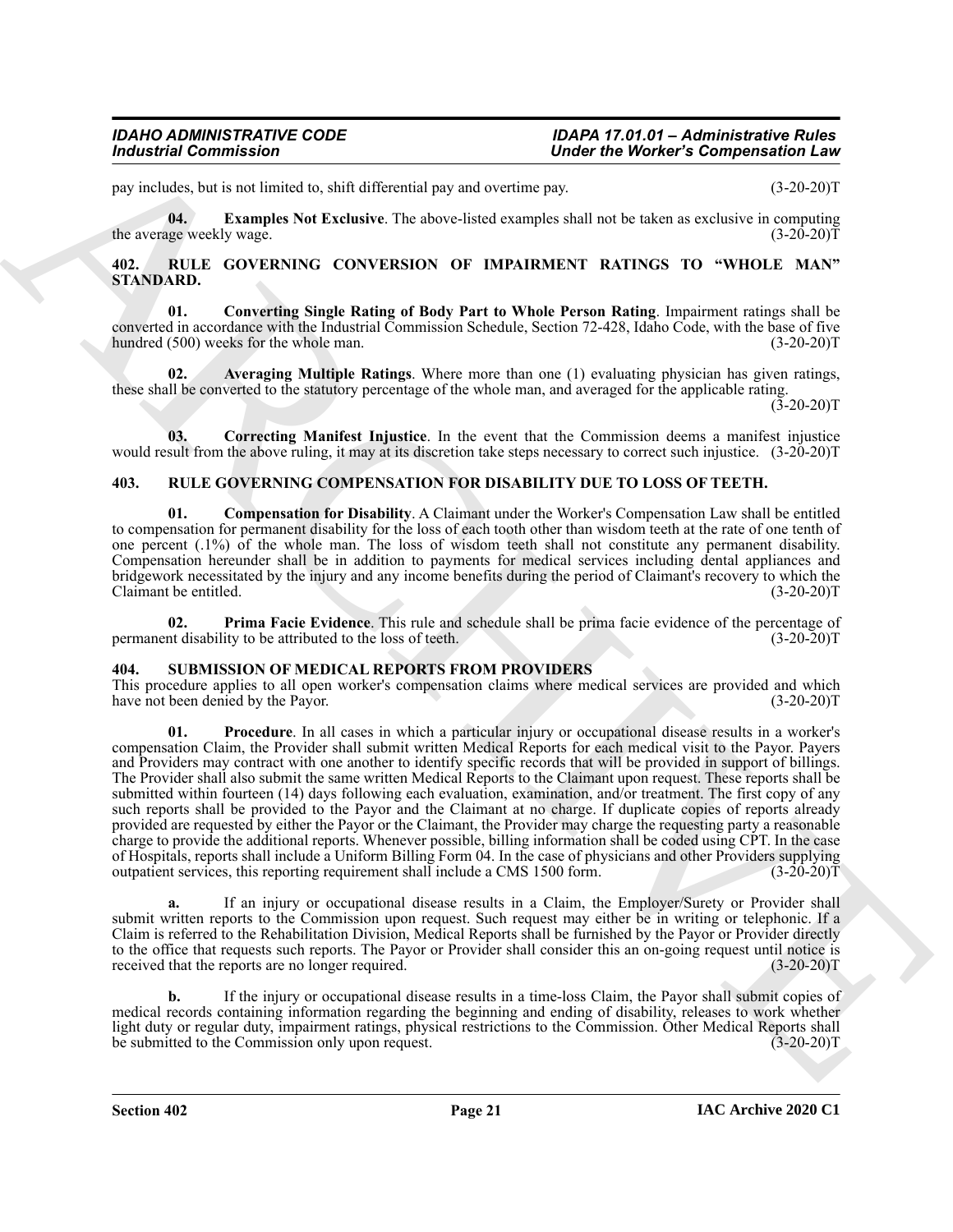## *IDAHO ADMINISTRATIVE CODE IDAPA 17.01.01 – Administrative Rules*

**c.** ISIF shall receive all copies of Medical Reports, without charge, from either the Claimant or the pending upon who seeks to join it as a party to a worker's compensation Claim. (3-20-20) Payor, depending upon who seeks to join it as a party to a worker's compensation Claim.

**d.** If the Commission requests Medical Reports from the Payor or Provider, the information shall be provided within a reasonable time period without charge. If information is received for which the Commission has no need, the information may be discarded or destroyed. (3-20-20)T

<span id="page-21-11"></span>**02. Report Form and Content**. Upon approval of the Commission, Medical Reports may be submitted in electronic or other machine-readable form usable to all parties. (3-20-20)T

<span id="page-21-12"></span><span id="page-21-10"></span>**03. Timely Response Requirement**. When the Commission requests a Medical Report from a Payor or Provider for use in monitoring a worker's compensation Claim, the Payor or Provider shall provide the requested<br>
(3-20-20)T information promptly.

For the state of the state of the state of the state of the best in the state of the state of the state of the state of the state of the state of the state of the state of the state of the state of the state of the state **04. Forfeiture of Payment**. If a Provider fails to give records to the Payor or Claimant, the Payor or Claimant may petition the Commission for an order requiring the Provider to provide the requested information. The petition shall set forth the Petitioner's efforts to obtain the information, the responses to those efforts, and why the Petitioner believes that the Provider has the information. In response to the petition, the Commission may enter an order requiring the Provider to furnish the requested records or demonstrate that the records are not available. If a Provider fails to provide records when ordered by the Commission, the Commission may enter an Order of Forfeiture. In the event such an order is entered, the Provider will forfeit its right to payment from both the Payor and Claimant, until such time as the records are provided. (3-20-20) Claimant, until such time as the records are provided.

#### <span id="page-21-5"></span><span id="page-21-0"></span>**405. RULE GOVERNING REIMBURSEMENT FOR TRAVEL EXPENSES.**

<span id="page-21-8"></span>**01. Mileage Rate**. If Claimant has access to, and is able to operate, a vehicle for transportation covered by Sections 72-432(13) or 72-433(3), Idaho Code, employer shall reimburse Claimant at the mileage rate then allowed by the State Board of Examiners for State employees. Such rate shall be published annually by the Industrial Commission, together with the average state wage for the upcoming period. All such miles shall be reimbursed, with fractions of a mile greater than one-half (1/2) mile rounded to the next higher mile and fractions of a mile below one-<br>half (1/2) mile disregarded. (3-20-20) half  $(1/2)$  mile disregarded.

<span id="page-21-6"></span>**02. Commercial Transportation**. If Claimant has no vehicle, or has access to a vehicle and is reasonably unable to utilize the vehicle for transportation covered by Sections 72-432(13) or 72-433(3), Idaho Code, Claimant's employer shall reimburse Claimant the actual cost of commercial transportation as evidenced by actual receipts. Notwithstanding the above provision, no Claimant shall be eligible for reimbursement of the actual cost of commercial transportation where such Claimant is unable to operate a motor vehicle due to the revocation or suspension of driving privileges because Claimant was under the influence of alcohol and/or drugs. (3-20-20)T

<span id="page-21-9"></span>**03. Request for Reimbursement**. It shall be Claimant's responsibility to submit a travel reimbursement request to the employer. Such request shall be made on a form substantially the same as Industrial Commission Form IC 432(1), posted on the Commission's website. The Claimant must attach to the form a copy of a bill or receipt showing that the visit occurred. The employer shall furnish the Claimant with copies of this form.

 $(3-20-20)T$ 

<span id="page-21-7"></span>**04. Frequency of Requests**. Claimant shall not request transportation reimbursement more frequently than once every thirty (30) days. However, notwithstanding this provision, should a Claimant request transportation reimbursement more frequently than every thirty (30) days, employer need not issue more than one reimbursement check in any thirty-day (30) period. (3-20-20) check in any thirty-day  $(30)$  period.

#### <span id="page-21-1"></span>**406. -- 500. (RESERVED)**

#### <span id="page-21-3"></span><span id="page-21-2"></span>**501. RULE GOVERNING PROTECTION AND DISCLOSURE OF REHABILITATION DIVISION RECORDS.**

<span id="page-21-4"></span>**01. Request for Disclosure**. Pursuant to Section 74-105(10), Idaho Code, a party requesting rehabilitation records shall do so in writing and identify which provision of 74-105(10), Idaho Code, authorizes their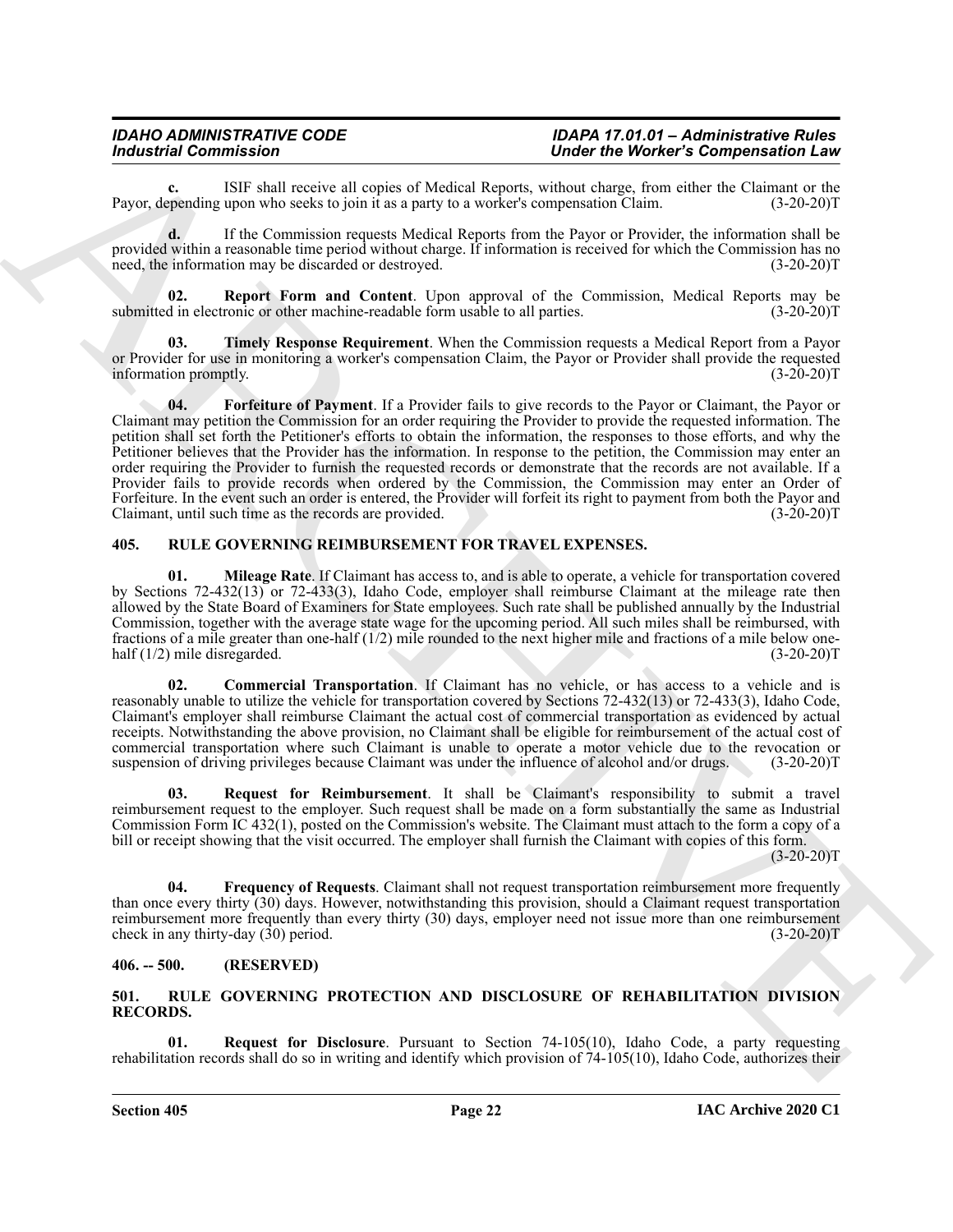<span id="page-22-3"></span>

request.  $(3-20-20)T$ 

**02. Requests from Other Agencies**. If records are in the possession of the Rehabilitation Division by reason of an agreement to comply with valid confidentiality regulations of any agency of the state of Idaho, or agency of the United States, then disclosure shall be requested from the source agency, and not from the Rehabilitation Division. (3-20-20)T

<span id="page-22-4"></span><span id="page-22-0"></span>**502. RULE GOVERNING REPORTS OF ATTORNEY COSTS AND FEES IN LITIGATED CASES.** When requested by the Commission, parties to a Litigated Case shall provide the Commission the information required by Section 72-528, Idaho Code. The form for Sureties is Form 1022 and the form for Claimant's attorneys is Form 1023; both are available on the Commission's website. (3-20-20)T

### <span id="page-22-1"></span>**503. -- 600. (RESERVED)**

### <span id="page-22-5"></span><span id="page-22-2"></span>**601. SUBMISSION OF FROI AND SROI.**

<span id="page-22-9"></span>**01.** Purpose. Pursuant to Sections 72-602(1)-(2), Idaho Code, employers must submit a FROI and/or accordance with these rules. (3-20-20)T SROI in accordance with these rules.

<span id="page-22-12"></span><span id="page-22-6"></span>**02. EDI Reporting**. The Commission requires electronic submission of FROIs and SROIs in accordance with the most current versions of the IAIABC EDI Release 3.0 and the Commission's EDI Guides and Tables from any employer not otherwise exempt by these rules. Each FROI and SROI must comply with formatting requirements and must contain the information identified as mandatory or mandatory conditional, as applicable.

 $(3-20-20)T$ 

For the United States and the United States and States and States and States and States and States and States and States and States and States and States and States and States and States and States and States and States a **03. Trading Partner Agreements**. Before commencing with electronic reporting, Trading Partners shall sign a Trading Partner Agreement with the Commission, which the Commission must approve prior to submitting reports. This agreement must provide the effective date to send and receive electronic reports, the acceptable data to be sent and received, the method of transmission to be used, and other pertinent elements. This agreement will identify the insurance carrier, the Claims Administrator, the sender of the electronic files, and the electronic filing method. To ensure the accuracy of reported data, the Trading Partner must maintain their profile to reflect changes as they occur and the Commission may make periodic audits of Trading Partner files. In the event that a Trading Partner Agreement is entered into by a Claims Administrator, notice to the Trading Partner of a FROI shall<br>be deemed to be notice to the underlying insurance carrier or self-insured employer. (3-20-20) be deemed to be notice to the underlying insurance carrier or self-insured employer.

#### <span id="page-22-10"></span>**04. Report Form and Content for Parties Exempt from EDI Requirements**. (3-20-20)T

**a.** Individual injured workers, injured worker's legal counsel, and employers that are not insured are not required to comply with EDI requirements for FROIs and SROIs. SROIs filed on Legacy Claims will not be accepted via EDI. (3-20-20)T accepted via EDI.

**b.** Parties exempt from EDI requirements must submit FROIs on a form 1A-1 and SROIs on a form SROI-1, or in a format substantially similar. Both forms are available on the Commission's website. (3-20-20)T

<span id="page-22-11"></span>**05. Retaining Claims Files.** Upon request of the Commission, insurance carriers, Claims Administrators, or employers shall provide to the Commission, in whole or in part according to the request, a copy of the claim file at no cost to the Commission. All insurance carriers, Claims Administrators, or employers shall retain complete copies of claims files for the life of the Claim and a minimum of five (5) years from the date of closure.  $(3-20-20)T$ 

<span id="page-22-8"></span>**06. Filing Not an Admission**. Filing a FROI is not an admission of liability and is not conclusive evidence of any fact stated therein. If a Claim is submitted electronically, no signatures are required. (3-20-20)T

<span id="page-22-7"></span>**07. Filing Considered Authorization**. Filing of a Claim shall be considered an authorization for the release of medical records that are relevant to or bearing upon the particular injury or occupational disease for which<br>the Claimant is seeking compensation. (3-20-20) the Claimant is seeking compensation.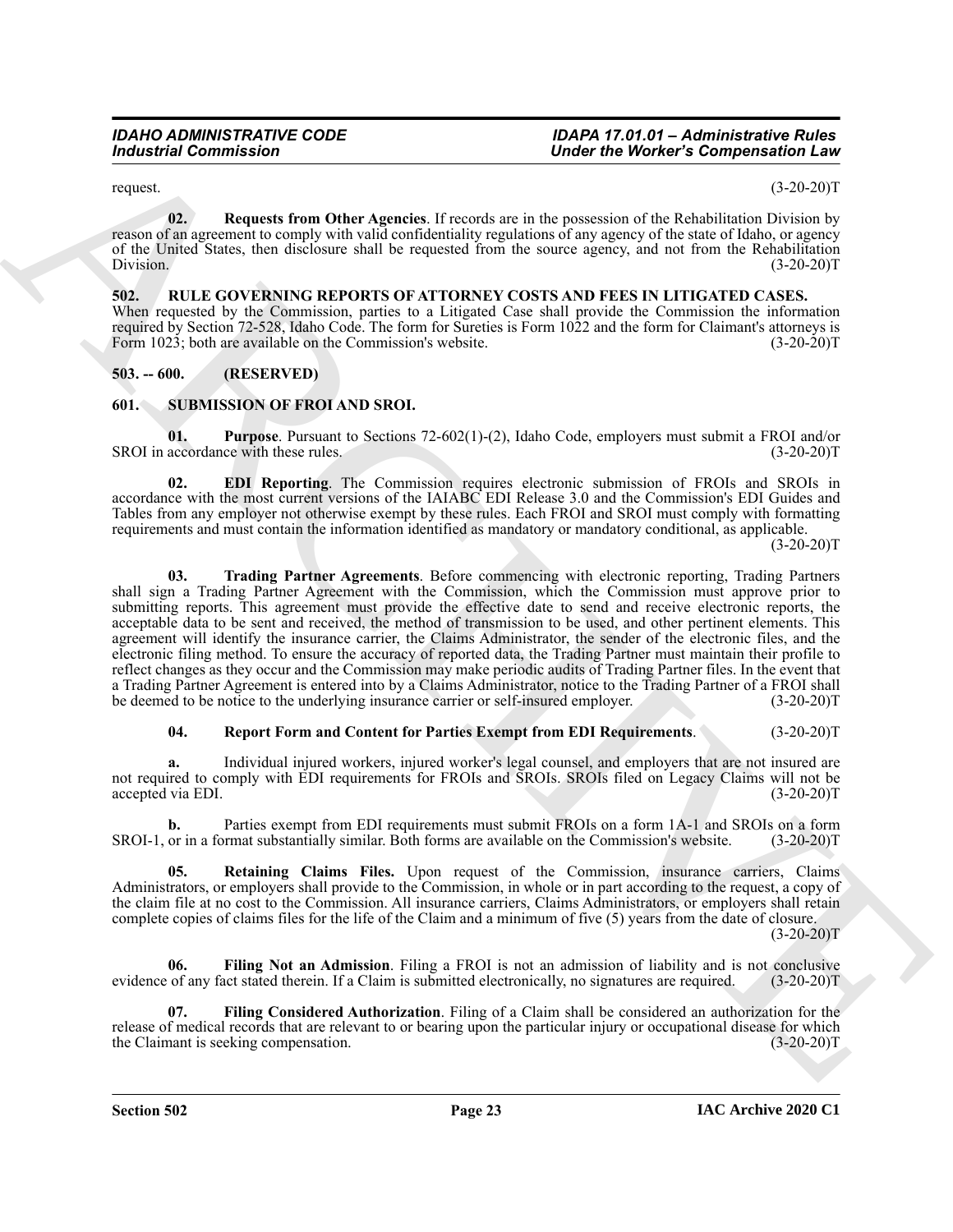<span id="page-23-6"></span>**08. Timely Response Requirement**. When the Commission requests additional information in order to process the Claim, the Claimant or employer shall provide the requested information promptly. The Commission request may be either in writing or telephonic. (3-20-20) request may be either in writing or telephonic.

#### <span id="page-23-11"></span><span id="page-23-7"></span><span id="page-23-0"></span>**602. SUMMARIES OF PAYMENTS.**

For the state of the state of the state of the state of the state of the state of the state of the state of the state of the state of the state of the state of the state of the state of the state of the state of the state **01. Summaries Requirement**. A summary of payment shall be filed, in duplicate, by the surety or self-insured employer within one hundred twenty (120) days of Termination of Disability for all legacy indemnity claims upon which a surety or self-insured employer has made payments, except for those claims which are resolved by LSS. If all claim information has been provided via EDI as prescribed by Commission rules, an electronic summary of payment transaction must be filed within one hundred twenty (120) days of Termination of Disability for all Indemnity Claims. In the case of medical-only claims, no summaries of payment need to be filed. In the context of Death Claims and permanent total disability claims, interim summaries of payments shall be filed annually within the first quarter of each calendar year. Interim summaries shall be submitted setting forth substantially the same information required by Final Summaries of Payment, including the balance of payments made to the beginning of the current calendar year, payments during the calendar year, and a total of payments made. This total balance shall be carried forward as the amount of payments made to the beginning of the current year. The Final Summary shall be so designated. Supporting documentation shall be attached to any Legacy Claim summary of payment filed with the Commission. If all claim information has been filed electronically, supporting documentation must be provided upon Commission request. (3-20-20)T

<span id="page-23-10"></span>**02. Form**. The summary of payment for Legacy Claims shall be submitted in a format substantially similar to IC Form 6, available on the Commission's website. The final SROI transaction shall be reported electronically for non-Legacy Claims. (3-20-20) electronically for non-Legacy Claims.

<span id="page-23-8"></span>**03. Approval**. Within ninety (90) days of receipt of the Legacy Claim Summary of Payment or SROI electronic transaction as set forth above, the Industrial Commission shall notify the surety or self-insured employer of any inability to reconcile the summary to its records and request additional information. If the surety or self-insured employer does not receive a request for additional information within the ninety (90) day period, the surety or selfinsured employer may proceed with closure. In the event the Commission requests additional information, whether in writing or telephonic, the surety or self-insured employer shall submit the requested information within fifteen (15) working days. If the surety or self-insured employer is unable to furnish the requested information, the surety or selfinsured employer shall notify the Commission, in writing, of its inability to respond and the reasons therefor within the fifteen (15) working days. The Commission may schedule a show cause hearing to determine whether or not the surety or self-insured employer should be allowed to continue its status under the worker's compensation laws, including whether the employer should be allowed to continue self-insured status. (3-20-20) including whether the employer should be allowed to continue self-insured status.

<span id="page-23-9"></span>**04. Change in Status of Employer**. In case of any default by the Employer or in the event the Employer shall fail to pay any final award or awards, by reason of insolvency or because a receiver has been appointed, the Employer shall submit a summary of payments for every time-loss and Death Claim within one hundred twenty (120) days of the default, insolvency, or appointment of a receiver. This summary will be designated as an interim summary and does not relieve the Employer, successor or receiver from continued reporting requirements. The receiver or successor shall continue to report to the Commission, including the submission of summaries of payments and schedules of outstanding awards. (3-20-20) summaries of payments and schedules of outstanding awards.

### <span id="page-23-1"></span>**603. -- 800. (RESERVED)**

### <span id="page-23-3"></span><span id="page-23-2"></span>**801. RULE GOVERNING CHANGE OF STATUS NOTICE TO CLAIMANTS.**

<span id="page-23-5"></span>**01. Notice of Change of Status**. As required and defined by Section 72-806, Idaho Code, a worker shall receive written notice within fifteen (15) days of any change of status or condition, including, but not limited to, whenever there is an acceptance, commencement, denial, reduction, or cessation of medical or monetary compensation benefits to which the worker might presently or ultimately be entitled. Such notice is required when benefits are curtailed to recoup any overpayment of benefits in accordance with the provisions of Section 72-316, Idaho Code. (3-20-20)T Idaho Code. (3-20-20)T

<span id="page-23-4"></span>**02.** By Whom Given. Any notice to a worker required by Section 72-806, Idaho Code, shall be given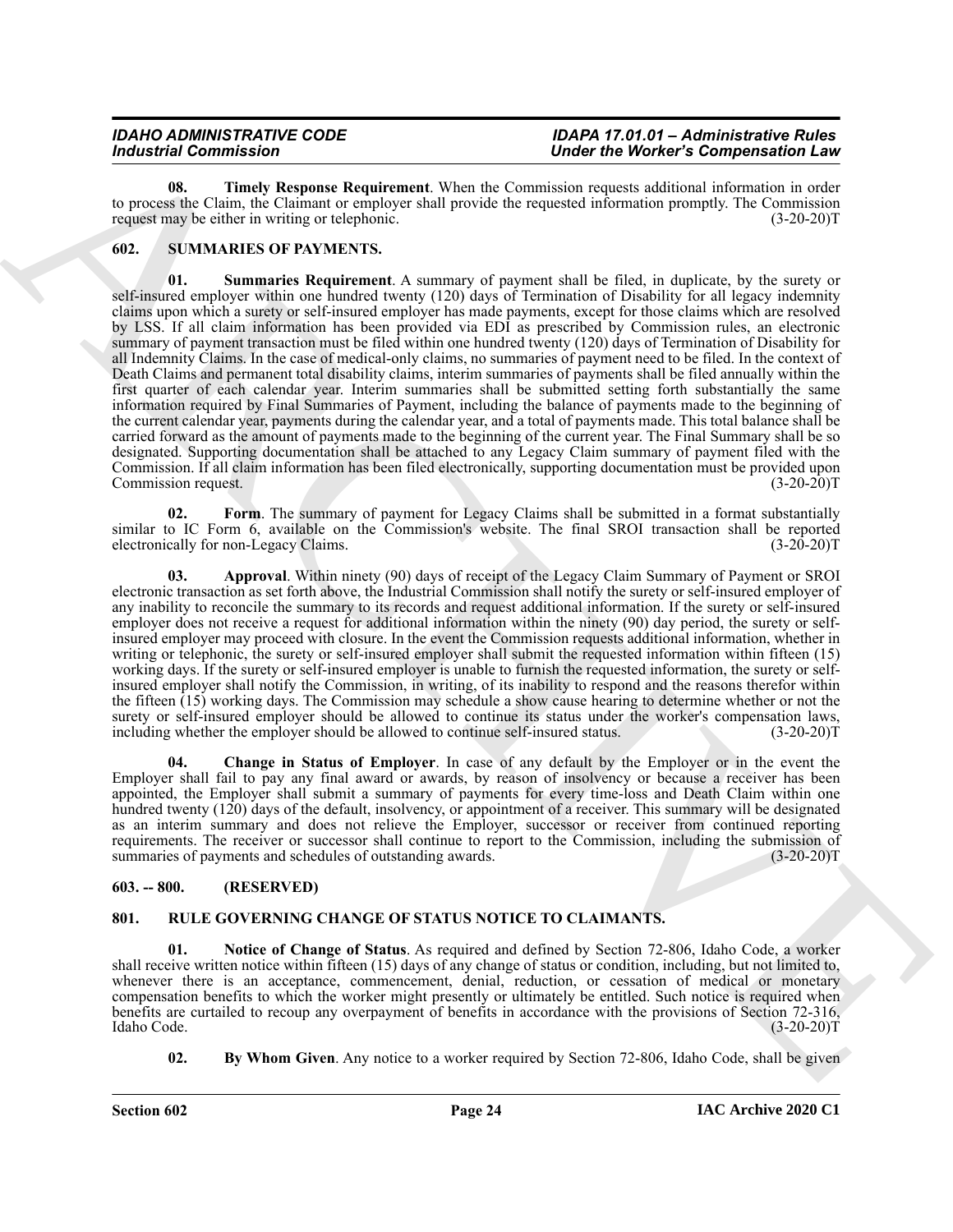#### <span id="page-24-0"></span>**802. RULE GOVERNING APPROVAL OF ATTORNEYS FEES**

<span id="page-24-7"></span><span id="page-24-5"></span><span id="page-24-3"></span><span id="page-24-1"></span>

| 01. |  |  | <b>Purpose</b> . The Industrial Commission promulgates this rule to govern the approval of attorney fees. |              |
|-----|--|--|-----------------------------------------------------------------------------------------------------------|--------------|
|     |  |  |                                                                                                           | $(3-20-20)T$ |

#### <span id="page-24-2"></span>**02. Charges Presumed Reasonable**: (3-20-20)T

#### <span id="page-24-4"></span>**03. Statement of Charging Lien**. (3-20-20)T

|     | The date upon which the attorney became involved in the matter;            | $(3-20-20)T$ |
|-----|----------------------------------------------------------------------------|--------------|
| 11. | Any issues which were undisputed at the time the attorney became involved; | $(3-20-20)T$ |

<span id="page-24-6"></span>

| <b>Industrial Commission</b>                                                            | <b>Under the Worker's Compensation Law</b>                                                                                                                                                                                                                                                                                                                                                                                                              |  |
|-----------------------------------------------------------------------------------------|---------------------------------------------------------------------------------------------------------------------------------------------------------------------------------------------------------------------------------------------------------------------------------------------------------------------------------------------------------------------------------------------------------------------------------------------------------|--|
| insured; or the employer if the employer carries no Worker's Compensation Insurance.    | by: the surety if the employer has secured Worker's Compensation Insurance; or the employer if the employer is self-<br>$(3-20-20)T$                                                                                                                                                                                                                                                                                                                    |  |
| 03.<br>Form 8, available on the Commission's website.                                   | Form of Notice. Any notice to a worker required by Section 72-806, Idaho Code, shall be mailed<br>within ten (10) days by regular United States Mail to the last known address of the worker, as shown in the records of<br>the party required to give notice as set forth above. The Notice shall be given in a format substantially similar to IC<br>$(3-20-20)T$                                                                                     |  |
| 04.<br>Report, the party giving notice shall attach a copy of the report to the notice. | Medical Reports. As required by Section 72-806, Idaho Code, if the change is based on a Medical<br>$(3-20-20)T$                                                                                                                                                                                                                                                                                                                                         |  |
| 05.                                                                                     | Copies of Notice. The party giving notice pursuant to Section 72-806, Idaho Code, shall send a<br>copy of any such notice to the Industrial Commission, the employer, and the worker's attorney, if the worker is<br>represented, at the same time notice is sent to the worker. The party giving notice may supply the copy to the<br>Industrial Commission in accordance with the Commission's rule on electronic submission of documents. (3-20-20)T |  |
| RULE GOVERNING APPROVAL OF ATTORNEYS FEES                                               |                                                                                                                                                                                                                                                                                                                                                                                                                                                         |  |
| 01.                                                                                     | <b>Purpose</b> . The Industrial Commission promulgates this rule to govern the approval of attorney fees.<br>$(3-20-20)T$                                                                                                                                                                                                                                                                                                                               |  |
| 02.<br><b>Charges Presumed Reasonable:</b>                                              | $(3-20-20)T$                                                                                                                                                                                                                                                                                                                                                                                                                                            |  |
| a.<br>Funds shall be presumed reasonable; or                                            | In a case in which no hearing on the merits has been held, twenty-five percent (25%) of Available<br>$(3-20-20)T$                                                                                                                                                                                                                                                                                                                                       |  |
| b.                                                                                      | In a case in which a hearing has been held and briefs submitted (or waived) under Judicial Rules of<br>Practice and Procedure (JRP), Rules X and XI, thirty percent (30%) of Available Funds shall be presumed reasonable;<br>$(3-20-20)T$                                                                                                                                                                                                              |  |
|                                                                                         | In any case in which compensation is paid for total permanent disability, fifteen percent (15%) of<br>such disability compensation after ten (10) years from date such total permanent disability payments commenced.<br>$(3-20-20)T$                                                                                                                                                                                                                   |  |
| 03.<br><b>Statement of Charging Lien.</b>                                               | $(3-20-20)T$                                                                                                                                                                                                                                                                                                                                                                                                                                            |  |
| a.                                                                                      | All requests for approval of fees shall be deemed requests for approval of a Charging Lien.<br>$(3-20-20)T$                                                                                                                                                                                                                                                                                                                                             |  |
| $\mathbf{b}$ .<br>Agreement, and an affidavit or memorandum containing:                 | An attorney representing a Claimant in a Worker's Compensation matter shall in any proposed LSS,<br>or upon request of the Commission, file with the Commission, and serve the Claimant with a copy of the Fee<br>$(3-20-20)T$                                                                                                                                                                                                                          |  |
| The date upon which the attorney became involved in the matter;                         | $(3-20-20)T$                                                                                                                                                                                                                                                                                                                                                                                                                                            |  |
| ii.<br>Any issues which were undisputed at the time the attorney became involved;       | $(3-20-20)T$                                                                                                                                                                                                                                                                                                                                                                                                                                            |  |
| iii.<br>to the attorney's involvement;                                                  | The total dollar value of all compensation paid or admitted as owed by employer immediately prior<br>$(3-20-20)T$                                                                                                                                                                                                                                                                                                                                       |  |
| iv.<br>Disputed issues that arose subsequent to the date the attorney was hired;        | $(3-20-20)T$                                                                                                                                                                                                                                                                                                                                                                                                                                            |  |
| Counsel's itemization of compensation that constitutes Available Funds;<br>V.           | $(3-20-20)T$                                                                                                                                                                                                                                                                                                                                                                                                                                            |  |
|                                                                                         |                                                                                                                                                                                                                                                                                                                                                                                                                                                         |  |
| vi.<br>Counsel's itemization of costs and calculation of fees; and                      | $(3-20-20)T$                                                                                                                                                                                                                                                                                                                                                                                                                                            |  |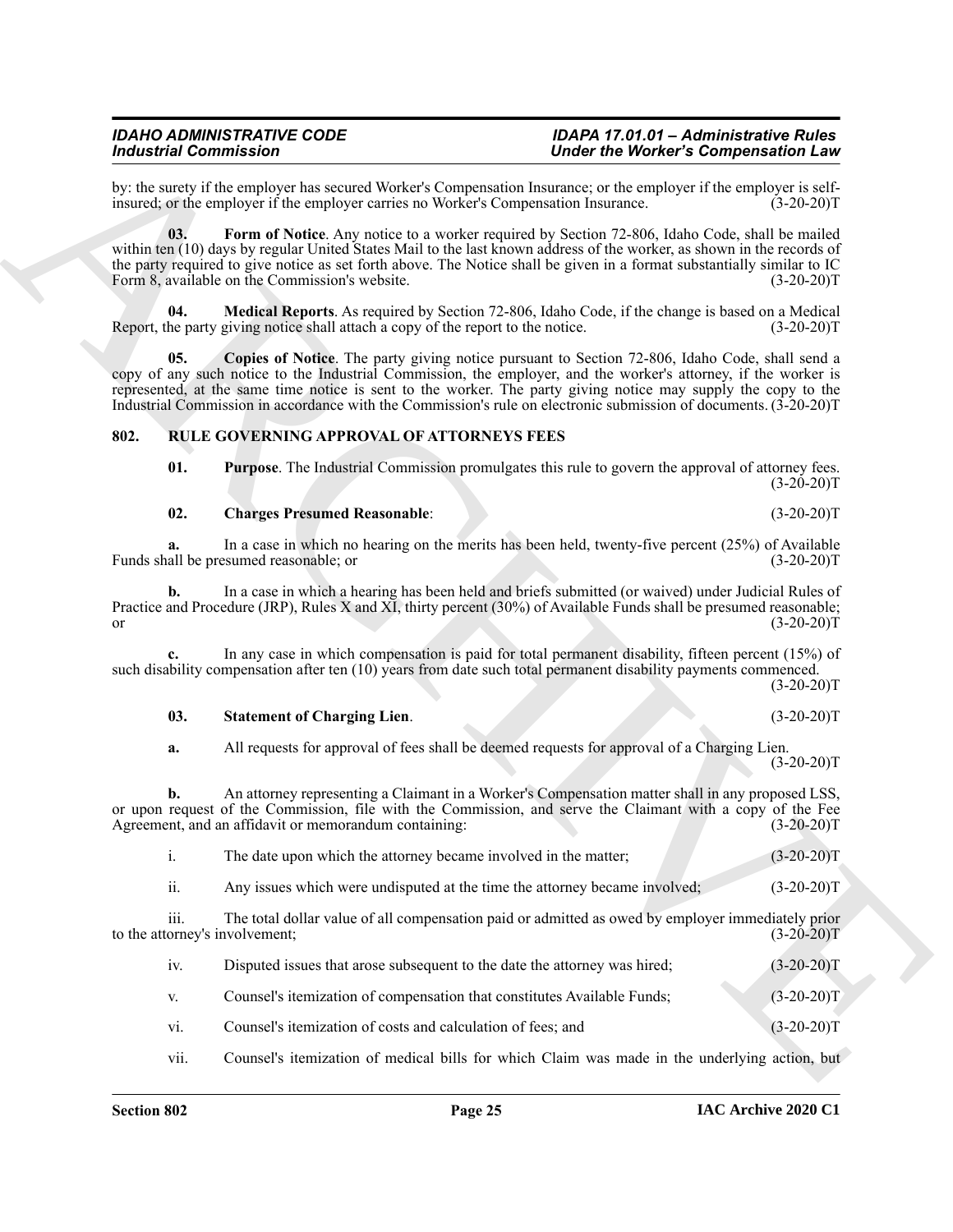which remain unpaid by employer/surety at the time of LSS, along with counsel's explanation of the treatment to be given such bills/claims following approval of the LSS. (3-20-20) given such bills/claims following approval of the LSS.

viii. The statement of the attorney identifying with reasonable detail his or her fulfillment of each element of the Charging Lien. (3-20-20)T

**c.** Upon receipt and a determination of compliance with this Rule by the Commission by reference to the Commission may issue an Order Approving Fees without a hearing. (3-20-20) its staff, the Commission may issue an Order Approving Fees without a hearing.

#### <span id="page-25-4"></span>**04. Procedure if Fees Are Determined Not to Be Reasonable**. (3-20-20)T

For the commute control of the Society of the Society of the Society of the Society of the Society of the Society of the Society of the Society of the Society of the Society of the Society of the Society of the Society of **a.** Upon receipt of the affidavit or memorandum, the Commission will designate staff members to determine reasonableness of the fee. The Commission staff will notify counsel in writing of the staff's informal determination, which shall state the reasons for the determination that the requested fee is not reasonable. Omission of any information required by Paragraph 802.02.b may constitute grounds for an informal determination that the fee requested is not reasonable.

**b.** If counsel disagrees with the Commission staff's informal determination, counsel may file, within fourteen (14) days of the date of the determination, a Request for Hearing for the purpose of presenting evidence and argument on the matter. Upon receipt of the Request for Hearing, the Commission shall schedule a hearing on the<br>matter. A Request for Hearing shall be treated as a motion under Rule III(e), JRP. (3-20-20) matter. A Request for Hearing shall be treated as a motion under Rule III $(e)$ , JRP.

**c.** The Commission shall order an employer to release any Available Funds in excess of those subject to the requested Charging Lien and may order payment of fees subject to the Charging Lien which have been determined to be reasonable. (3-20-20)T

**d.** The proponent of a fee which is greater than the percentage of recovery stated in Subsection 802.02 shall have the burden of establishing by clear and convincing evidence entitlement to the greater fee. The attorney shall always bear the burden of proving by a preponderance of the evidence his or her assertion of a Charging Lien<br>and reasonableness of his or her fee. (3-20-20)T and reasonableness of his or her fee.

<span id="page-25-3"></span>**05. Disclosure Statement**. Upon retention, the attorney shall provide to Claimant a copy of a disclosure statement. No fee may be taken from a Claimant by an attorney on a contingency fee basis unless the Claimant acknowledges receipt of the disclosure by signing it. Upon request by the Commission, an attorney shall provide a copy of the signed disclosure statement to the Commission. The terms of the disclosure may be contained in the Fee Agreement, so long as it contains the following text: (3-20-20)T

**a.** In worker's compensation matters, attorney's fees normally do not exceed twenty-five percent (25%) of the benefits your attorney obtains for you in a case in which no hearing on the merits has been completed. In a case in which a hearing on the merits has been completed, attorney's fees normally do not exceed thirty percent (30%) of the benefits your attorney obtains for you. (3-20-20)  $(30\%)$  of the benefits your attorney obtains for you.

**b.** Depending upon the circumstances of your case, you and your attorney may agree to a higher or lower percentage which would be subject to Commission approval. Further, if you and your attorney have a dispute regarding attorney fees, either of you may petition the Industrial Commission, PO Box 83720, Boise, ID 83720-0041, to resolve the dispute. (3-20-20)T to resolve the dispute.

#### <span id="page-25-1"></span><span id="page-25-0"></span>**803. MEDICAL FEES.**

**01.** General Provisions for Medical Fees. The following provisions shall apply to Commission of claims for medical benefits. (3-20-20)T approval of claims for medical benefits.

<span id="page-25-2"></span>**a.** Acceptable Charge. Payors shall pay Providers the acceptable charge for medical services.

 $(3-20-20)T$ 

**b.** Coding. The Commission will generally follow the coding guidelines published by CMS and by the n Medical Association, including the use of modifiers. (3-20-20) American Medical Association, including the use of modifiers.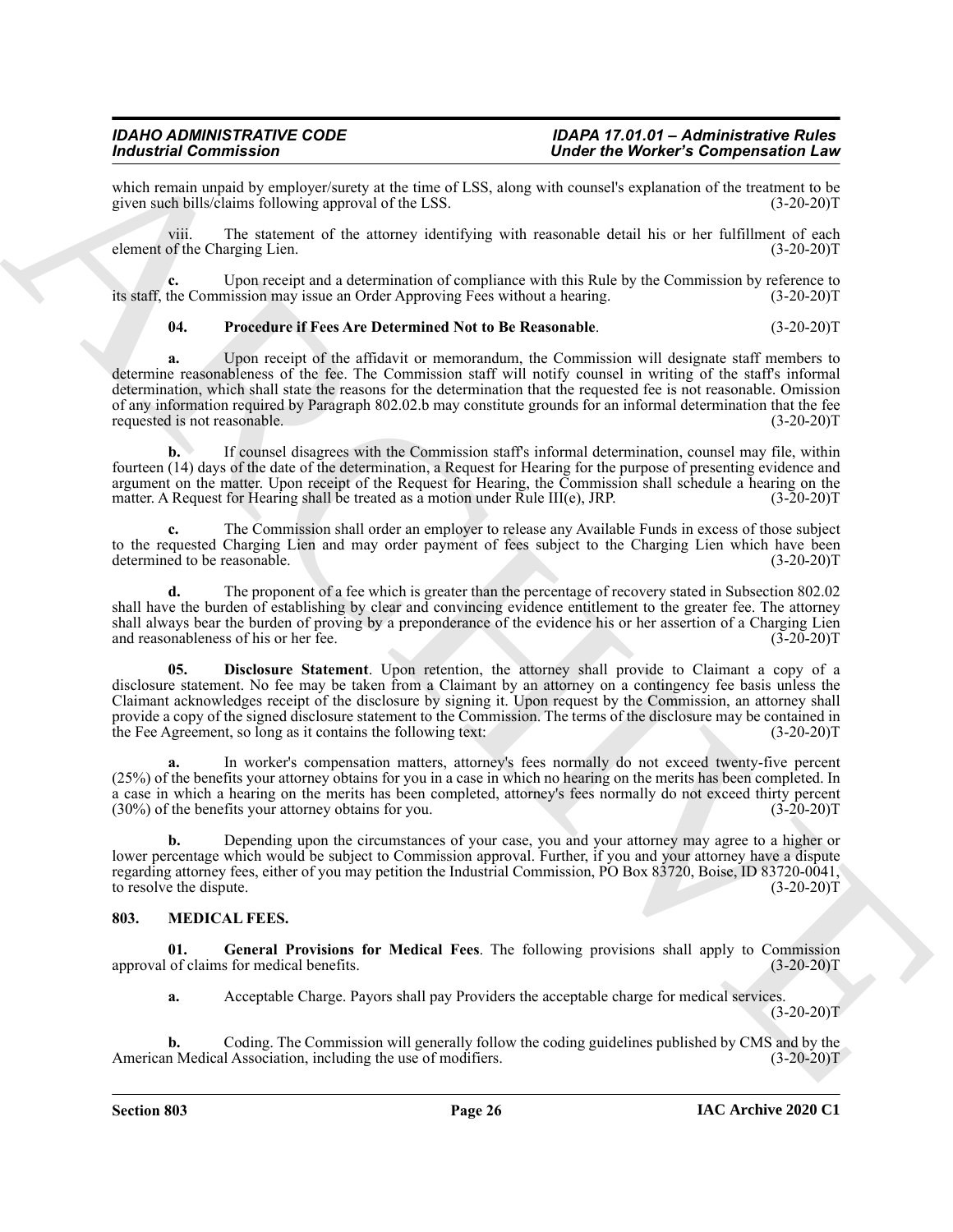<span id="page-26-0"></span>

| <b>Industrial Commission</b>      |                                                                                    |                                                                                                                                                                                                                                                                                                                                                                                                                                                                                             | <b>Under the Worker's Compensation Law</b> |
|-----------------------------------|------------------------------------------------------------------------------------|---------------------------------------------------------------------------------------------------------------------------------------------------------------------------------------------------------------------------------------------------------------------------------------------------------------------------------------------------------------------------------------------------------------------------------------------------------------------------------------------|--------------------------------------------|
| $c_{\cdot}$<br>and JRP 19.        |                                                                                    | Disputes. Disputes between Providers and Payors are governed by Subsection 803.06 of this rule                                                                                                                                                                                                                                                                                                                                                                                              | $(3-20-20)T$                               |
| d.                                | reimbursement shall be paid in accordance with these rules.                        | Outside of Idaho. Reimbursement for medical services provided outside the state of Idaho may be<br>based upon the agreement of the parties. If there is no agreement, services shall be paid in accordance with the<br>worker's compensation fee schedule in effect in the state in which services are rendered. If there is no fee schedule in<br>effect in such state, or if the fee schedule in that state does not allow reimbursement for the services rendered,                       | $(3-20-20)T$                               |
| 02.                               | <b>Worker's Compensation Law.</b>                                                  | Acceptable Charges For Medical Services Provided By Physicians Under The Idaho                                                                                                                                                                                                                                                                                                                                                                                                              | $(3-20-20)T$                               |
| a.                                | determine acceptable charges by physicians.                                        | The Commission adopts the RBRVS, published by CMS, as amended, as the standard to be used to                                                                                                                                                                                                                                                                                                                                                                                                | $(3-20-20)T$                               |
| $\mathbf{b}$ .                    | Modifiers. Modifiers for physicians will be reimbursed as follows:<br>$(3-20-20)T$ |                                                                                                                                                                                                                                                                                                                                                                                                                                                                                             |                                            |
| $\mathbf{i}$ .                    |                                                                                    | Modifier 50: Additional fifty percent (50%) for bilateral procedure.                                                                                                                                                                                                                                                                                                                                                                                                                        | $(3-20-20)T$                               |
| 11.                               |                                                                                    | Modifier 51: Fifty percent (50%) of secondary procedure. This modifier will be applied to each<br>medical or surgical procedure rendered during the same session as the primary procedure.                                                                                                                                                                                                                                                                                                  | $(3-20-20)T$                               |
| iii.                              |                                                                                    | Modifier 80: Twenty-five percent (25%) of coded procedure.                                                                                                                                                                                                                                                                                                                                                                                                                                  | $(3-20-20)T$                               |
| iv.<br>assistants.                |                                                                                    | Modifier 81: Fifteen percent (15%) of coded procedure. This modifier applies to MD and non-MD<br>Conversion Factors. The standard for determining the acceptable charge for a medical service,                                                                                                                                                                                                                                                                                              | $(3-20-20)T$                               |
|                                   | procedure and will be listed first on the claim form.                              | identified by a code assigned to that service in the latest edition of the Physician's CPT, published by the American<br>Medical Association, as amended, is calculated by the application of the total facility or non-facility RVU for services<br>as determined by place of service in the latest RBRVS in effect on the first day of January of the current calendar<br>year, to the following corresponding conversion factors. The procedure with the largest RVU will be the primary | $(3-20-20)T$                               |
| <b>MEDICAL FEE SCHEDULE</b>       |                                                                                    |                                                                                                                                                                                                                                                                                                                                                                                                                                                                                             |                                            |
| <b>SERVICE</b><br><b>CATEGORY</b> | <b>CODE RANGE(S)</b>                                                               | <b>DESCRIPTION</b>                                                                                                                                                                                                                                                                                                                                                                                                                                                                          | <b>CONVERSION</b><br><b>FACTOR</b>         |
| Anesthesia                        | 00000 - 09999                                                                      | Anesthesia                                                                                                                                                                                                                                                                                                                                                                                                                                                                                  | \$60.33                                    |
| Surgery -<br>Group One            | 22000 - 22999<br>23000 - 24999<br>25000 - 27299<br>27300 - 27999<br>29800 - 29999  | Spine<br>Shoulder, Upper Arm, & Elbow<br>Forearm, Wrist, Hand, Pelvis & Hip<br>Leg, Knee, & Ankle<br>Endoscopy & Arthroscopy                                                                                                                                                                                                                                                                                                                                                                | \$135.00                                   |
|                                   | 61000 - 61999<br>62000 - 62259<br>63000 - 63999                                    | Skull, Meninges & Brain<br>Repair, Neuroendoscopy & Shunts<br>Spine & Spinal Cord                                                                                                                                                                                                                                                                                                                                                                                                           |                                            |
| Surgery -<br>Group Two            | 28000 - 28999<br>64550 - 64999                                                     | Foot & Toes<br>Nerves & Nervous System                                                                                                                                                                                                                                                                                                                                                                                                                                                      | \$124.00                                   |
|                                   |                                                                                    |                                                                                                                                                                                                                                                                                                                                                                                                                                                                                             |                                            |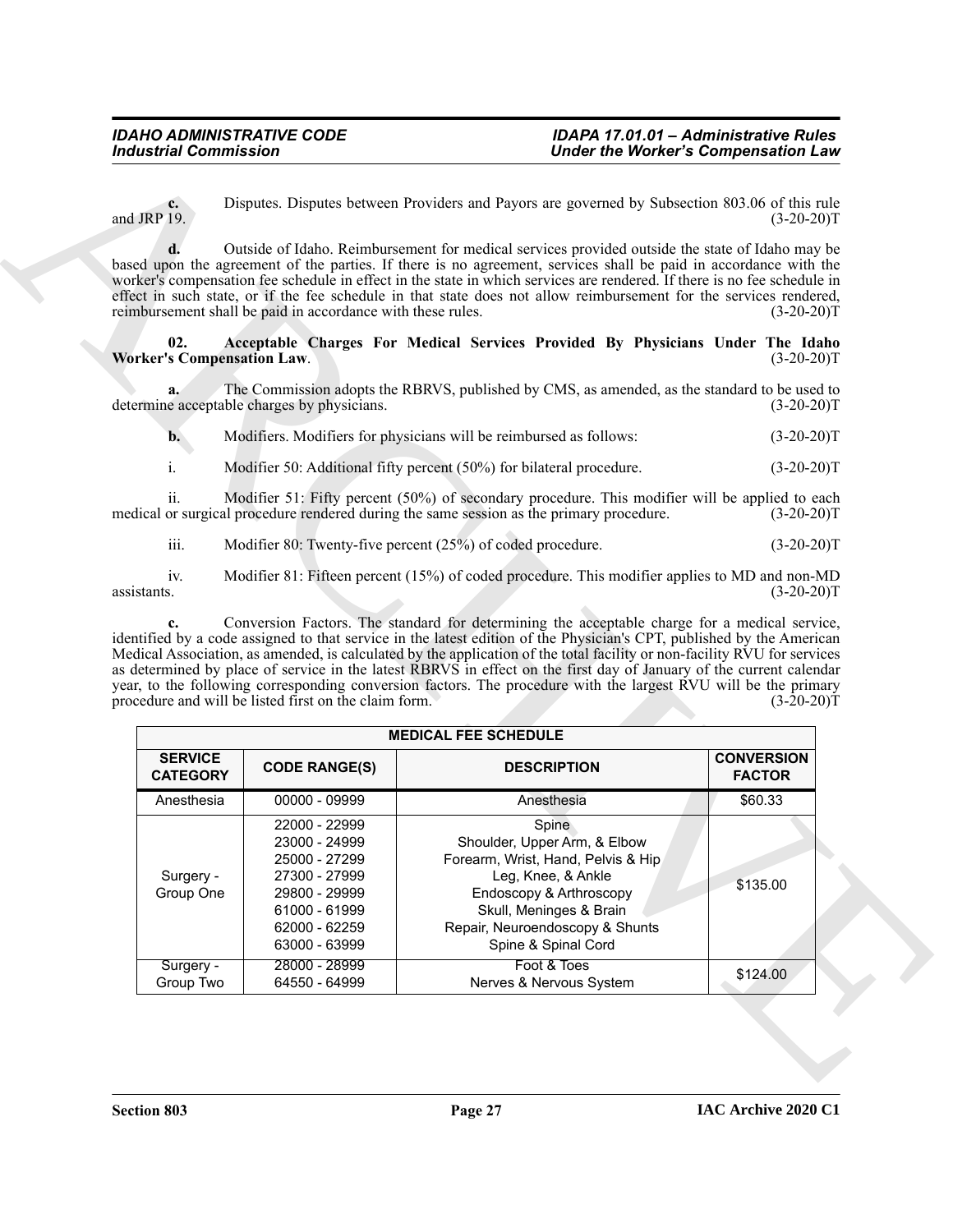| <b>MEDICAL FEE SCHEDULE</b>       |                                                                                                                                                                        |                                                                                                                                                                                                                                                                                                                                                                                                                                                                                                                                                                                                                                                                                                                                                                                                                                                                                                                                                                                                                                             |                                              |  |  |
|-----------------------------------|------------------------------------------------------------------------------------------------------------------------------------------------------------------------|---------------------------------------------------------------------------------------------------------------------------------------------------------------------------------------------------------------------------------------------------------------------------------------------------------------------------------------------------------------------------------------------------------------------------------------------------------------------------------------------------------------------------------------------------------------------------------------------------------------------------------------------------------------------------------------------------------------------------------------------------------------------------------------------------------------------------------------------------------------------------------------------------------------------------------------------------------------------------------------------------------------------------------------------|----------------------------------------------|--|--|
| <b>SERVICE</b><br><b>CATEGORY</b> | <b>CODE RANGE(S)</b>                                                                                                                                                   | <b>DESCRIPTION</b>                                                                                                                                                                                                                                                                                                                                                                                                                                                                                                                                                                                                                                                                                                                                                                                                                                                                                                                                                                                                                          | <b>CONVERSION</b><br><b>FACTOR</b>           |  |  |
| Surgery -<br><b>Group Three</b>   | 10000 - 19999<br>20000 - 21999<br>29000 - 29799<br>30000 - 39999<br>40000 - 49999<br>50000 - 59999<br>60000 - 60999<br>62260 - 62999<br>64000 - 64549<br>65000 - 69999 | Integumentary System<br>Musculoskeletal System<br>Casts & Strapping<br>Respiratory & Cardiovascular<br>Digestive System<br><b>Urinary System</b><br><b>Endocrine System</b><br>Spine & Spinal Cord<br>Nerves & Nervous System<br>Eye & Ear                                                                                                                                                                                                                                                                                                                                                                                                                                                                                                                                                                                                                                                                                                                                                                                                  | \$88.54                                      |  |  |
| Radiology                         | 70000 - 79999                                                                                                                                                          | Radiology                                                                                                                                                                                                                                                                                                                                                                                                                                                                                                                                                                                                                                                                                                                                                                                                                                                                                                                                                                                                                                   | \$88.54                                      |  |  |
| Pathology &<br>Laboratory         | 80000 - 89999                                                                                                                                                          | Pathology & Laboratory                                                                                                                                                                                                                                                                                                                                                                                                                                                                                                                                                                                                                                                                                                                                                                                                                                                                                                                                                                                                                      | To Be Deter-<br>mined                        |  |  |
| Medicine -<br>Group One           | 90000 - 90749<br>94000 - 94999<br>97000 - 97799<br>97800 - 98999                                                                                                       | Immunization, Injections, & Infusions<br>Pulmonary / Pulse Oximetry<br>Physical Medicine & Rehabilitation<br>Acupuncture, Osteopathy, & Chiropractic                                                                                                                                                                                                                                                                                                                                                                                                                                                                                                                                                                                                                                                                                                                                                                                                                                                                                        | \$49.00                                      |  |  |
| Medicine -<br>Group Two           | 90750 - 92999<br>93000 - 93999<br>95000 - 96020<br>96040 - 96999<br>99000 - 99607                                                                                      | Psychiatry & Medicine<br>Cardiography, Catheterization, Vascular Studies<br>Allergy / Neuromuscular Procedures<br><b>Assessments &amp; Special Procedures</b><br>E / M & Miscellaneous Services                                                                                                                                                                                                                                                                                                                                                                                                                                                                                                                                                                                                                                                                                                                                                                                                                                             | \$70.00                                      |  |  |
| d.<br>CPT Code 01996.<br>e.       | with the procedures set out in Subsection 06, below.                                                                                                                   | Anesthesiology. The Conversion Factor for the Anesthesiology CPT Codes shall be multiplied by<br>the current Anesthesia Base Units assigned to that CPT Code by CMS, plus the allowable time units reported for the<br>procedure. Time units are computed by dividing reported time by fifteen (15) minutes. Time units will not be used for<br>Services Without CPT Code, RVU or Conversion Factor. The acceptable charge for medical<br>services that do not have a current CPT code, a currently assigned RVU, or a conversion factor will be the reasonable<br>charge for that service, based upon the usual and customary charge and other relevant evidence, as determined by the<br>Commission. Where a service with a CPT Code, RVU, and conversion factor is, nonetheless, claimed to be<br>exceptional or unusual, the Commission may, notwithstanding the conversion factor for that service set out in<br>Paragraph 02.c, above, determine the acceptable charge for that service, based on all relevant evidence in accordance | $(3-20-20)T$<br>$(3-20-20)T$<br>$(3-20-20)T$ |  |  |
| f.                                |                                                                                                                                                                        | Medicine Dispensed by Physicians. Reimbursement to physicians for any medicine shall not<br>exceed the acceptable charge calculated for that medicine as if provided by a Pharmacy under Subsection 04 of this<br>rule without a dispensing or compounding fee. Reimbursement to physicians for repackaged medicine shall be the<br>AWP for the medicine prior to repackaging, identified by the NDC reported by the original manufacturer.<br>Reimbursement may be withheld until the original manufacturer's NDC is provided by the physician.<br>Adjustment of Conversion Factors. The conversion factors set out in this rule may be adjusted each<br>fiscal year (FY) by the Commission to reflect changes in inflation or market conditions in accordance with Section                                                                                                                                                                                                                                                                | $(3-20-20)T$                                 |  |  |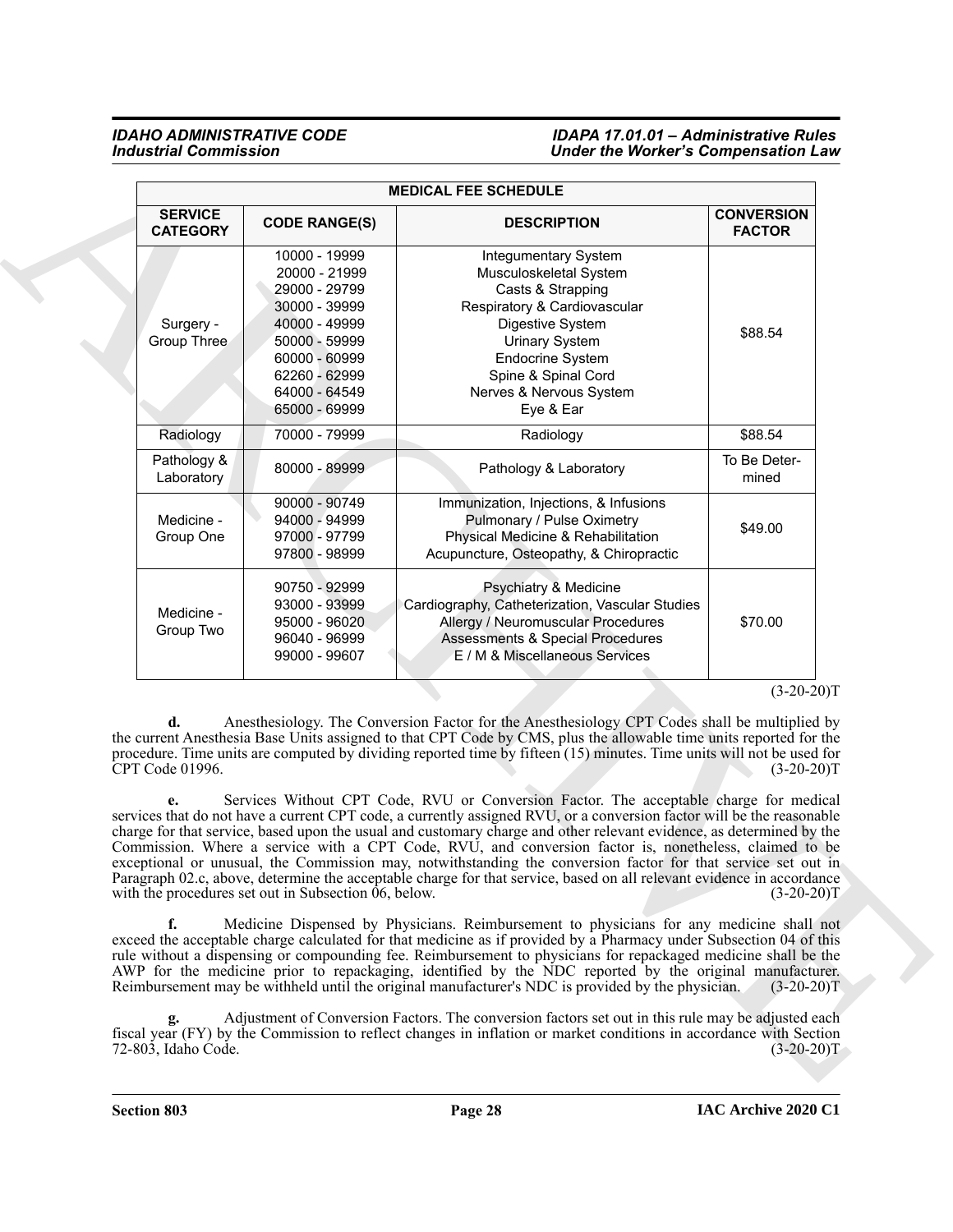## *IDAHO ADMINISTRATIVE CODE IDAPA 17.01.01 – Administrative Rules*

## *Under the Worker's Compensation Law*

<span id="page-28-0"></span>**03. Acceptable Charges For Medical Services Provided By Hospitals And Ambulatory Surgery Centers Under The Idaho Worker's Compensation Law**. The following standards shall be used to determine the acceptable charge for Hospitals and ASCs. (3-20-20) acceptable charge for Hospitals and ASCs.

**a.** Critical Access Hospitals. The standard for determining the acceptable charge for inpatient and outpatient services provided by a Critical Access Hospital is ninety percent (90%) of the reasonable charge. Implantable hardware charges shall be reimbursed at the rate of the actual cost plus fifty percent (50%). (3-20-20)T

For the ratio of the state of the state of the state of the state of the state of the state of the state of the state of the state of the state of the state of the state of the state of the state of the state of the state **b.** Hospital Inpatient Services. The standard for determining the acceptable charge for inpatient services provided by Hospitals, other than Critical Access Hospitals, is calculated by multiplying the base rate by the current MS-DRG weight for that service. The base rate for inpatient services is ten thousand two hundred dollars (\$10,200). Inpatient services that do not have a relative weight shall be paid at eighty-five percent (85%) of the reasonable charge; however, Implantable Hardware charges billed for services without an MS-DRG weight shall be reimbursed at the rate of actual cost plus fifty percent (50%). (3-20-20)T

**c.** Hospital Outpatient and ASC Services. The standard for determining the acceptable charge for outpatient services provided by Hospitals (other than Critical Access Hospitals) and for services provided by ASCs is calculated by multiplying the base rate by the Medicare Hospital Outpatient Prospective Payment System APC weight in effect on the first day of January of the current calendar year. The base rate for Hospital outpatient services is one hundred forty dollars and seventy-five cents (\$140.75). The base rate for ASC services is ninety-one dollars fifty cents (\$91.50). (3-20-20) fifty cents  $(\$91.50)$ .

Medical services for which there is no APC weight listed shall be reimbursed at seventy-five the reasonable charge.  $(3-20-20)T$ percent  $(75%)$  of the reasonable charge.

ii. Status code N items or items with no CPT or HCPCS code shall receive no payment except as in Subparagraph 803.03.c.ii.(1) or 803.03.c.ii.(2) of this rule. (3-20-20) provided in Subparagraph  $803.03.c.ii(1)$  or  $803.03.c.ii(2)$  of this rule.

(1) Implantable Hardware may be eligible for separate payment under Subparagraph 03.d.iii. of this  $rule.$  (3-20-20)T

(2) Outpatient laboratory tests provided with no other Hospital outpatient service on the same date, or outpatient laboratory tests provided on the same date of service as other Hospital outpatient services that are clinically unrelated may be paid separately if billed with modifier L1. Payment shall be made in the same manner that services with no APC weight are paid under Subparagraph 803.03.c.i. of this rule. (3-20-20) with no APC weight are paid under Subparagraph 803.03.c.i. of this rule.

iii. When no medical services with a status code J1 appears on the same Claim, two (2) or more medical procedures with a status code T on the same Claim shall be reimbursed with the highest weighted code paid at one hundred percent (100%) of the APC calculated amount and all other status code T items paid at fifty percent (50%). When a medical service with a status code J1 appears on the same Claim, all medical services with a status code T shall be paid at fifty percent  $(50\%)$ .  $(3-20-20)T$ 

iv. When no medical services with a status code J1 appears on the same Claim, status code Q items with an assigned APC weight will not be discounted. When a medical service with a status code J1 appears on the same Claim, status code Q items shall be paid at fifty percent (50%). same Claim, status code  $Q$  items shall be paid at fifty percent (50%).

**d.** Additional Hospital Payments. When the charge for a medical service provided by a Hospital (other than a Critical Access Hospital) meets the following standards, additional payment shall be made for that service, as indicated. (3-20-20) indicated. (3-20-20)T

i. Inpatient Threshold Exceeded. When the charge for a Hospital inpatient MS-DRG coded service exceeds the sum of thirty thousand dollars (\$30,000) plus the payment calculated under the provisions of Paragraph 03.b. of this rule, then the total payment for that service shall be the sum of the MS-DRG payment and the amount charged above that threshold multiplied by seventy-five percent (75%). Implantable charges shall be excluded from<br>the calculation for an additional inpatient payment under this Subparagraph. (3-20-20) the calculation for an additional inpatient payment under this Subparagraph.

ii. Inpatient Implantable Hardware. Hospitals may seek additional reimbursement beyond the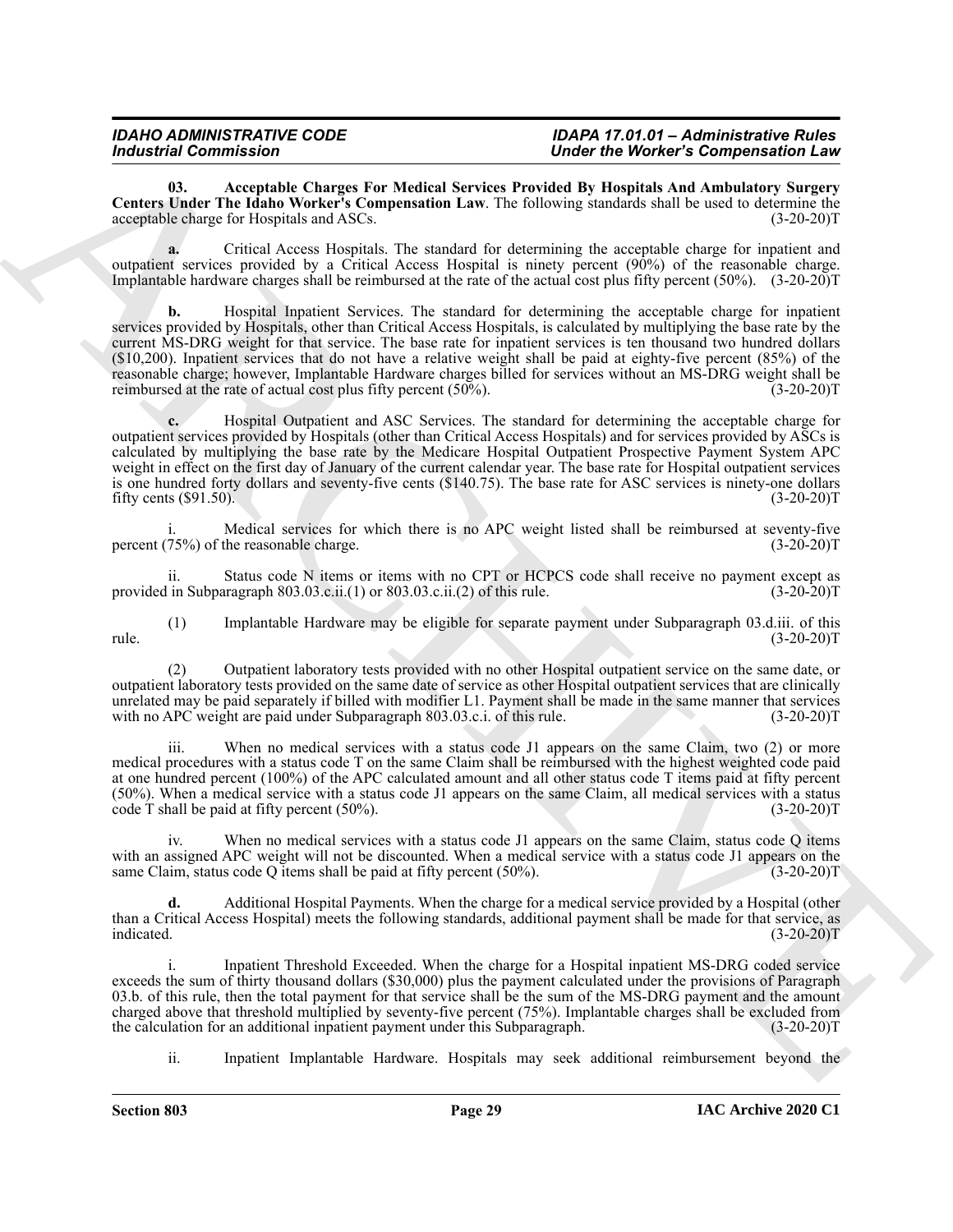MSDRG payment for invoiced Implantable Hardware where the aggregate invoice cost is greater than ten thousand dollars (\$10,000). Additional reimbursement shall be the invoice cost plus an amount which is equal to ten percent  $(10%)$  of the invoice cost, but which does not exceed three thousand dollars (\$3,000). Handling and freight charges shall be included in invoice cost. shall be included in invoice cost.

iii. Outpatient Implantable Hardware. Hospitals and ASCs may seek additional reimbursement beyond the APC payment for invoiced Implantable Hardware where the aggregate invoice cost is greater than five hundred dollars (\$500). Additional reimbursement shall be the invoice cost plus an amount which is equal to ten percent (10%) of the invoice cost, but which does not exceed one thousand dollars (\$1,000). Handling and freight charges shall be included in invoice cost. (3-20-20)T

**e.** Adjustment of Hospital and ASC Base Rates. The Commission may periodically adjust the base rates set out in Paragraphs 803.03.b. and 803.03.c. of this rule to reflect changes in inflation or market conditions.

 $(3-20-20)T$ 

<span id="page-29-1"></span>**04.** Acceptable Charges For Medicine Provided By Pharmacies. The following standards shall be etermine the acceptable charge for medicine provided by pharmacies. (3-20-20) used to determine the acceptable charge for medicine provided by pharmacies.

Brand/Trade Name Medicine. The standard for determining the acceptable charge for brand/trade all be the AWP, plus a five dollar (\$5) dispensing fee. (3-20-20)<sup>T</sup> name medicine shall be the AWP, plus a five dollar  $(\$5)$  dispensing fee.

**b.** Generic Medicine. The standard for determining the acceptable charge for generic medicine shall MP, plus an eight dollar (\$8) dispensing fee. (3-20-20) be the AWP, plus an eight dollar (\$8) dispensing fee.

**c.** Compound Medicine. The standard for determining the acceptable charge for compound medicine shall be the sum of the AWP for each drug included in the compound medicine, plus a five dollar (\$5) dispensing fee and a two dollar (\$2) compounding fee. All components of the compound medicine shall be identified by their original manufacturer's NDC when submitted for reimbursement. Payors may withhold reimbursement until the original manufacturer's NDC assigned to each component of the compound medicine is provided by the Pharmacy. Components of a compound medicine without an NDC may require medical necessity confirmation by the treating physician prior to reimbursement. (3-20-20) physician prior to reimbursement.

**d.** Prescribed Over-the Counter Medicine. The standard for determining the acceptable charge for prescribed over-the-counter medicine filled by a Pharmacy shall be the reasonable charge plus a two dollar (\$2) dispensing fee. (3-20-20) dispensing fee.

<span id="page-29-0"></span>**05. Acceptable Charges For Medical Services Provided By Other Providers Under The Idaho Worker's Compensation Law**. The standard for determining the acceptable charge for Providers other than physicians, Hospitals or ASCs shall be the reasonable charge. (3-20-20)T

<span id="page-29-2"></span>**06. Billing And Payment Requirements For Medical Services And Procedures Preliminary To Dispute Resolution**. This rule governs billing and payment requirements for medical services provided under the Worker's Compensation Law and the procedures for resolving disputes between Payors and Providers over those bills or payments. (3-20-20) or payments.

**a.** Time Periods. None of the periods herein shall begin to run before the Notice of Injury/Claim for has been filed with the Employer as required by law. (3-20-20) Benefits has been filed with the Employer as required by law.

Formation of the state of the state of the state of the state of the state of the state of the state of the state of the state of the state of the state of the state of the state of the state of the state of the state of **b.** Provider to Furnish Information. A Provider, when submitting a bill to a Payor, shall inform the Payor of the nature and extent of medical services furnished and for which the bill is submitted. This information shall include, but is not limited to, the patient's name, the employer's name, the date the medical service was provided, the diagnosis, if any, and the amount of the charge or charges. Failure to submit a bill complying with this Paragraph 06.b to the Payor within one hundred twenty (120) days of the date of service will result in the ineligibility of the Provider to utilize the dispute resolution procedures of the Commission set out in Paragraph 803.06.i. of this rule for that service.  $(3-20-20)T$ 

i. A Provider's bill shall, whenever possible, describe the Medical Service provided, using the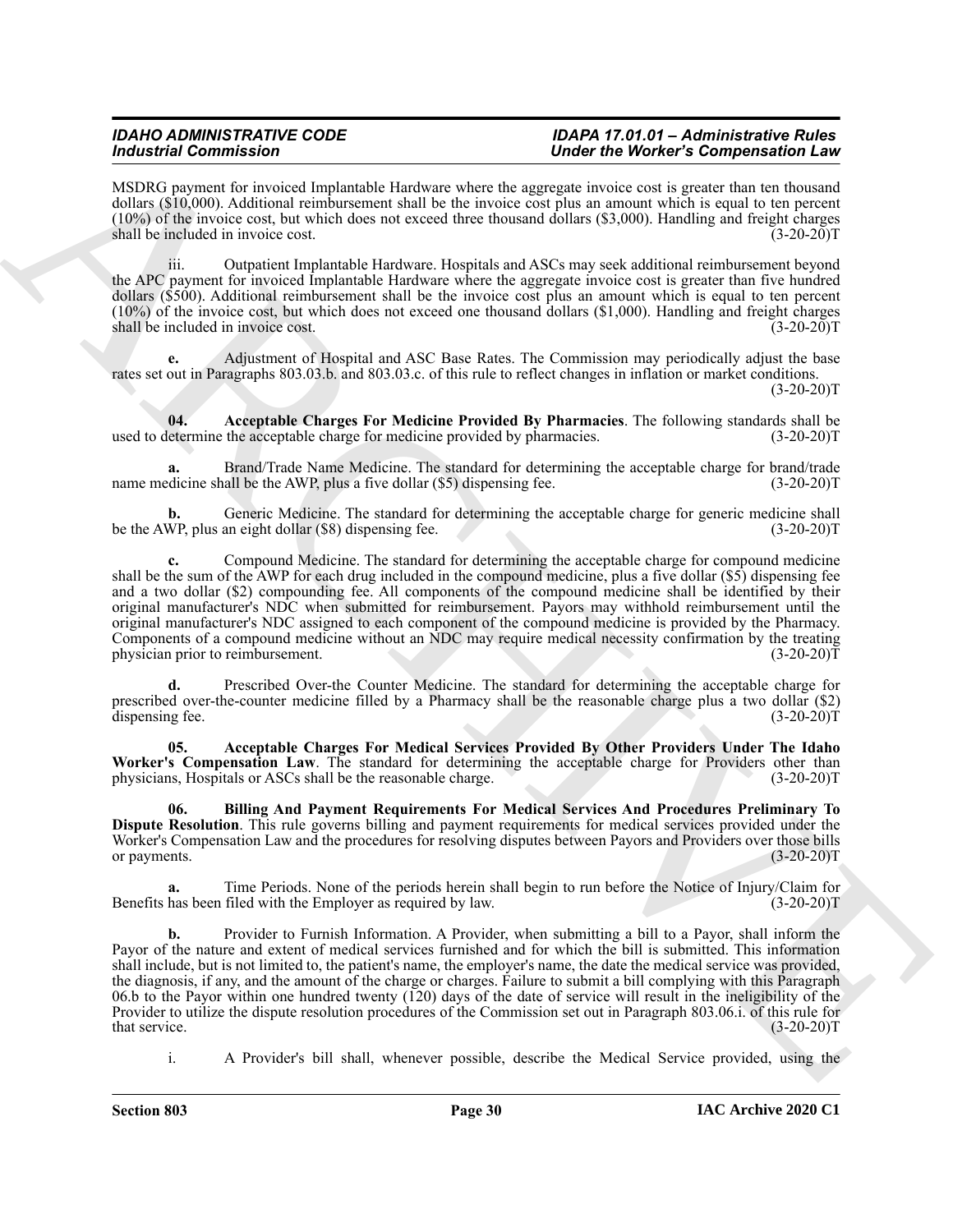American Medical Association's appropriate CPT coding, including modifiers, the appropriate HCPCS code, the diagnostic and procedure code set version required by CMS and the original NDC for the year in which the service<br>(3-20-20)T was performed.

ii. The bill shall also contain the name, address and telephone number of the individual the Payor may<br>n the event the Payor seeks additional information regarding the Provider's bill. (3-20-20) contact in the event the Payor seeks additional information regarding the Provider's bill.

iii. If requested by the Payor, the bill shall be accompanied by a written report as defined by Subsection 010.31 and required by Section 404 of these rules. Where a bill is not accompanied by such Report, the periods expressed in Paragraphs 803.06.c and 803.06.e. of this rule, shall not begin to run until the Payor receives the Report. (3-20-20)T

For the contraction of the matter of the state of the state of the contract of the state of the state of the state of the state of the state of the state of the state of the state of the state of the state of the state of **c.** Prompt Payment. Unless the Payor denies liability for the Claim or, pursuant to Paragraph 803.06.e. of this rule, sends a Preliminary Objection, a Request for Clarification, or both, as to any charge, the Payor shall pay the charge within thirty (30) calendar days of receipt of the bill or upon acceptance of liability, if made after bill is received from Provider. (3-20-20) bill is received from Provider.

**d.** Partial Payment. If the Payor acknowledges liability for the Claim and, pursuant to Paragraph 803.06.e. of this rule, sends a Preliminary Objection, a Request for Clarification, or both, as to only part of a Provider's bill, the Payor must pay the charge or charges, or portion thereof, as to which no Preliminary Objection or<br>Request for Clarification has been made, within thirty (30) calendar days of receipt of the bill. (3-20 Request for Clarification has been made, within thirty  $(30)$  calendar days of receipt of the bill.

**e.** Preliminary Objections and Requests for Clarification. (3-20-20)T

i. Whenever a Payor objects to all or any part of a Provider's bill on the ground that such bill contains a charge or charges that do not comport with the applicable administrative rule, the Payor shall send a written Preliminary Objection to the Provider within thirty (30) calendar days of the Payor's receipt of the bill explaining the basis for each of the Payor's objections. basis for each of the Payor's objections.

ii. Where the Payor requires additional information, the Payor shall send a written Request for Clarification to the Provider within thirty (30) calendar days of the Payor's receipt of the bill, and shall specifically describe the information sought.

iii. Each Preliminary Objection and Request for Clarification shall contain the name, address, and phone number of the individual located within the state of Idaho that the Provider may contact regarding the Preliminary Objection or Request for Clarification. (3-20-20)T

iv. Where a Payor does not send a Preliminary Objection to a charge set forth in a bill or a Request for Clarification within thirty (30) calendar days of receipt of the bill, or provide an in-state contact in accord with Subparagraph 06.e.iii., it shall be precluded from objecting to such charge as failing to comport with the applicable administrative rule. (3-20-20)T administrative rule.

**f.** Provider Reply to Preliminary Objection or Request for Clarification. (3-20-20) T

i. Where a Payor has timely sent a Preliminary Objection, Request for Clarification, or both, the Provider shall send to the Payor a written Reply, if any it has, within thirty (30) calendar days of the Provider's receipt of each Preliminary Objection or Request for Clarification. (3-20-20)T

ii. If a Provider fails to timely reply to a Preliminary Objection, the Provider shall be deemed to have ed in the Payor's objection. (3-20-20) acquiesced in the Payor's objection.

If a Provider fails to timely reply to a Request for Clarification, the period in which the Payor shall pay or issue a Final Objection shall not begin to run until such clarification is received. (3-20-20)T

**g.** Payor Shall Pay or Issue Final Objection. The Payor shall pay the Provider's bill in whole or in part or send to the Provider a written Final Objection, if any it has, to all or part of the bill within thirty (30) calendar days of the Payor's receipt of the Reply. (3-20-20) of the Payor's receipt of the Reply.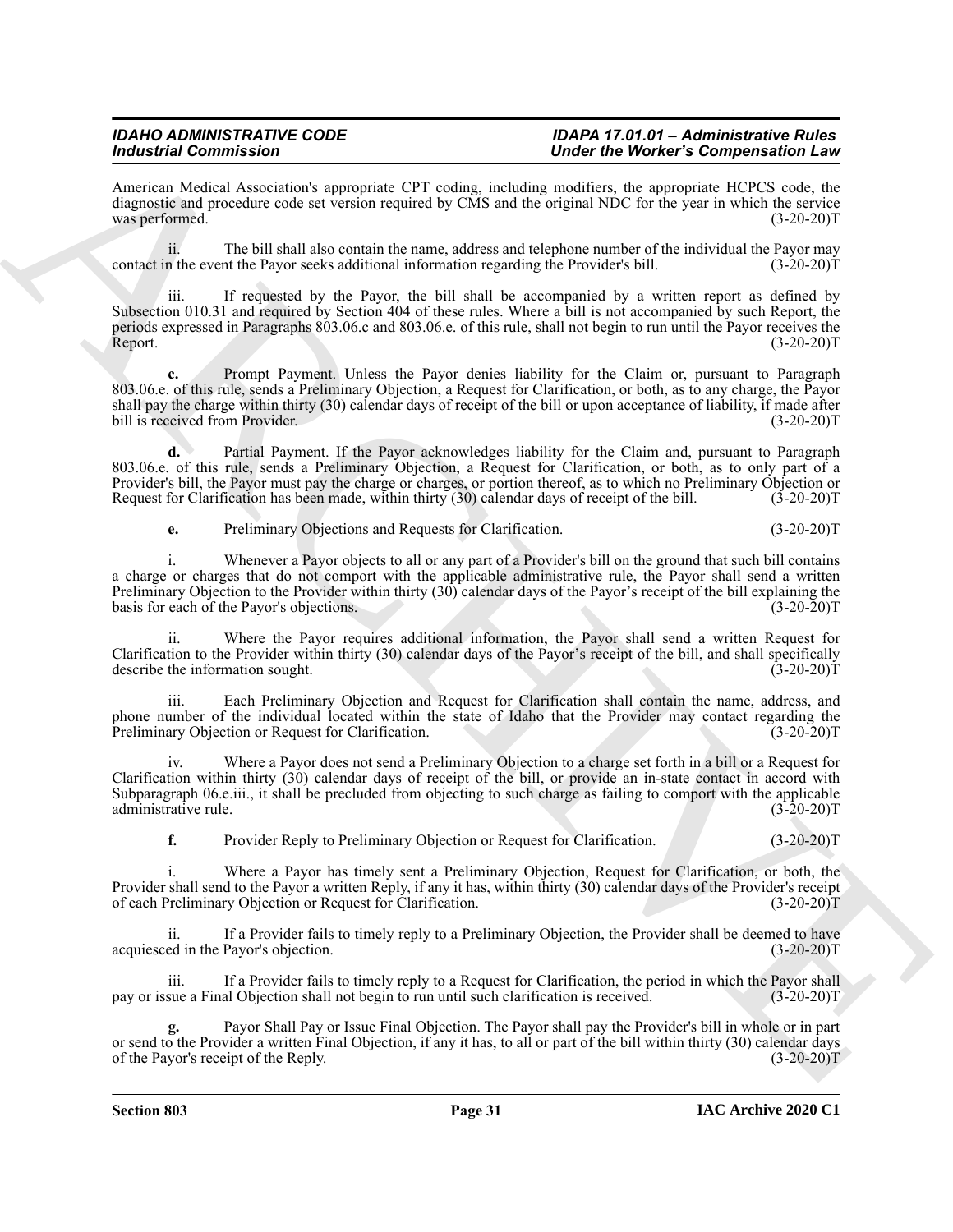**h.** Failure of Payor to Finally Object. Where the Payor does not timely send a Final Objection to any charge or portion thereof to which it continues to have an objection, it shall be precluded from further objecting to such charge as unacceptable. (3-20-20) such charge as unacceptable.

For the same of the same of the same of the same of the same of the same of the same of the same of the same of the same of the same of the same of the same of the same of the same of the same of the same of the same of t **i.** Dispute Resolution Process. If, after completing the applicable steps set forth above, a Payor and Provider are unable to agree on the appropriate charge for any Medical Service, a Provider which has complied with the applicable requirements of this rule may move the Commission to resolve the dispute as provided in the Judicial Rule Re: Disputes Between Providers and Payors, as referenced in Paragraph 803.01.c. of this rule. If Provider's motion disputing CPT or MS-DRG coded items prevails, Payor shall pay the amount found by the Commission to be owed, plus an additional thirty percent (30%) of that amount to compensate Provider for costs and expenses associated with using the dispute resolution process. For motions filed by a Provider disputing items without CPT or MS-DRG codes, the additional thirty percent (30%) shall be due only if the Payor does not pay the amount found due within thirty (30) days of the administrative order. (3-20-20)T

<span id="page-31-0"></span>**804. – 999. (RESERVED)**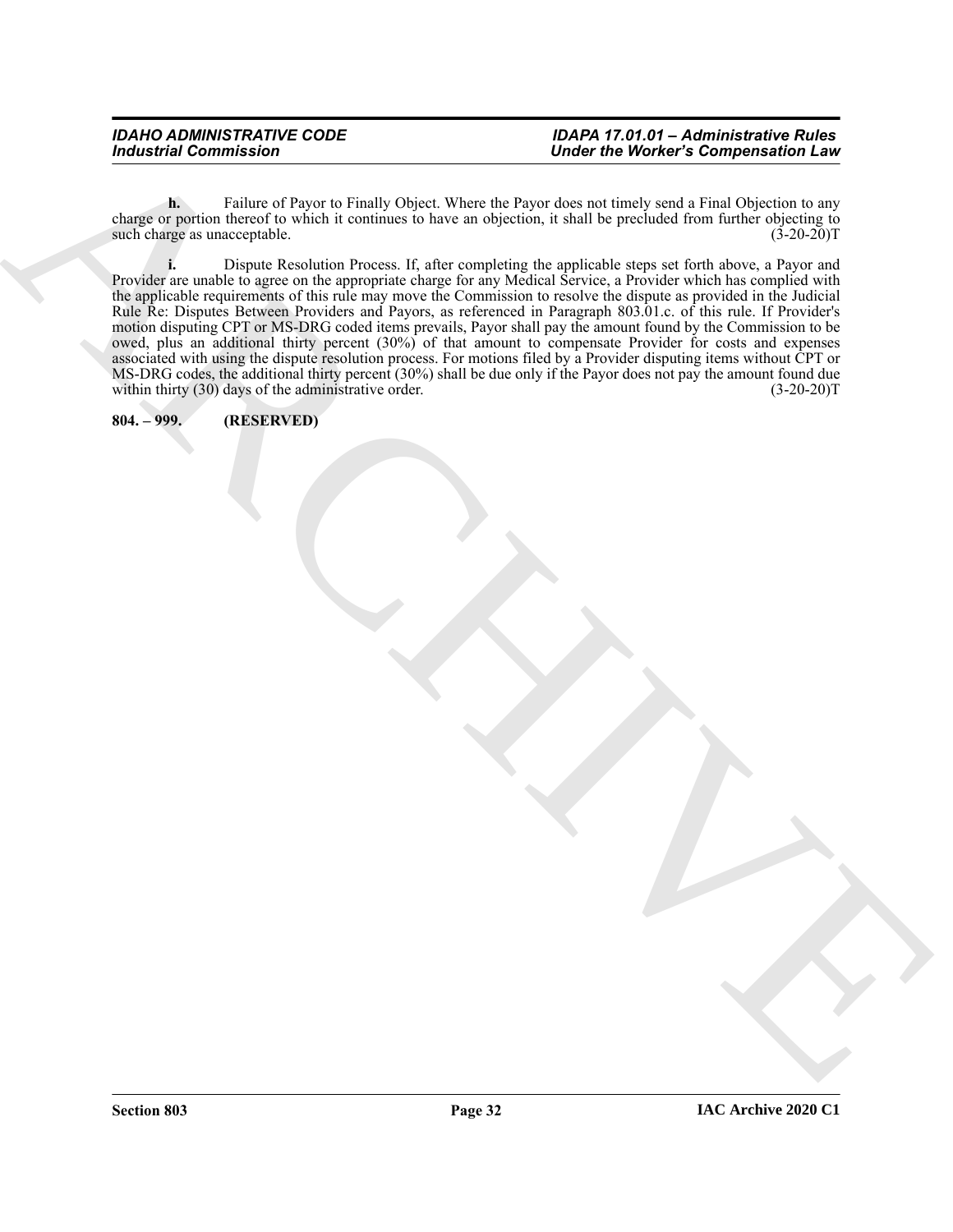# *Subject Index*

**A** Abbreviations 6 APC 6 ASC 6 AWP 6 CMS<sub>6</sub> CPT 6 EDI 6 FROI 6 HCPCS 6 IAIABC 6 ISIF 6 LSS 6 MSDRG 6 NCCI<sub>6</sub> NDC 7 RBRVS 7 RVU 7 SROI 7 **D** Definitions 17.01.01 3 Adjustor 3 Ambulatory Payment Classification 3 Ambulatory Surgery Center 3 Approval by Commission 3 Available Funds 3 Average Wholesale Price 3 Charge 3 Charging Lien 4 Claim 4 Claimant 4 Claims Administrator 4 Commission 4 Critical Access Hospital 4 Current Procedural Terminology 4 Death Claim 4 Electronic Data Interchange 4 Fee Agreement 4 First Degree of Consanguinity 4 First Report of Injury 5 Gross Direct Premiums Written 5 Healthcare Common Procedure Coding System 5 Hospital 5 IAIABC EDI Release 3.0 5 Impairment Rated Claim 5 Implantable Hardware 5 Indemnity Benefits 5 Indemnity Claim 5 Legacy Claim 5 Litigated Case 5 Medical Only Claim 5 Medical Report 5 Medicare Severity - Diagnosis

Related Group 5 Net Premiums Written 5 Payor 5 Payroll 5 Pharmacy 6 Termination of Disability 6 Time Loss Claim 6 Trading Partner 6 Trading Partner Agreement 6

### **L**

Legal Authority 3 Liberal Construction 7

### **M**

Medical Fees 26 Acceptable Charges For Medical Services Provided By Hospitals And Ambulatory Surgery Centers Under The Idaho Worker's Compensation Law 29 Acceptable Charges For Medical Services Provided By Other Providers Under The Idaho Worker's Compensation Law 30 Acceptable Charges For Medical Services Provided By Physicians Under The Idaho Worker's Compensation Law 27 Acceptable Charges For Medicine Provided By Pharmacies 30 Billing And Payment Requirements For Medical Services & Procedures Preliminary To Dispute Resolution 30 General Provisions for Medical Fees 26

### **R**

Requirements For Maintaining Idaho Worker's Compensation Claims Files 14 Access Card Payments 16 Audits 19 Checks & Drafts 18 Claim Files 14 Compensation Payments - Generally 15 Copies of Checks 18 Correspondence 15 Date Stamp 15 Electronic Transfer Payments 15 Idaho Office 14 Non-Compliance 19 Notice & Claim 15

[A](#page-5-1)lso contains a strained from the strained from the strained from the strained from the strained from the strained from the strained from the strained from the strained from the strained from the strained from the straine Prompt Claim Servicing 19 Rule Governing 72-212(5) Exemptions 7 Approval by Commission 7 Effective Date 7 Exemption Effective 7 Exemptions 7 Form 7 IC53 Form 7 Rule Governing Approval Of Attorneys Fees 25 Charges Presumed Reasonable 25 Disclosure Statement 26 Procedure if Fees Are Determined Not to Be Reasonable 26 Purpose 25 Statement of Charging Lien 25 Rule Governing Change Of Status Notice To Claimants 24 By Whom Given 24 Copies of Notice 25 Form of Notice 25 Medical Reports 25 Notice of Change of Status 24 Rule Governing Compensation For Disability Due To Loss Of Teeth 21 Compensation for Disability 21 Prima Facie Evidence 21 Rule Governing Computation Of Average Weekly Wage 20 Amounts Paid over Base Rate 20 Examples Not Exclusive 21 Fringe Benefits 20 Premium Pay 20 Rule Governing Conversion Of Impairment Ratings To "Whole Man" Standard 21 Averaging Multiple Ratings 21 Converting Single Rating of Body Part to Whole Person Rating 21 Correcting Manifest Injustice 21 Rule Governing Premium Tax Computation For Self-insured Employers 13 Experience Modification 14 Payroll Reports 14 Rule Governing Protection & Disclosure Of Rehabilitation Division Records 22 Request for Disclosure 22 Requests from Other Agencies 23 Rule Governing Reimbursement For Travel Expenses 22 Commercial Transportation 22